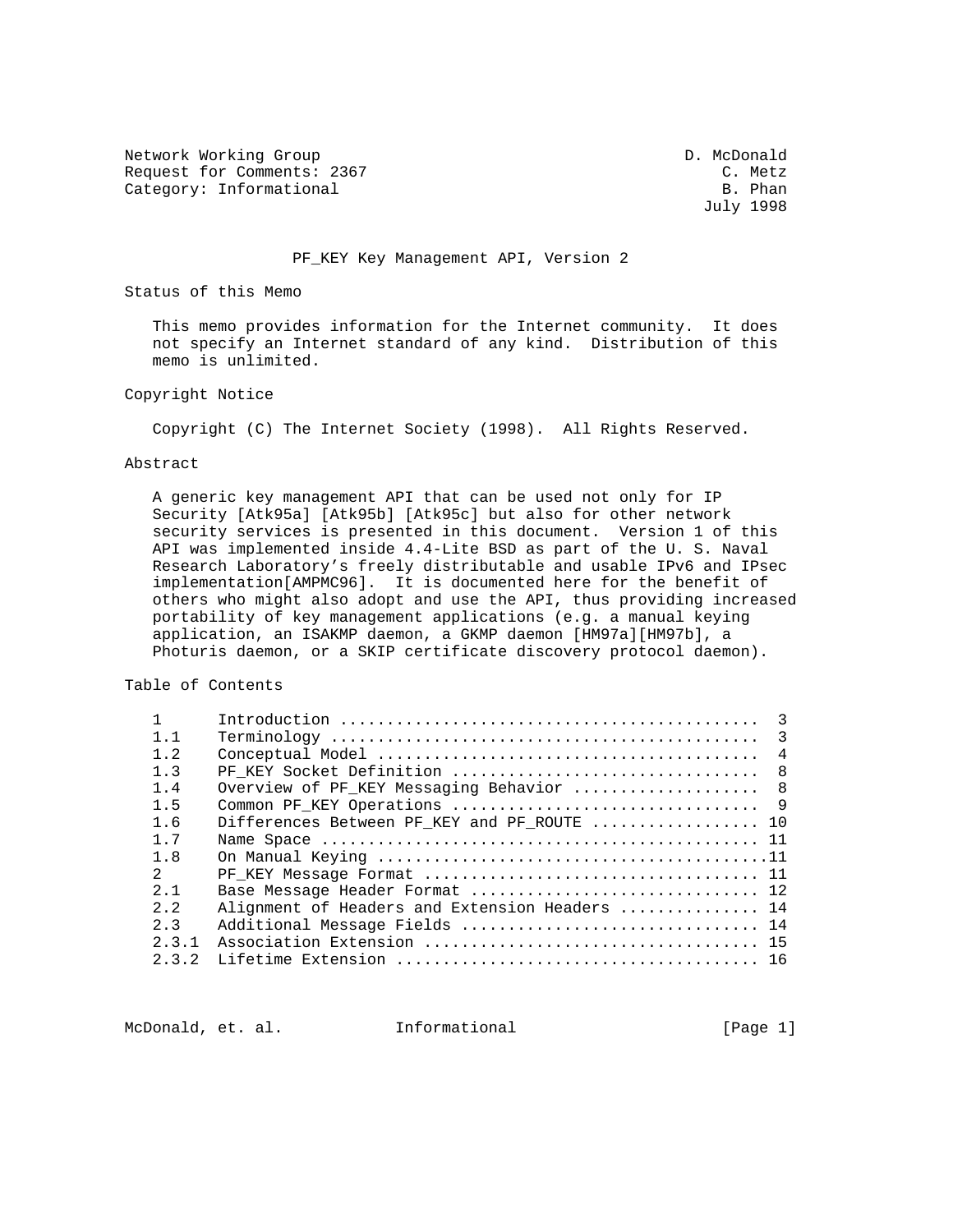| 2.3.3         |                                           |  |
|---------------|-------------------------------------------|--|
| 2.3.4         |                                           |  |
| 2.3.5         |                                           |  |
| 2.3.6         |                                           |  |
| 2.3.7         |                                           |  |
| 2.3.8         | Supported Algorithms Extension  25        |  |
| 2.3.9         |                                           |  |
| 2.4           | Illustration of Message Layout  27        |  |
| 3             |                                           |  |
| 3.1           |                                           |  |
| 3.1.1         |                                           |  |
| 3.1.2         |                                           |  |
| 3.1.3         |                                           |  |
| 3.1.4         |                                           |  |
| 3.1.5         |                                           |  |
| 3.1.6         |                                           |  |
| 3.1.7         |                                           |  |
| 3.1.8         |                                           |  |
| 3.1.9         |                                           |  |
|               |                                           |  |
| 3.2           | Security Association Flags  41            |  |
| 3.3           | Security Association States  41           |  |
| 3.4           | Security Association Types  41            |  |
| 3.5           |                                           |  |
| 3.6           | Extension Header Values  43               |  |
| 3.7           | Identity Extension Values  44             |  |
| 3.8           | Sensitivity Extension Values  45          |  |
| 3.9           | Proposal Extension Values  45             |  |
| 4             |                                           |  |
| 5             |                                           |  |
| 5.1           | Simple IP Security Example  46            |  |
| 5.2           | Proxy IP Security Example  47             |  |
| 5.3           |                                           |  |
| 5.4           |                                           |  |
| 6             |                                           |  |
|               |                                           |  |
|               |                                           |  |
|               |                                           |  |
|               |                                           |  |
| Α             | Promiscuous Send/Receive Extension  55    |  |
| B             | Passive Change Message Extension  57      |  |
| $\mathcal{C}$ | Key Management Private Data Extension  58 |  |
| D             |                                           |  |
| Ε             |                                           |  |
| F             |                                           |  |
|               |                                           |  |

McDonald, et. al. 1nformational 1999 [Page 2]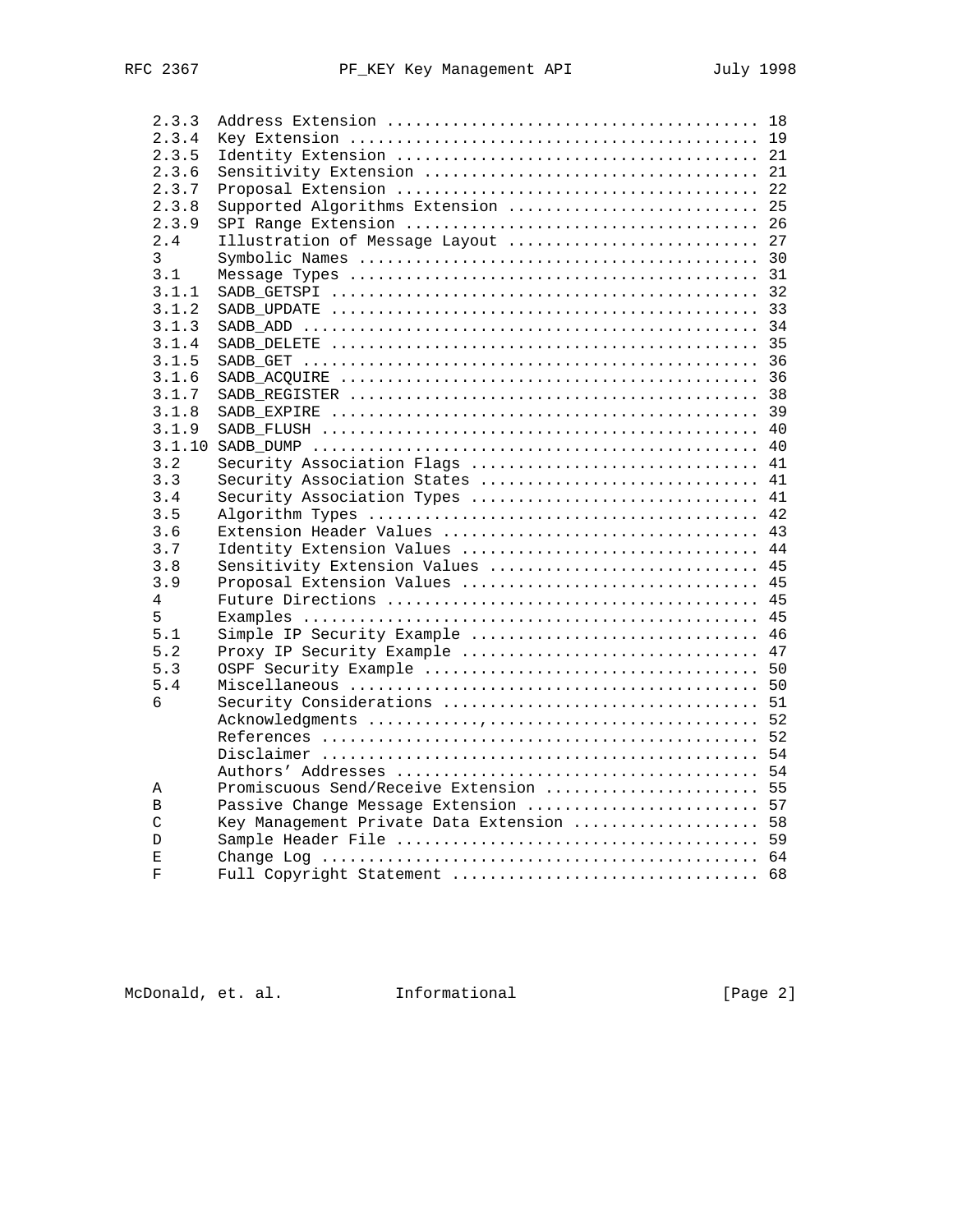### 1 Introduction

 PF\_KEY is a new socket protocol family used by trusted privileged key management applications to communicate with an operating system's key management internals (referred to here as the "Key Engine" or the Security Association Database (SADB)). The Key Engine and its structures incorporate the required security attributes for a session and are instances of the "Security Association" (SA) concept described in [Atk95a]. The names PF\_KEY and Key Engine thus refer to more than cryptographic keys and are retained for consistency with the traditional phrase, "Key Management".

 PF\_KEY is derived in part from the BSD routing socket, PF\_ROUTE. [Skl91] This document describes Version 2 of PF\_KEY. Version 1 was implemented in the first five alpha test versions of the NRL IPv6+IPsec Software Distribution for 4.4-Lite BSD UNIX and the Cisco ISAKMP/Oakley key management daemon. Version 2 extends and refines this interface. Theoretically, the messages defined in this document could be used in a non-socket context (e.g. between two directly communicating user-level processes), but this document will not discuss in detail such possibilities.

 Security policy is deliberately omitted from this interface. PF\_KEY is not a mechanism for tuning systemwide security policy, nor is it intended to enforce any sort of key management policy. The developers of PF\_KEY believe that it is important to separate security mechanisms (such as PF\_KEY) from security policies. This permits a single mechanism to more easily support multiple policies.

## 1.1 Terminology

 Even though this document is not intended to be an actual Internet standard, the words that are used to define the significance of particular features of this interface are usually capitalized. Some of these words, including MUST, MAY, and SHOULD, are detailed in [Bra97].

#### - CONFORMANCE and COMPLIANCE

 Conformance to this specification has the same meaning as compliance to this specification. In either case, the mandatory-to-implement, or MUST, items MUST be fully implemented as specified here. If any mandatory item is not implemented as specified here, that implementation is not conforming and not compliant with this specification.

McDonald, et. al. 1nformational 1999 [Page 3]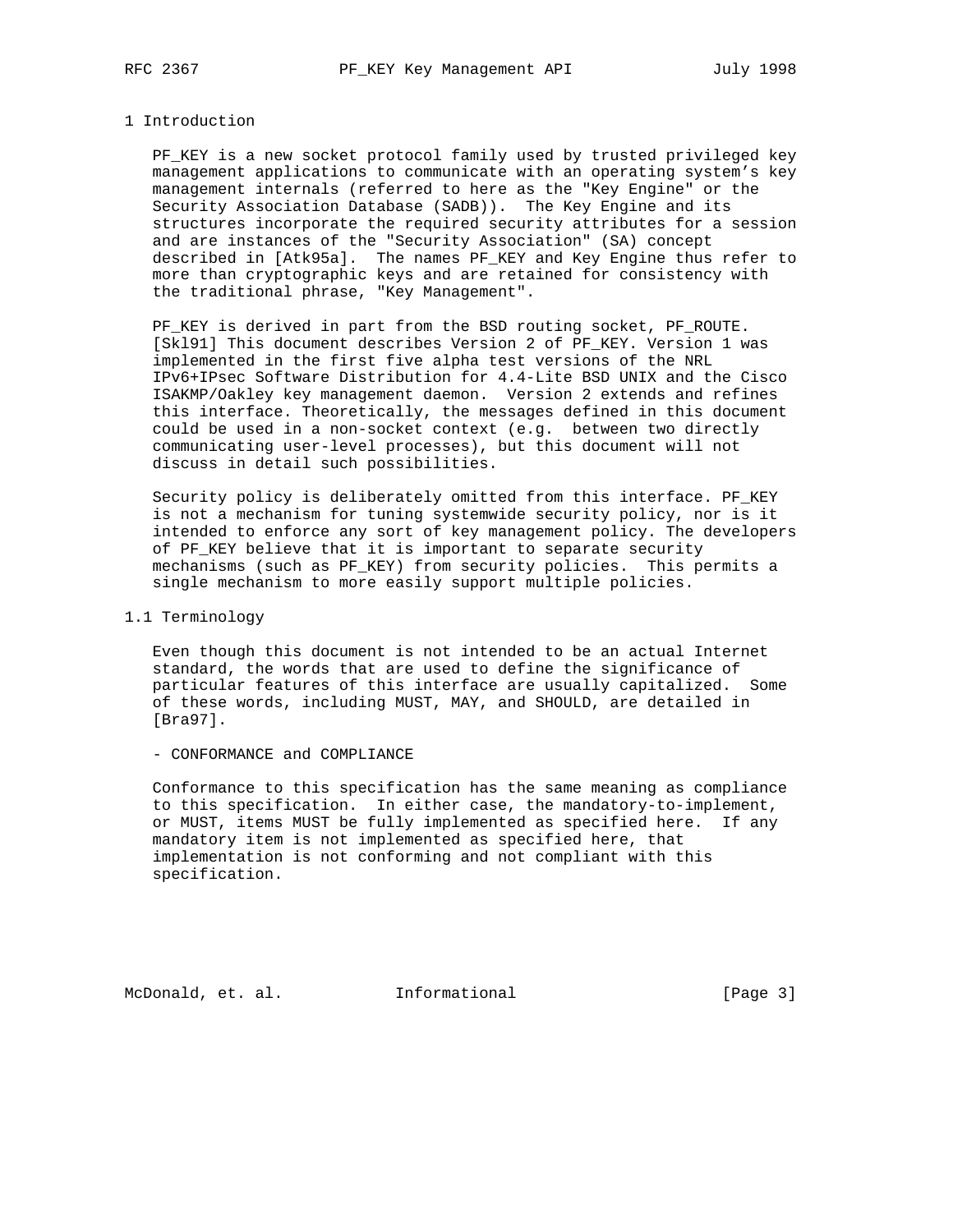This specification also uses many terms that are commonly used in the context of network security. Other documents provide more definitions and background information on these [VK83, HA94, Atk95a]. Two terms deserve special mention:

- (Encryption/Authentication) Algorithm

 For PF\_KEY purposes, an algorithm, whether encryption or authentication, is the set of operations performed on a packet to complete authentication or encryption as indicated by the SA type. A PF\_KEY algorithm MAY consist of more than one cryptographic algorithm. Another possibility is that the same basic cryptographic algorithm may be applied with different modes of operation or some other implementation difference. These differences, henceforth called \_algorithm differentiators\_, distinguish between different PF\_KEY algorithms, and options to the same algorithm. Algorithm differentiators will often cause fundamentally different security properties.

 For example, both DES and 3DES use the same cryptographic algorithm, but they are used differently and have different security properties. The triple-application of DES is considered an algorithm differentiator. There are therefore separate PF\_KEY algorithms for DES and 3DES. Keyed-MD5 and HMAC-MD5 use the same hash function, but construct their message authentication codes differently. The use of HMAC is an algorithm differentiator. DES-ECB and DES-CBC are the same cryptographic algorithm, but use a different mode. Mode (e.g., chaining vs. code-book) is an algorithm differentiator. Blowfish with a 128-bit key, however, is similar to Blowfish with a 384-bit key, because the algorithm's workings are otherwise the same and therefore the key length is not an algorithm differentiator.

 In terms of IP Security, a general rule of thumb is that whatever might be labeled the "encryption" part of an ESP transform is probably a PF\_KEY encryption algorithm. Whatever might be labelled the "authentication" part of an AH or ESP transform is probably a PF\_KEY authentication algorithm.

1.2 Conceptual Model

 This section describes the conceptual model of an operating system that implements the PF\_KEY key management application programming interface. This section is intended to provide background material useful to understand the rest of this document. Presentation of this conceptual model does not constrain a PF\_KEY implementation to strictly adhere to the conceptual components discussed in this subsection.

McDonald, et. al. 1nformational 1999 [Page 4]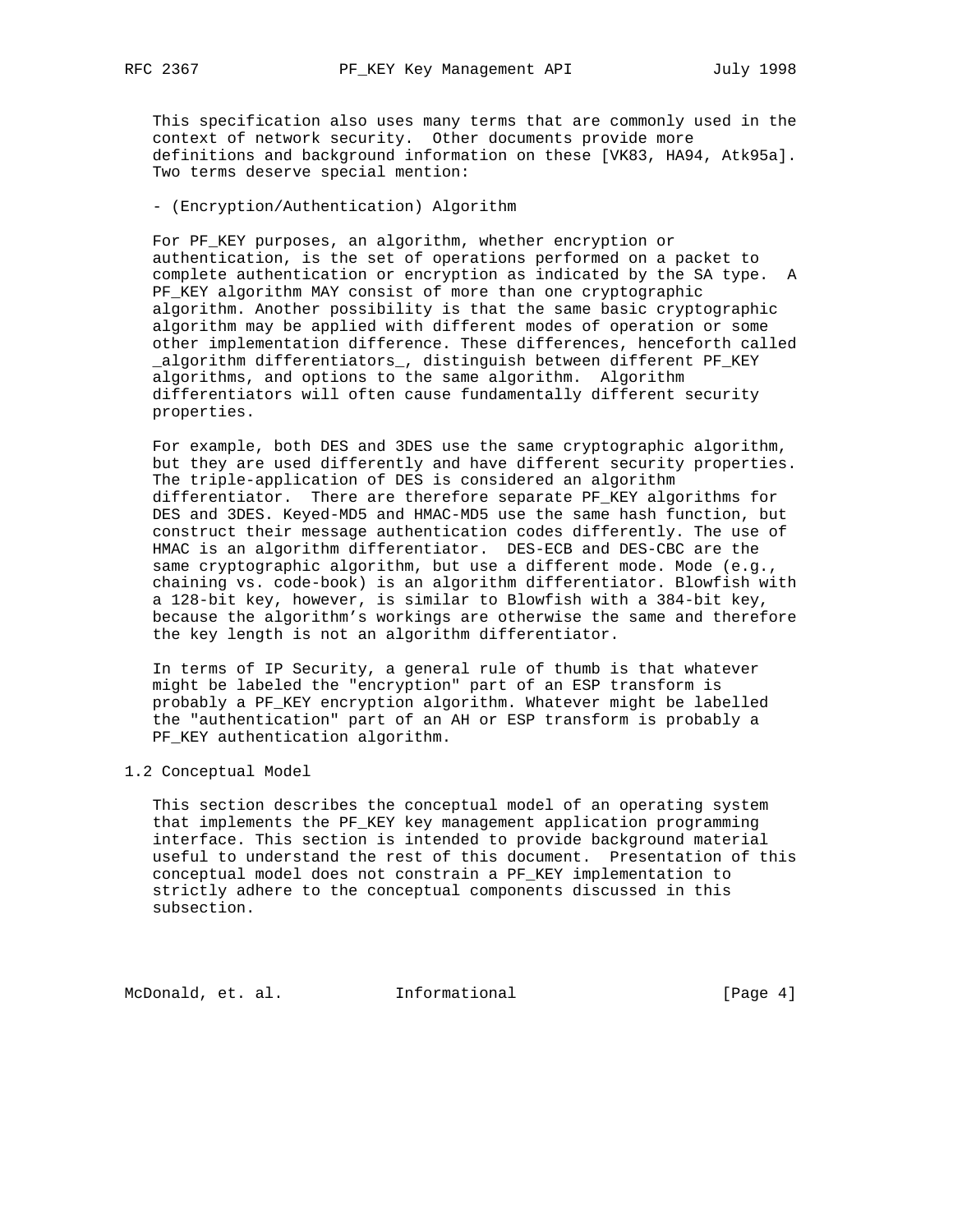Key management is most commonly implemented in whole or in part at the application layer. For example, the ISAKMP/Oakley, GKMP, and Photuris proposals for IPsec key management are all application-layer protocols. Manual keying is also done at the application layer. Even parts of the SKIP IP-layer keying proposal can be implemented at the application layer. Figure 1 shows the relationship between a Key Management daemon and PF\_KEY. Key management daemons use PF\_KEY to communicate with the Key Engine and use PF\_INET (or PF\_INET6 in the case of IPv6) to communicate, via the network, with a remote key management entity.

 The "Key Engine" or "Security Association Database (SADB)" is a logical entity in the kernel that stores, updates, and deletes Security Association data for various security protocols. There are logical interfaces within the kernel (e.g. getassocbyspi(), getassocbysocket()) that security protocols inside the kernel (e.g. IP Security, aka IPsec) use to request and obtain Security Associations.

 In the case of IPsec, if by policy a particular outbound packet needs processing, then the IPsec implementation requests an appropriate Security Association from the Key Engine via the kernel-internal interface. If the Key Engine has an appropriate SA, it allocates the SA to this session (marking it as used) and returns the SA to the IPsec implementation for use. If the Key Engine has no such SA but a key management application has previously indicated (via a PF\_KEY SADB\_REGISTER message) that it can obtain such SAs, then the Key Engine requests that such an SA be created (via a PF KEY SADB ACQUIRE message). When the key management daemon creates a new SA, it places it into the Key Engine for future use.

McDonald, et. al. Informational [Page 5]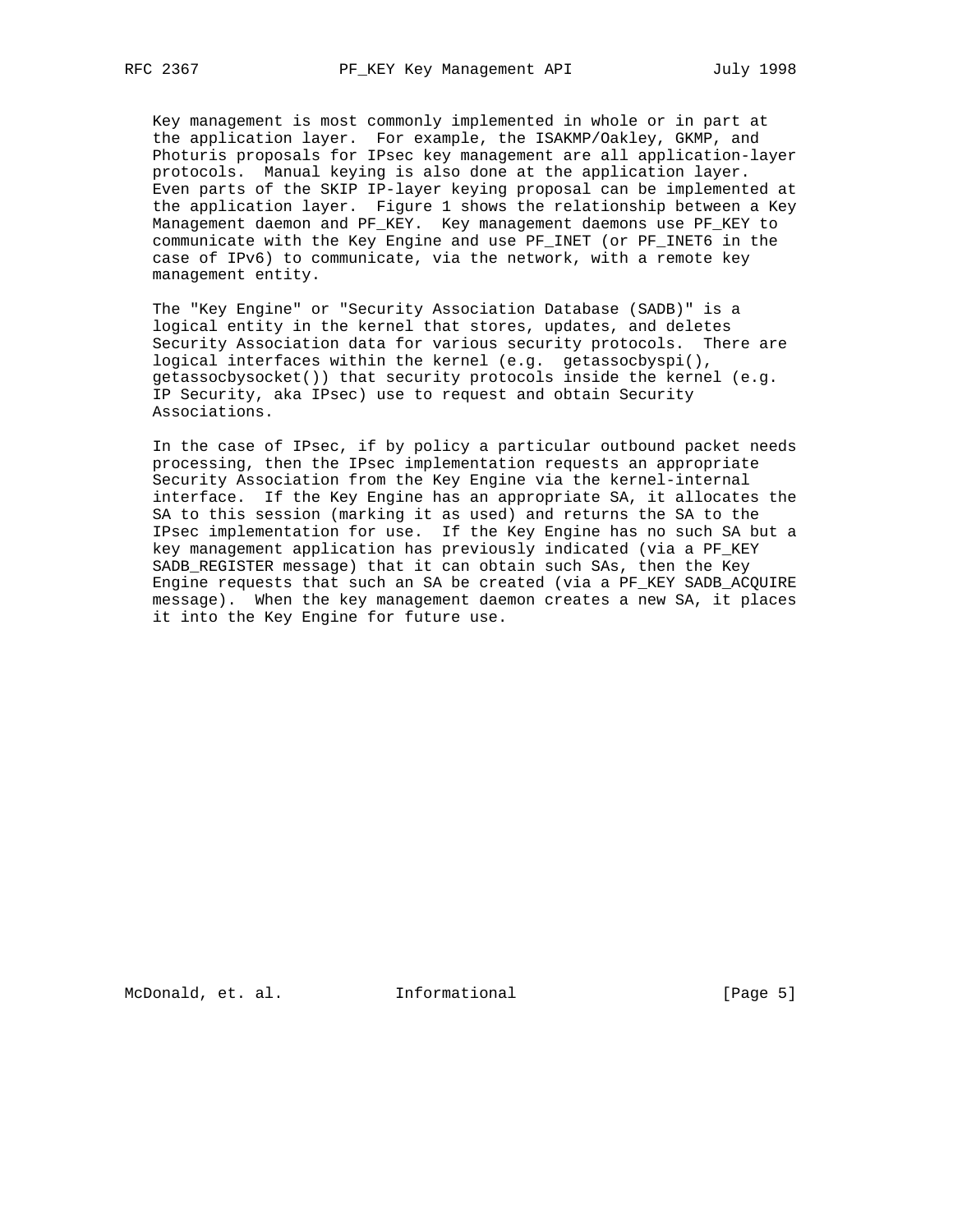

Figure 1: Relationship of Key Mgmt to PF\_KEY

 For performance reasons, some security protocols (e.g. IP Security) are usually implemented inside the operating system kernel. Other security protocols (e.g. OSPFv2 Cryptographic Authentication) are implemented in trusted privileged applications outside the kernel. Figure 2 shows a trusted, privileged routing daemon using PF\_INET to communicate routing information with a remote routing daemon and using PF\_KEY to request, obtain, and delete Security Associations used with a routing protocol.

McDonald, et. al. Informational [Page 6]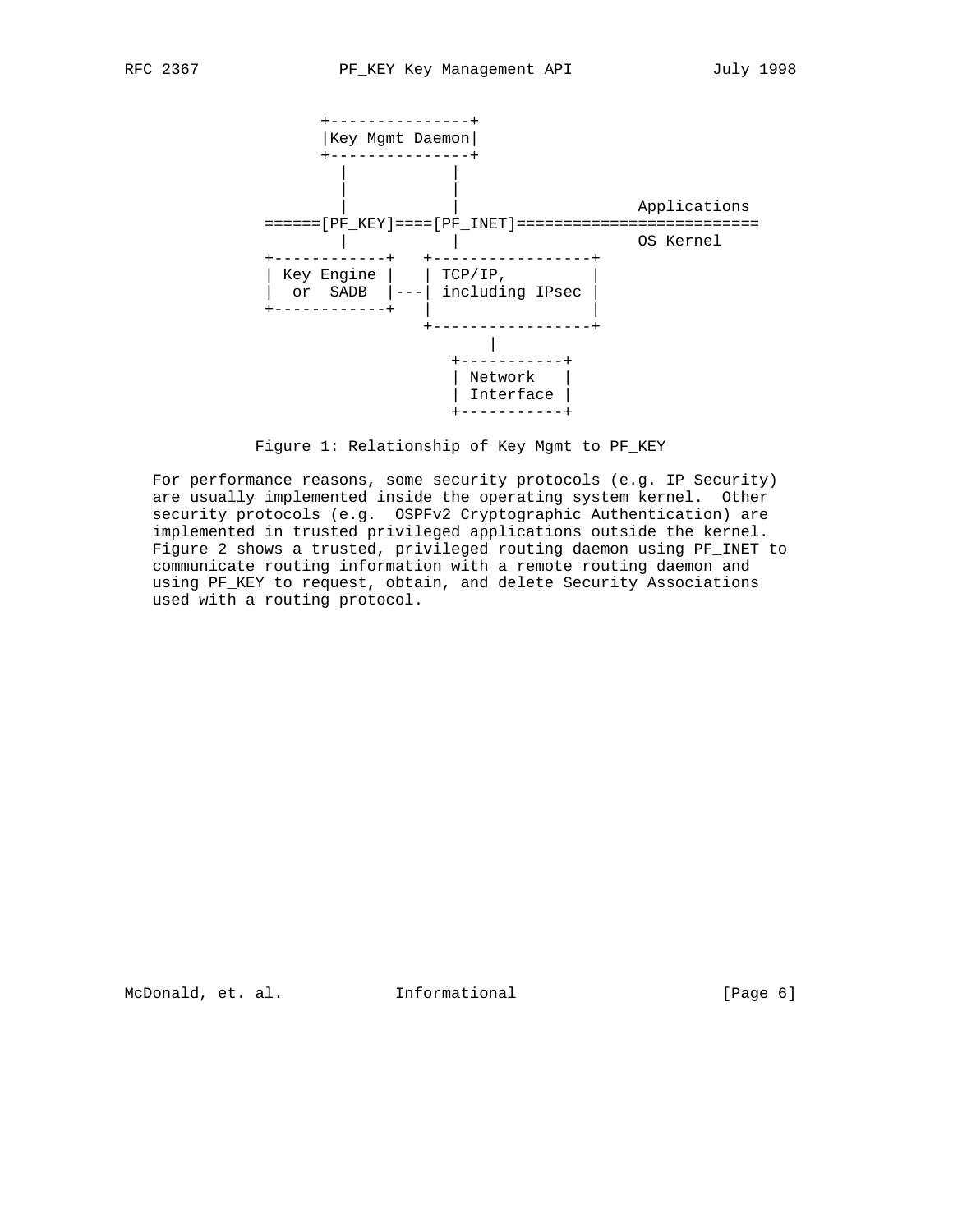

Figure 2: Relationship of Trusted Application to PF\_KEY

 When a trusted privileged application is using the Key Engine but implements the security protocol within itself, then operation varies slightly. In this case, the application needing an SA sends a PF\_KEY SADB\_ACQUIRE message down to the Key Engine, which then either returns an error or sends a similar SADB\_ACQUIRE message up to one or more key management applications capable of creating such SAs. As before, the key management daemon stores the SA into the Key Engine. Then, the trusted privileged application uses an SADB\_GET message to obtain the SA from the Key Engine.

 In some implementations, policy may be implemented in user-space, even though the actual cryptographic processing takes place in the kernel. Such policy communication between the kernel mechanisms and the user-space policy MAY be implemented by PF KEY extensions, or other such mechanism. This document does not specify such extensions. A PF\_KEY implementation specified by the memo does NOT have to support configuring systemwide policy using PF\_KEY.

 Untrusted clients, for example a user's web browser or telnet client, do not need to use PF\_KEY. Mechanisms not specified here are used by such untrusted client applications to request security services (e.g. IPsec) from an operating system. For security reasons, only trusted, privileged applications are permitted to open a PF\_KEY socket.

McDonald, et. al. Informational [Page 7]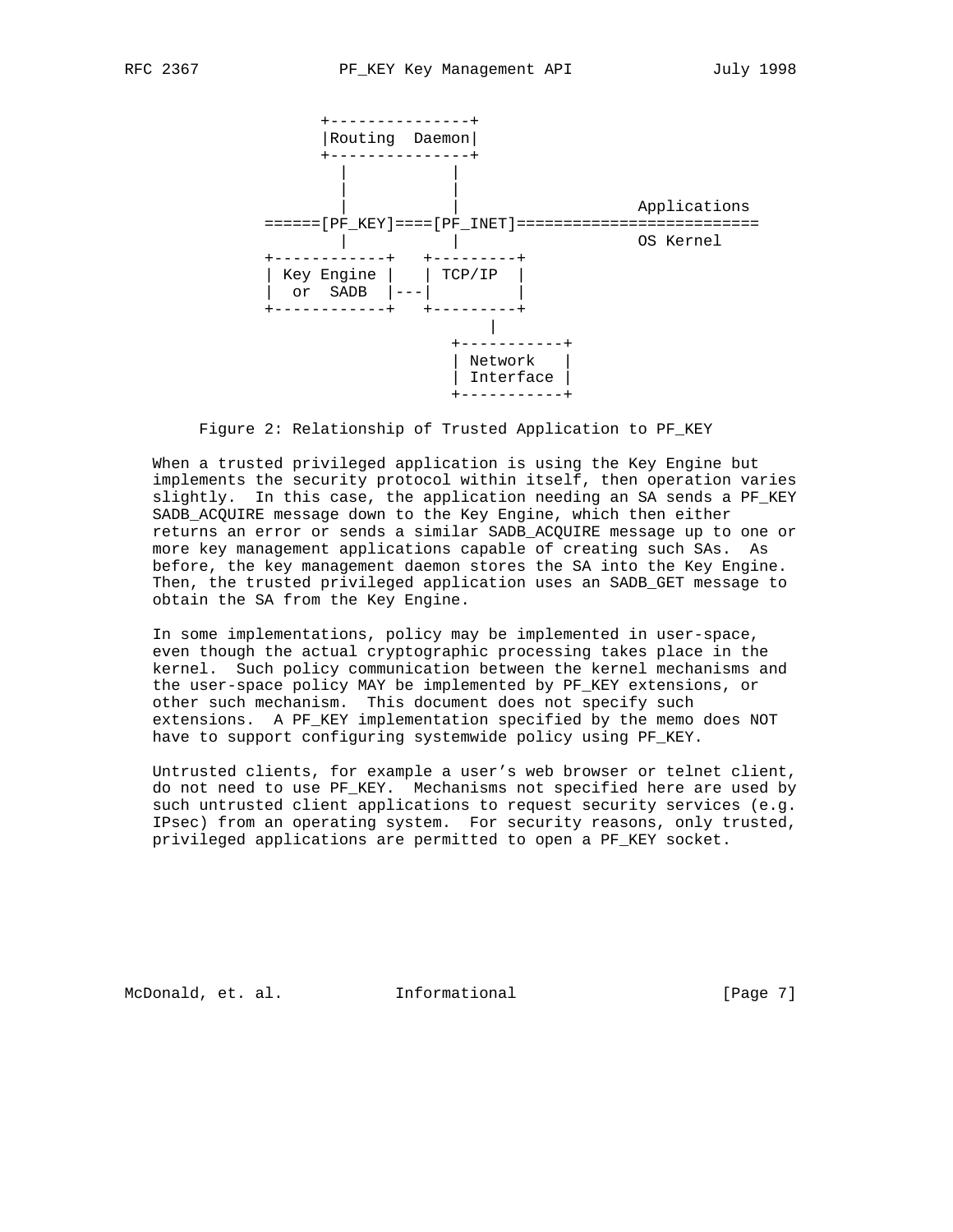## 1.3 PF\_KEY Socket Definition

 The PF\_KEY protocol family (PF\_KEY) symbol is defined in <sys/socket.h> in the same manner that other protocol families are defined. PF\_KEY does not use any socket addresses. Applications using PF\_KEY MUST NOT depend on the availability of a symbol named AF\_KEY, but kernel implementations are encouraged to define that symbol for completeness.

The key management socket is created as follows:

 #include <sys/types.h> #include <sys/socket.h> #include <net/pfkeyv2.h>

 int s; s = socket(PF\_KEY, SOCK\_RAW, PF\_KEY\_V2);

 The PF\_KEY domain currently supports only the SOCK\_RAW socket type. The protocol field MUST be set to PF\_KEY\_V2, or else EPROTONOSUPPORT will be returned. Only a trusted, privileged process can create a PF\_KEY socket. On conventional UNIX systems, a privileged process is a process with an effective userid of zero. On non-MLS proprietary operating systems, the notion of a "privileged process" is implementation-defined. On Compartmented Mode Workstations (CMWs) or other systems that claim to provide Multi-Level Security (MLS), a process MUST have the "key management privilege" in order to open a PF KEY socket[DIA]. MLS systems that don't currently have such a specific privilege MUST add that special privilege and enforce it with PF\_KEY in order to comply and conform with this specification. Some systems, most notably some popular personal computers, do not have the concept of an unprivileged user. These systems SHOULD take steps to restrict the programs allowed to access the PF\_KEY API.

## 1.4 Overview of PF\_KEY Messaging Behavior

 A process interacts with the key engine by sending and receiving messages using the PF\_KEY socket. Security association information can be inserted into and retrieved from the kernel's security association table using a set of predefined messages. In the normal case, all properly-formed messages sent to the kernel are returned to all open PF\_KEY sockets, including the sender. Improperly formed messages will result in errors, and an implementation MUST check for a properly formed message before returning it to the appropriate listeners. Unlike the routing socket, most errors are sent in reply messages, not the errno field when write() or send() fails. PF\_KEY message delivery is not guaranteed, especially in cases where kernel or socket buffers are exhausted and messages are dropped.

McDonald, et. al. 1nformational 1999 [Page 8]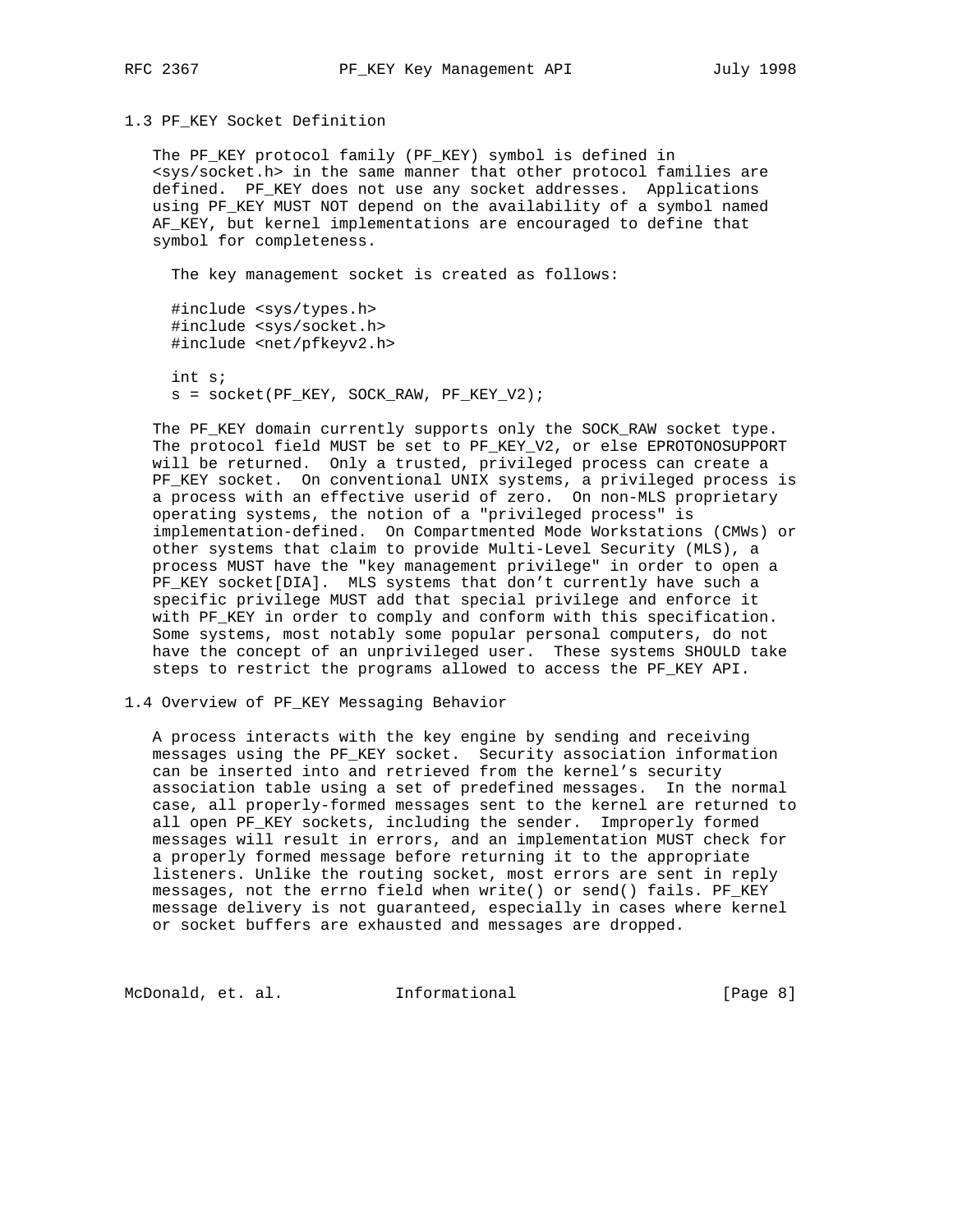Some messages are generated by the operating system to indicate that actions need to be taken, and are not necessarily in response to any message sent down by the user. Such messages are not received by all PF\_KEY sockets, but by sockets which have indicated that kernel originated messages are to be received. These messages are special because of the expected frequency at which they will occur. Also, an implementation may further wish to restrict return messages from the kernel, in cases where not all PF\_KEY sockets are in the same trust domain.

 Many of the normal BSD socket calls have undefined behavior on PF\_KEY sockets. These include: bind(), connect(), socketpair(), accept(), getpeername(), getsockname(), ioctl(), and listen().

### 1.5 Common PF\_KEY Operations

 There are two basic ways to add a new Security Association into the kernel. The simplest is to send a single SADB\_ADD message, containing all of the SA information, from the application into the kernel's Key Engine. This approach works particularly well with manual key management, which is required for IPsec, and other security protocols.

 The second approach to add a new Security Association into the kernel is for the application to first request a Security Parameters Index (SPI) value from the kernel using the SADB\_GETSPI message and then send an SADB\_UPDATE message with the complete Security Association data. This second approach works well with key management daemons when the SPI values need to be known before the entire Security Association data is known (e.g. so the SPI value can be indicated to the remote end of the key management session).

 An individual Security Association can be deleted using the SADB DELETE message. Categories of SAs or the entire kernel SA table can be deleted using the SADB\_FLUSH message.

 The SADB\_GET message is used by a trusted application-layer process (e.g. routed(8) or gated(8)) to retrieve an SA (e.g. RIP SA or OSPF SA) from the kernel's Key Engine.

 The kernel or an application-layer can use the SADB\_ACQUIRE message to request that a Security Association be created by some application-layer key management process that has registered with the kernel via an SADB\_REGISTER message. This ACQUIRE message will have a sequence number associated with it. This sequence number MUST be used by followup SADB\_GETSPI, SADB\_UPDATE, and SADB\_ADD messages, in order to keep track of which request gets its keying material. The sequence number (described below) is similar to a transaction ID in a

McDonald, et. al. 1nformational 1999 [Page 9]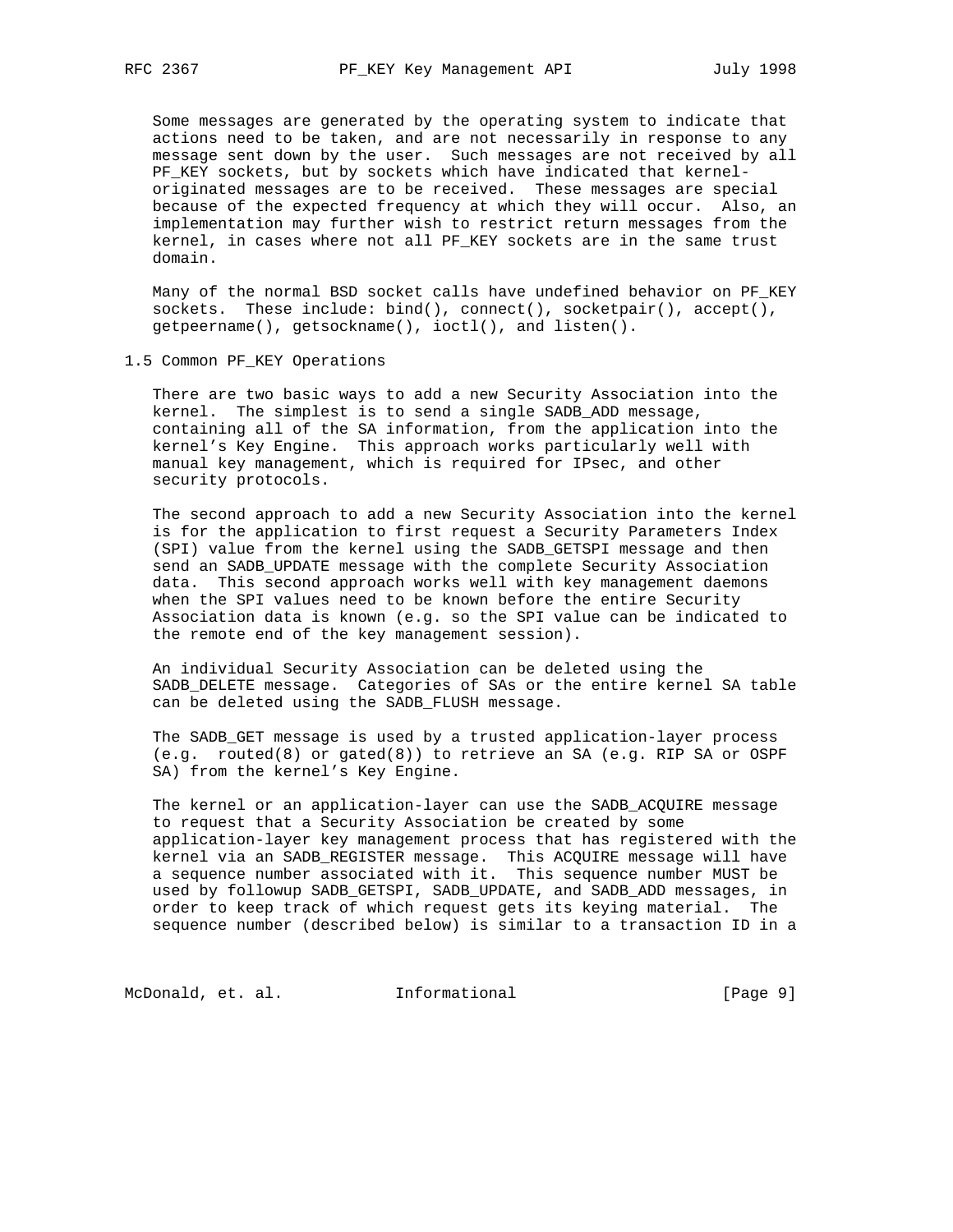remote procedure call.

 The SADB\_EXPIRE message is sent from the kernel to key management applications when the "soft lifetime" or "hard lifetime" of a Security Association has expired. Key management applications should use receipt of a soft lifetime SADB\_EXPIRE message as a hint to negotiate a replacement SA so the replacement SA will be ready and in the kernel before it is needed.

 A SADB\_DUMP message is also defined, but this is primarily intended for PF\_KEY implementor debugging and is not used in ordinary operation of PF\_KEY.

1.6 Differences Between PF\_KEY and PF\_ROUTE

 The following bullets are points of difference between the routing socket and PF\_KEY. Programmers who are used to the routing socket semantics will find some differences in PF\_KEY.

 \* PF\_KEY message errors are usually returned in PF\_KEY messages instead of causing write() operations to fail and returning the error number in errno. This means that other listeners on a PF\_KEY socket can be aware that requests from another process failed, which can be useful for auditing purposes. This also means that applications that fail to read PF\_KEY messages cannot do error checking.

 An implementation MAY return the errors EINVAL, ENOMEM, and ENOBUFS by causing write() operations to fail and returning the error number in errno. This is an optimization for common error cases in which it does not make sense for any other process to receive the error. An application MUST NOT depend on such errors being set by the write() call, but it SHOULD check for such errors, and handle them in an appropriate manner.

- \* The entire message isn't always reflected in the reply. A SADB\_ADD message is an example of this.
- \* The PID is not set by the kernel. The process that originates the message MUST set the sadb\_msg\_pid to its own PID. If the kernel ORIGINATES a message, it MUST set the sadb\_msg\_pid to 0. A reply to an original message SHOULD have the pid of the original message. (E.g. the kernel's response to an SADB\_ADD SHOULD have its pid set to the pid value of the original SADB\_ADD message.)

McDonald, et. al. Informational [Page 10]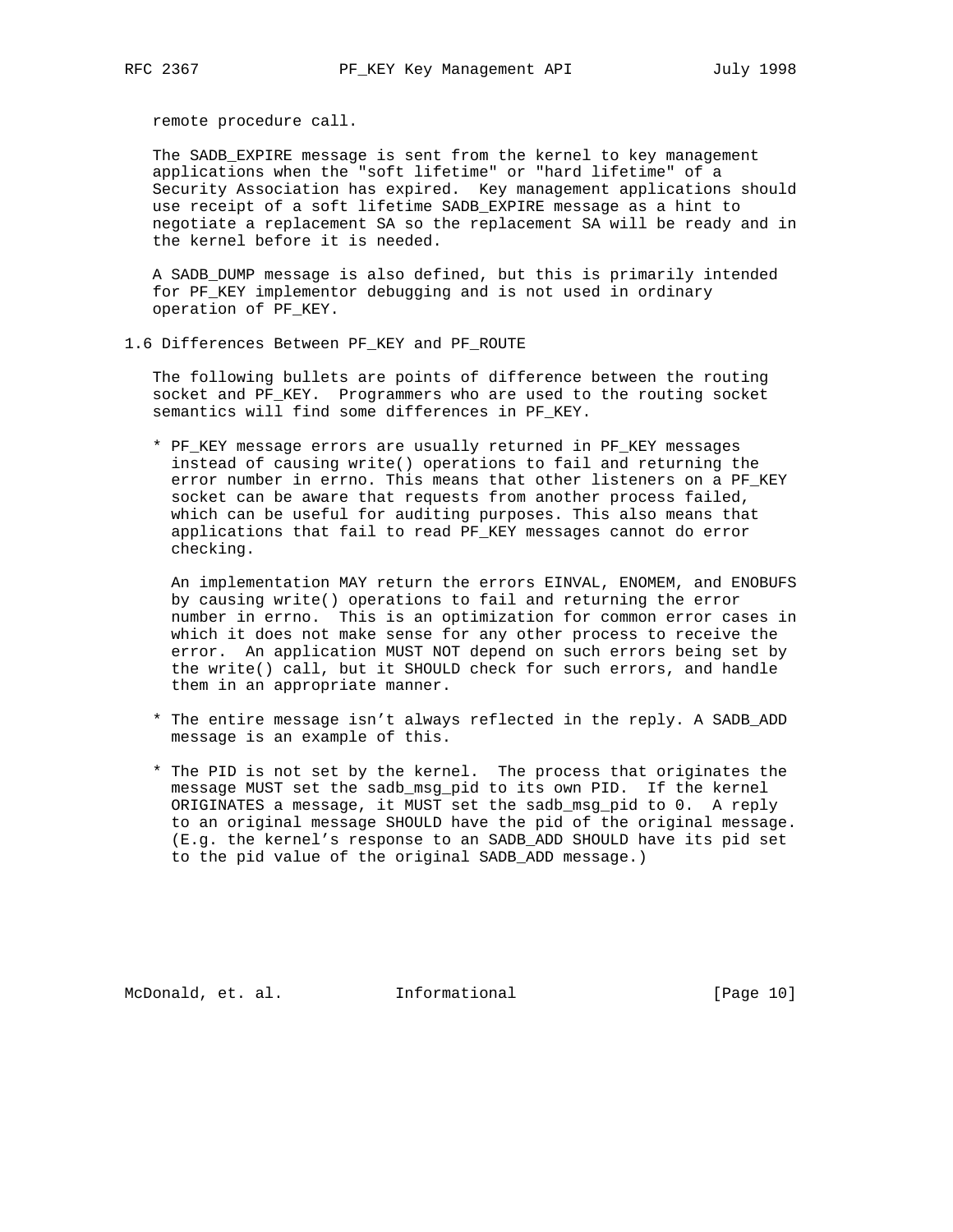#### 1.7 Name Space

 All PF\_KEYv2 preprocessor symbols and structure definitions are defined as a result of including the header file <net/pfkeyv2.h>. There is exactly one exception to this rule: the symbol "PF\_KEY" (two exceptions if "AF\_KEY" is also counted), which is defined as a result of including the header file <sys/socket.h>. All PF\_KEYv2 preprocessor symbols start with the prefix "SADB\_" and all structure names start with "sadb\_". There are exactly two exceptions to this rule: the symbol "PF\_KEY\_V2" and the symbol "PFKEYV2\_REVISION".

 The symbol "PFKEYV2\_REVISION" is a date-encoded value not unlike certain values defined by POSIX and X/Open. The current value for PFKEYV2\_REVISION is 199806L, where 1998 is the year and 06 is the month.

 Inclusion of the file <net/pfkeyv2.h> MUST NOT define symbols or structures in the PF\_KEYv2 name space that are not described in this document without the explicit prior permission of the authors. Any symbols or structures in the PF\_KEYv2 name space that are not described in this document MUST start with "SADB\_X\_" or "sadb\_x\_". An implementation that fails to obey these rules IS NOT COMPLIANT WITH THIS SPECIFICATION and MUST NOT make any claim to be. These rules also apply to any files that might be included as a result of including the file <net/pfkeyv2.h>. This rule provides implementors with some assurance that they will not encounter namespace-related surprises.

1.8 On Manual Keying

 Not unlike the 4.4-Lite BSD PF\_ROUTE socket, this interface allows an application full-reign over the security associations in a kernel that implements PF\_KEY. A PF\_KEY implementation MUST have some sort of manual interface to PF\_KEY, which SHOULD allow all of the functionality of the programmatic interface described here.

2. PF\_KEY Message Format

 PF\_KEY messages consist of a base header followed by additional data fields, some of which may be optional. The format of the additional data is dependent on the type of message.

 PF\_KEY messages currently do not mandate any specific ordering for non-network multi-octet fields. Unless otherwise specified (e.g. SPI values), fields MUST be in host-specific byte order.

McDonald, et. al. Informational [Page 11]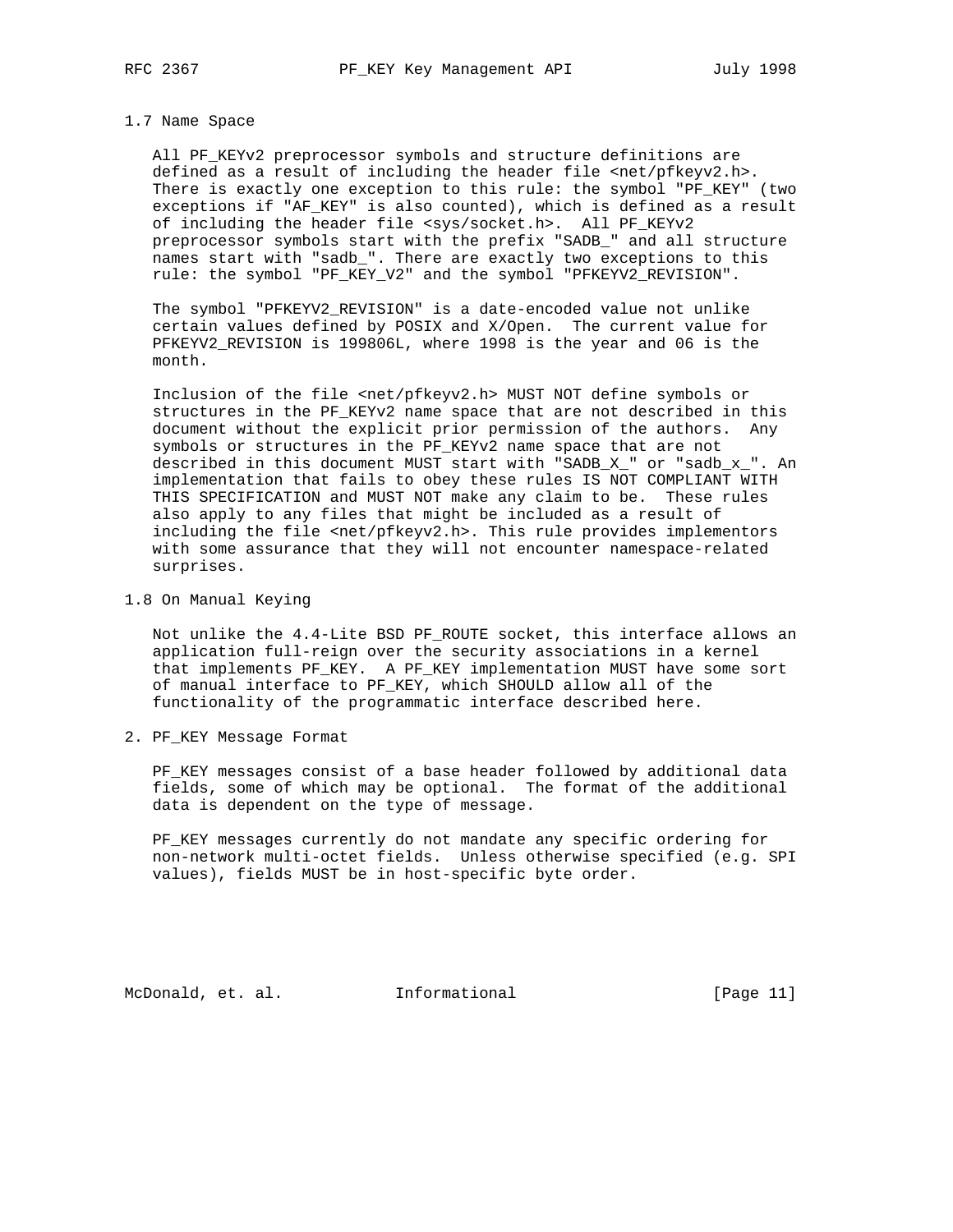2.1 Base Message Header Format

 PF\_KEY messages consist of the base message header followed by security association specific data whose types and lengths are specified by a generic type-length encoding.

 This base header is shown below, using POSIX types. The fields are arranged primarily for alignment, and where possible, for reasons of clarity.

 struct sadb\_msg { uint8\_t sadb\_msg\_version; uint8\_t sadb\_msg\_type; uint8\_t sadb\_msg\_errno; uint8\_t sadb\_msg\_satype; uint16 t sadb msg len; uint16\_t sadb\_msg\_reserved; uint32\_t sadb\_msg\_seq; uint32\_t sadb\_msg\_pid; };  $/*$  sizeof(struct sadb\_msg) == 16 \*/

sadb\_msg\_version

 The version field of this PF\_KEY message. This MUST be set to PF\_KEY\_V2. If this is not set to PF\_KEY\_V2, the write() call MAY fail and return EINVAL. Otherwise, the behavior is undetermined, given that the application might not understand the formatting of the messages arriving from the kernel.

- sadb\_msg\_type Identifies the type of message. The valid message types are described later in this document.
- sadb msg errno Should be set to zero by the sender. The responder stores the error code in this field if an error has occurred. This includes the case where the responder is in user space. (e.g. user-space negotiation fails, an errno can be returned.)
- sadb\_msg\_satype Indicates the type of security association(s). Valid Security Association types are declared in the file <net/pfkeyv2.h>. The current set of Security Association types is enumerated later in this document.

McDonald, et. al. Informational [Page 12]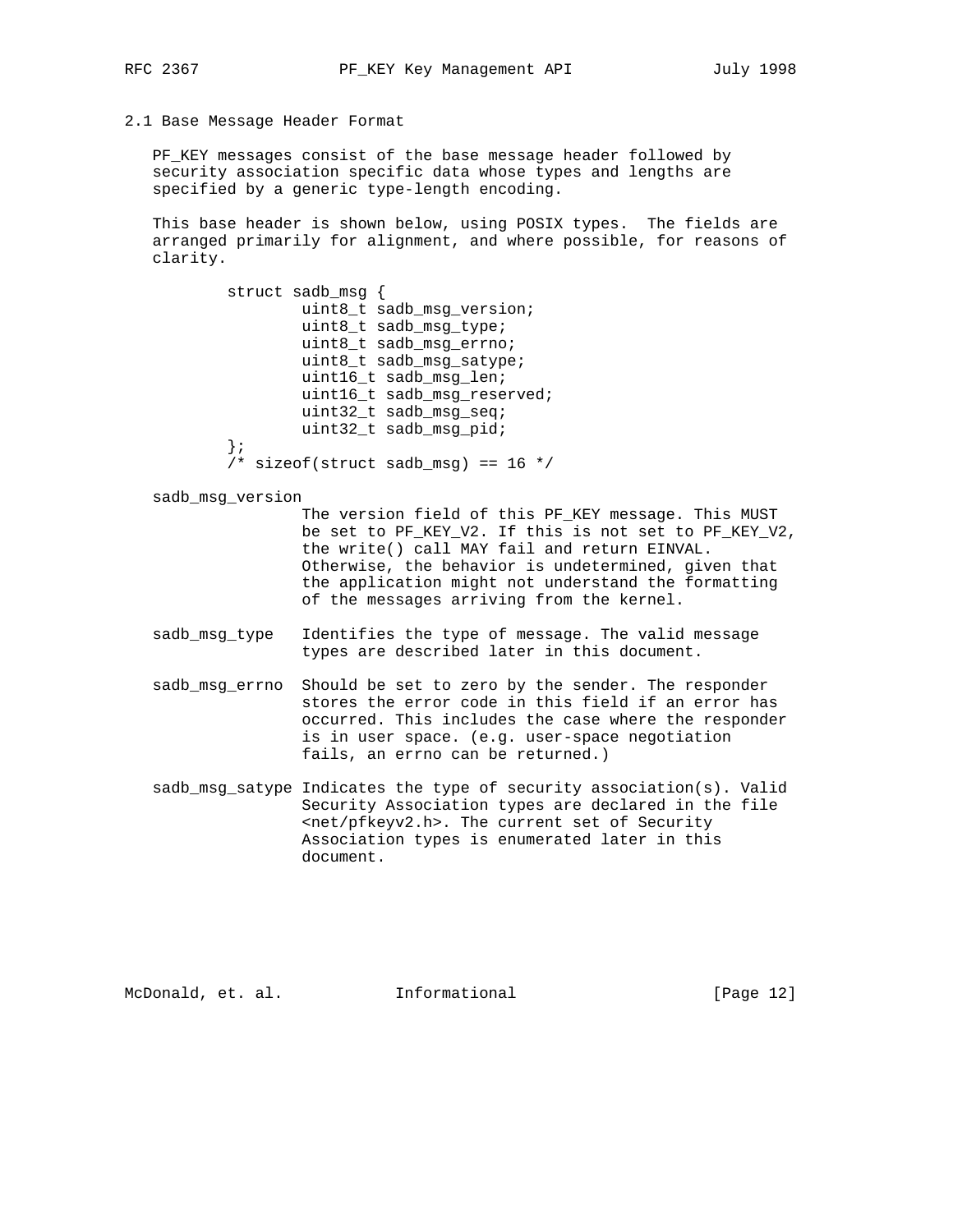sadb\_msg\_len Contains the total length, in 64-bit words, of all data in the PF\_KEY message including the base header length and additional data after the base header, if any. This length includes any padding or extra space that might exist. Unless otherwise stated, all other length fields are also measured in 64-bit words.

> On user to kernel messages, this field MUST be verified against the length of the inbound message. EMSGSIZE MUST be returned if the verification fails. On kernel to user messages, a size mismatch is most likely the result of the user not providing a large enough buffer for the message. In these cases, the user application SHOULD drop the message, but it MAY try and extract what information it can out of the message.

sadb\_msg\_reserved

 Reserved value. It MUST be zeroed by the sender. All fields labeled reserved later in the document have the same semantics as this field.

 sadb\_msg\_seq Contains the sequence number of this message. This field, along with sadb\_msg\_pid, MUST be used to uniquely identify requests to a process. The sender is responsible for filling in this field. This responsibility also includes matching the sadb\_msg\_seq of a request (e.g. SADB\_ACQUIRE).

> This field is similar to a transaction ID in a remote procedure call implementation.

 sadb\_msg\_pid Identifies the process which originated this message, or which process a message is bound for. For example, if process id 2112 sends an SADB\_UPDATE message to the kernel, the process MUST set this field to 2112 and the kernel will set this field to 2112 in its reply to that SADB\_UPDATE message. This field, along with sadb\_msg\_seq, can be used to uniquely identify requests to a process.

> It is currently assumed that a 32-bit quantity will hold an operating system's process ID space.

McDonald, et. al. Informational [Page 13]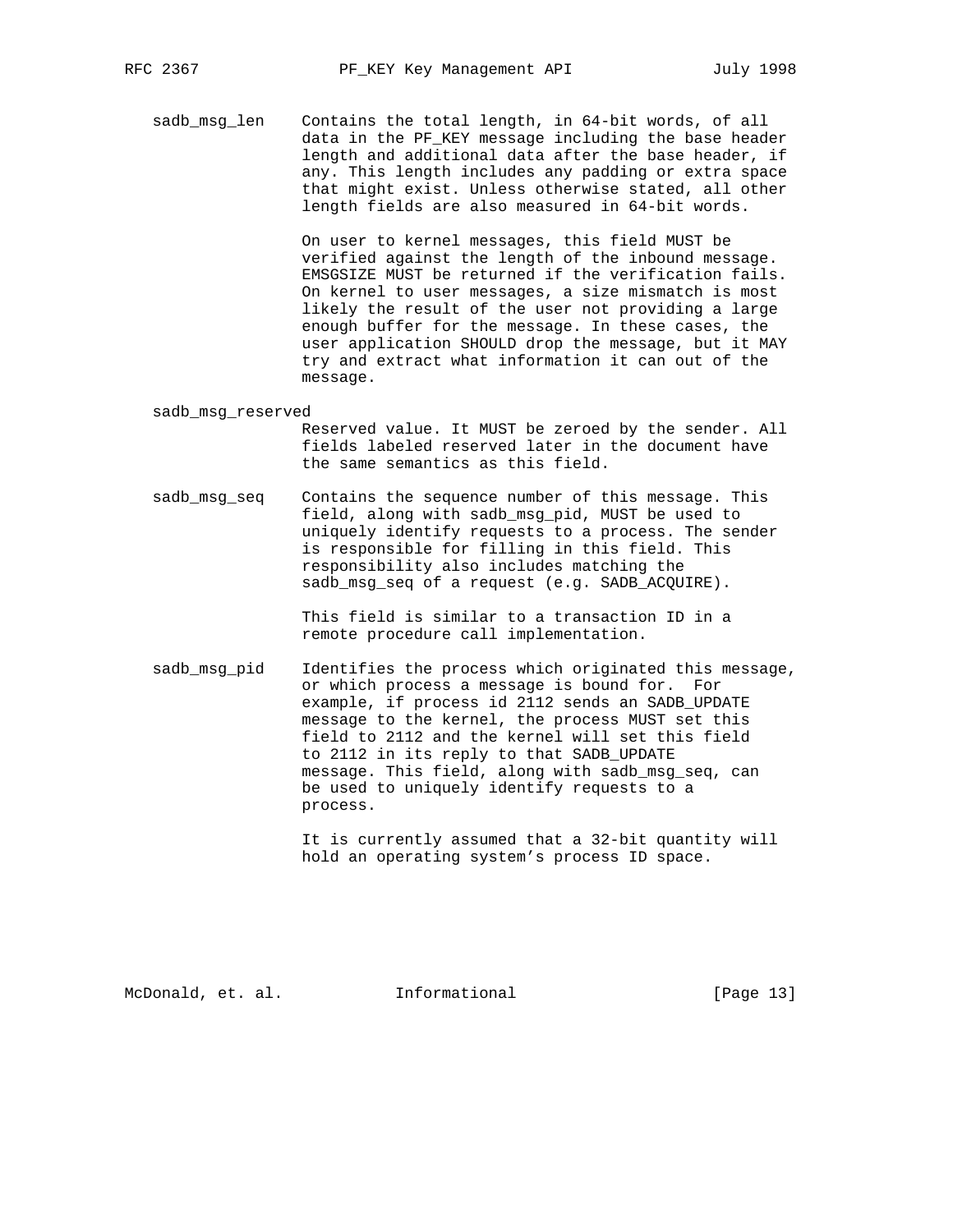2.2 Alignment of Headers and Extension Headers

 The base message header is a multiple of 64 bits and fields after it in memory will be 64 bit aligned if the base itself is 64 bit aligned. Some of the subsequent extension headers have 64 bit fields in them, and as a consequence need to be 64 bit aligned in an environment where 64 bit quantities need to be 64 bit aligned.

 The basic unit of alignment and length in PF\_KEY Version 2 is 64 bits. Therefore:

- \* All extension headers, inclusive of the sadb\_ext overlay fields, MUST be a multiple of 64 bits long.
- \* All variable length data MUST be padded appropriately such that its length in a message is a multiple of 64 bits.
- \* All length fields are, unless otherwise specified, in units of 64 bits.
- \* Implementations may safely access quantities of between 8 and 64 bits directly within a message without risk of alignment faults.

 All PF\_KEYv2 structures are packed and already have all intended padding. Implementations MUST NOT insert any extra fields, including hidden padding, into any structure in this document. This forbids implementations from "extending" or "enhancing" existing headers without changing the extension header type. As a guard against such insertion of silent padding, each structure in this document is labeled with its size in bytes. The size of these structures in an implementation MUST match the size listed.

2.3 Additional Message Fields

 The additional data following the base header consists of various length-type-values fields. The first 32-bits are of a constant form:

 struct sadb\_ext { uint16\_t sadb\_ext\_len; uint16\_t sadb\_ext\_type; };  $\gamma^*$  sizeof(struct sadb\_ext) == 4 \*/

 sadb\_ext\_len Length of the extension header in 64 bit words, inclusive.

McDonald, et. al. Informational [Page 14]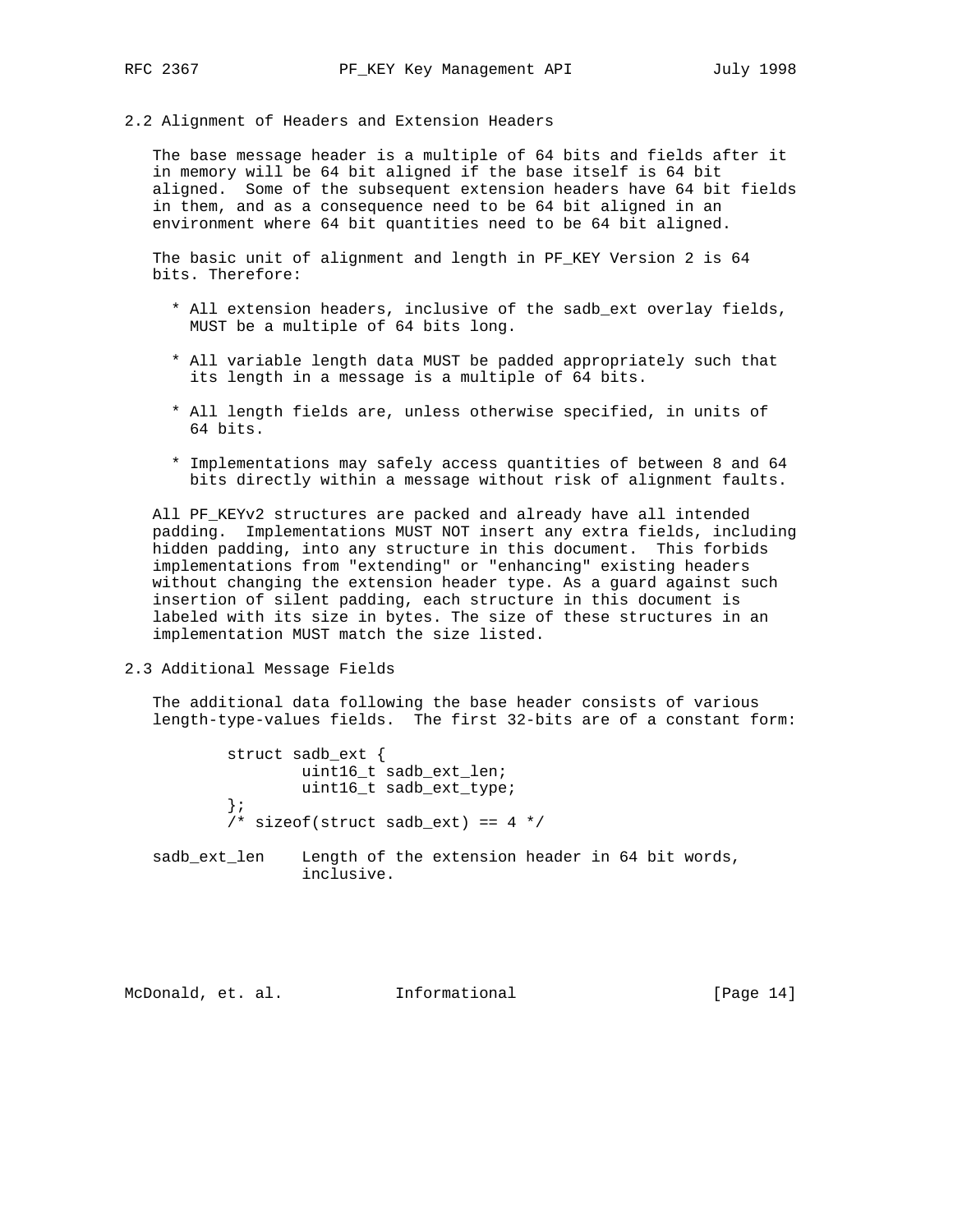sadb\_ext\_type The type of extension header that follows. Values for this field are detailed later. The value zero is reserved.

 Types of extension headers include: Association, Lifetime(s), Address(s), Key(s), Identity(ies), Sensitivity, Proposal, and Supported. There MUST be only one instance of a extension type in a message. (e.g. Base, Key, Lifetime, Key is forbidden). An EINVAL will be returned if there are duplicate extensions within a message. Implementations MAY enforce ordering of extensions in the order presented in the EXTENSION HEADER VALUES section.

 If an unknown extension type is encountered, it MUST be ignored. Applications using extension headers not specified in this document MUST be prepared to work around other system components not processing those headers. Likewise, if an application encounters an unknown extension from the kernel, it must be prepared to work around it. Also, a kernel that generates extra extension header types MUST NOT \_depend\_ on applications also understanding extra extension header types.

 All extension definitions include these two fields (len and exttype) because they are instances of a generic extension (not unlike sockaddr\_in and sockaddr\_in6 are instances of a generic sockaddr). The sadb\_ext header MUST NOT ever be present in a message without at least four bytes of extension header data following it, and, therefore, there is no problem with it being only four bytes long.

 All extensions documented in this section MUST be implemented by a PF\_KEY implementation.

2.3.1 Association Extension

 The Association extension specifies data specific to a single security association. The only times this extension is not present is when control messages (e.g. SADB\_FLUSH or SADB\_REGISTER) are being passed and on the SADB\_ACQUIRE message.

> struct sadb\_sa { uint16\_t sadb\_sa\_len; uint16\_t sadb\_sa\_exttype; uint32\_t sadb\_sa\_spi; uint8\_t sadb\_sa\_replay; uint8\_t sadb\_sa\_state; uint8\_t sadb\_sa\_auth; uint8\_t sadb\_sa\_encrypt; uint32\_t sadb\_sa\_flags; };

McDonald, et. al. Informational [Page 15]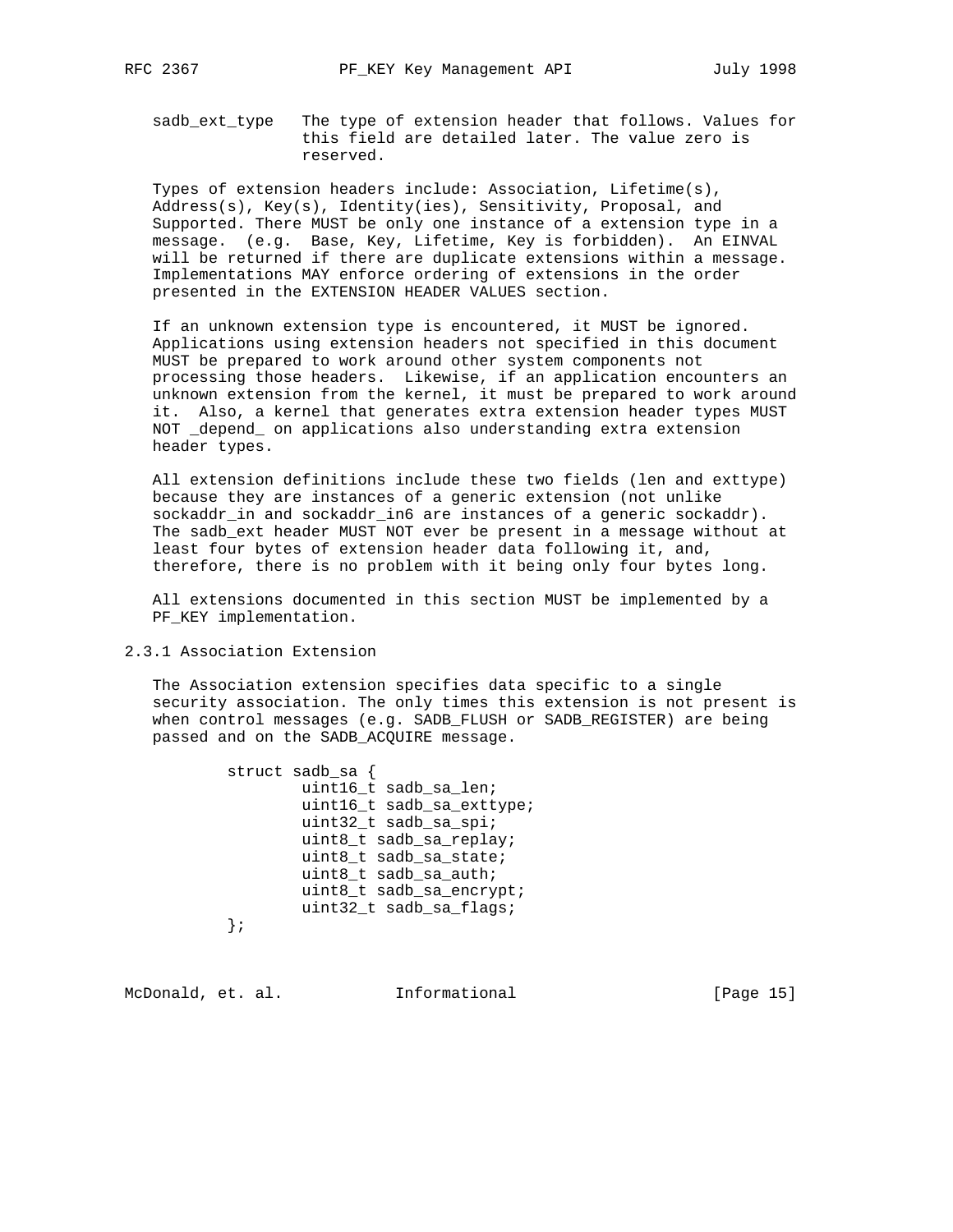$/*$  sizeof(struct sadb\_sa) == 16 \*/

- sadb\_sa\_spi The Security Parameters Index value for the security association. Although this is a 32-bit field, some types of security associations might have an SPI or key identifier that is less than 32-bits long. In this case, the smaller value shall be stored in the least significant bits of this field and the unneeded bits shall be zero. This field MUST be in network byte order.
- sadb\_sa\_replay The size of the replay window, if not zero. If zero, then no replay window is in use.
- sadb\_sa\_state The state of the security association. The currently defined states are described later in this document.
- sadb\_sa\_auth The authentication algorithm to be used with this security association. The valid authentication algorithms are described later in this document. A value of zero means that no authentication is used for this security association.
- sadb\_sa\_encrypt The encryption algorithm to be used with this security association. The valid encryption algorithms are described later in this document. A value of zero means that no encryption is used for this security association.
- sadb\_sa\_flags A bitmap of options defined for the security association. The currently defined flags are described later in this document.

 The kernel MUST check these values where appropriate. For example, IPsec AH with no authentication algorithm is probably an error.

 When used with some messages, the values in some fields in this header should be ignored.

## 2.3.2 Lifetime Extension

 The Lifetime extension specifies one or more lifetime variants for this security association. If no Lifetime extension is present the association has an infinite lifetime. An association SHOULD have a lifetime of some sort associated with it. Lifetime variants come in three varieties, HARD - indicating the hard-limit expiration, SOFT indicating the soft-limit expiration, and CURRENT - indicating the current state of a given security association. The Lifetime

McDonald, et. al. 1nformational 1999 [Page 16]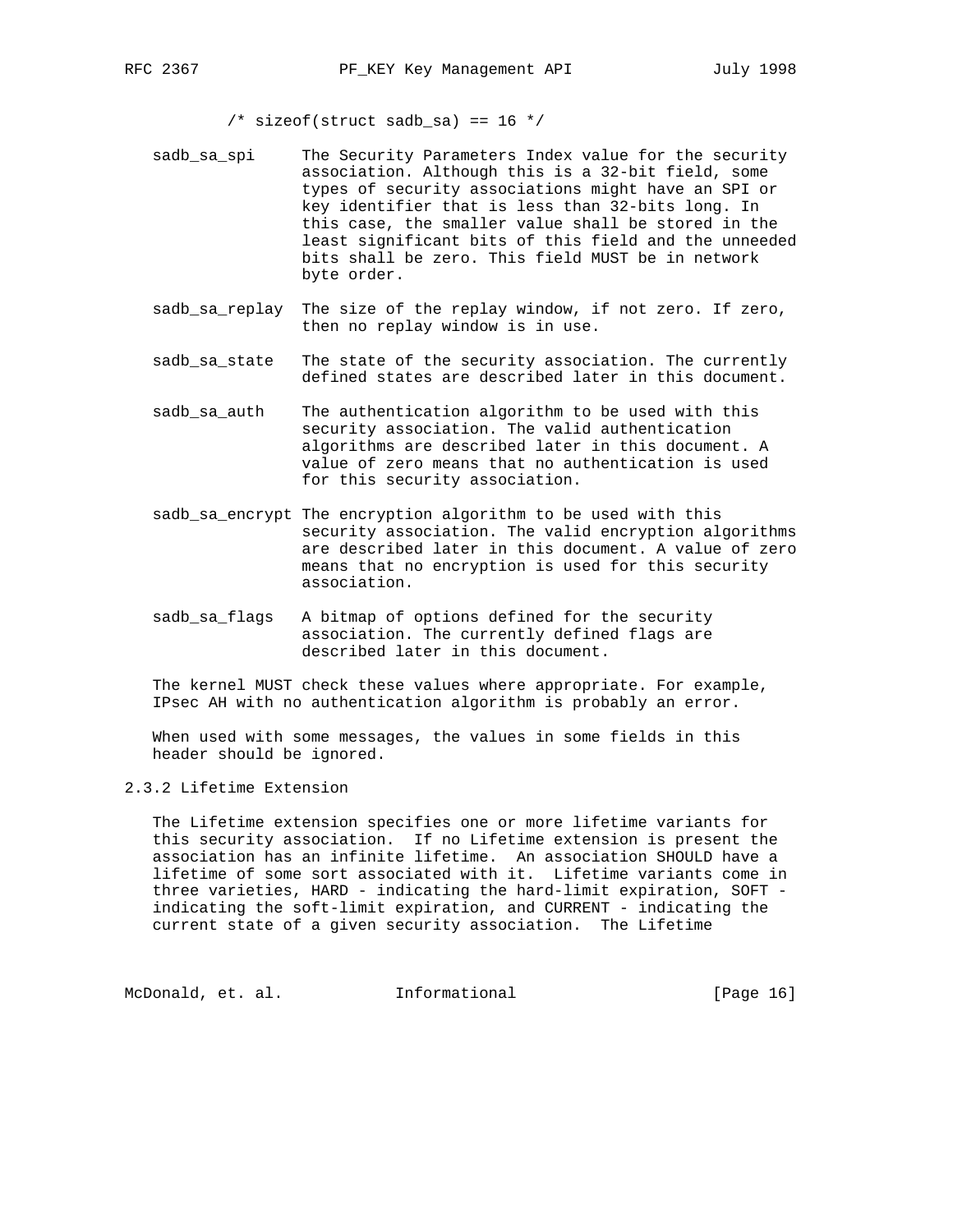extension looks like: struct sadb\_lifetime { uint16 t sadb lifetime len; uint16\_t sadb\_lifetime\_exttype; uint32\_t sadb\_lifetime\_allocations; uint64\_t sadb\_lifetime\_bytes; uint64\_t sadb\_lifetime\_addtime; uint64\_t sadb\_lifetime\_usetime; };  $/*$  sizeof(struct sadb\_lifetime) == 32 \*/ sadb\_lifetime\_allocations For CURRENT, the number of different connections, endpoints, or flows that the association has been allocated towards. For HARD and SOFT, the number of these the association may be allocated towards before it expires. The concept of a connection, flow, or endpoint is system specific. sadb\_lifetime\_bytes For CURRENT, how many bytes have been processed using this security association. For HARD and SOFT, the number of bytes that may be processed using this security association before it expires. sadb\_lifetime\_addtime For CURRENT, the time, in seconds, when the association was created. For HARD and SOFT, the number of seconds after the creation of the association until it expires. For such time fields, it is assumed that 64-bits is sufficiently large to hold the POSIX time\_t value. If this assumption is wrong, this field will have to be revisited. sadb\_lifetime\_usetime For CURRENT, the time, in seconds, when association was first used. For HARD and SOFT, the number of seconds after the first use of the association until it expires. The semantics of lifetimes are inclusive-OR, first-to-expire. This means that if values for bytes and time, or multiple times, are passed in, the first of these values to be reached will cause a lifetime expiration. McDonald, et. al. Informational [Page 17]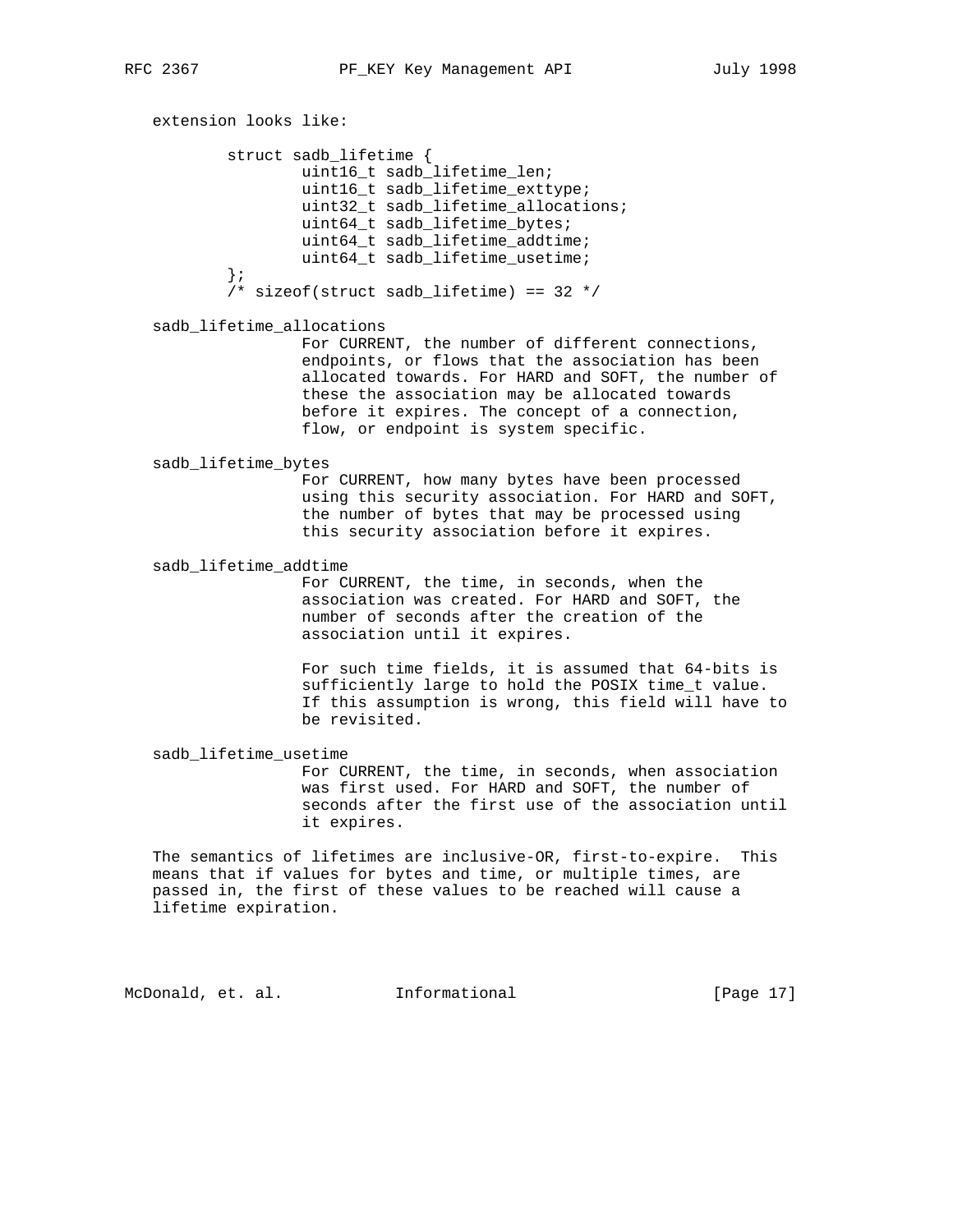## 2.3.3 Address Extension

 The Address extension specifies one or more addresses that are associated with a security association. Address extensions for both source and destination MUST be present when an Association extension is present. The format of an Address extension is:

```
 struct sadb_address {
         uint16_t sadb_address_len;
         uint16_t sadb_address_exttype;
         uint8_t sadb_address_proto;
         uint8_t sadb_address_prefixlen;
         uint16_t sadb_address_reserved;
 };
/* sizeof(struct sadb_address) == 8 * /
```
/\* followed by some form of struct sockaddr \*/

 The sockaddr structure SHOULD conform to the sockaddr structure of the system implementing PF\_KEY. If the system has an sa\_len field, so SHOULD the sockaddrs in the message. If the system has NO sa\_len field, the sockaddrs SHOULD NOT have an sa\_len field. All non-address information in the sockaddrs, such as sin\_zero for AF\_INET sockaddrs, and sin6\_flowinfo for AF\_INET6 sockaddrs, MUST be zeroed out. The zeroing of ports (e.g. sin\_port and sin6\_port) MUST be done for all messages except for originating SADB\_ACQUIRE messages, which SHOULD fill them in with ports from the relevant TCP or UDP session which generates the ACQUIRE message. If the ports are non-zero, then the sadb\_address\_proto field, normally zero, MUST be filled in with the transport protocol's number. If the sadb\_address\_prefixlen is non zero, then the address has a prefix (often used in KM access control decisions), with length specified in sadb\_address\_prefixlen. These additional fields may be useful to KM applications.

 The SRC and DST addresses for a security association MUST be in the same protocol family and MUST always be present or absent together in a message. The PROXY address MAY be in a different protocol family, and for most security protocols, represents an actual originator of a packet. (For example, the inner-packets's source address in a tunnel.)

 The SRC address MUST be a unicast or unspecified (e.g., INADDR\_ANY) address. The DST address can be any valid destination address (unicast, multicast, or even broadcast). The PROXY address SHOULD be a unicast address (there are experimental security protocols where PROXY semantics may be different than described above).

McDonald, et. al. Informational [Page 18]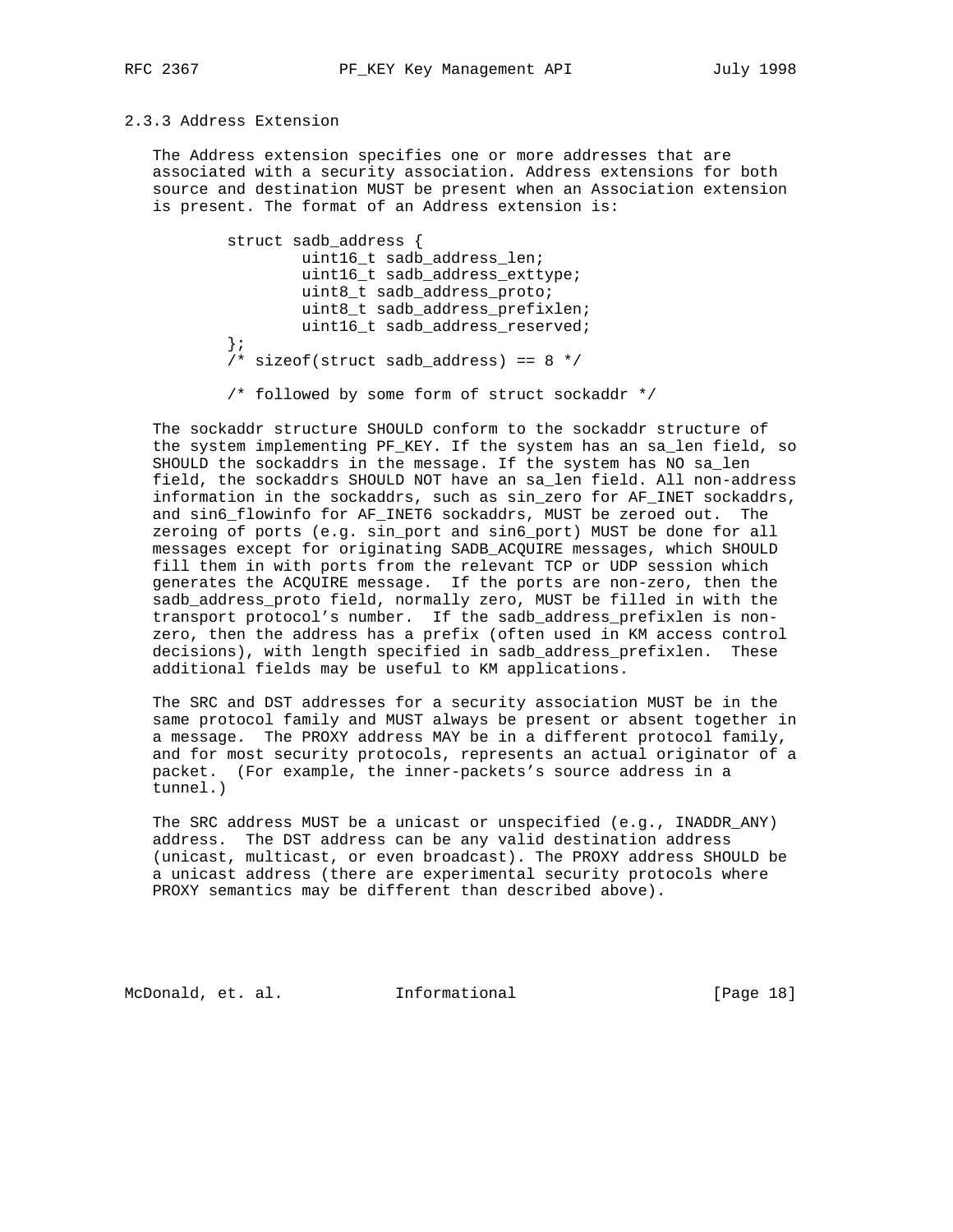## 2.3.4 Key Extension

 The Key extension specifies one or more keys that are associated with a security association. A Key extension will not always be present with messages, because of security risks. The format of a Key extension is:

```
 struct sadb_key {
         uint16_t sadb_key_len;
         uint16_t sadb_key_exttype;
         uint16_t sadb_key_bits;
         uint16_t sadb_key_reserved;
 };
/* sizeof(struct sadb_key) == 8 \times / /* followed by the key data */
```
 sadb\_key\_bits The length of the valid key data, in bits. A value of zero in sadb\_key\_bits MUST cause an error.

 The key extension comes in two varieties. The AUTH version is used with authentication keys (e.g. IPsec AH, OSPF MD5) and the ENCRYPT version is used with encryption keys (e.g. IPsec ESP). PF\_KEY deals only with fully formed cryptographic keys, not with "raw key material". For example, when ISAKMP/Oakley is in use, the key management daemon is always responsible for transforming the result of the Diffie-Hellman computation into distinct fully formed keys PRIOR to sending those keys into the kernel via PF\_KEY. This rule is made because PF\_KEY is designed to support multiple security protocols (not just IP Security) and also multiple key management schemes including manual keying, which does not have the concept of "raw key material". A clean, protocol-independent interface is important for portability to different operating systems as well as for portability to different security protocols.

 If an algorithm defines its key to include parity bits (e.g. DES) then the key used with PF KEY MUST also include those parity bits. For example, this means that a single DES key is always a 64-bit quantity.

 When a particular security protocol only requires one authentication and/or one encryption key, the fully formed key is transmitted using the appropriate key extension. When a particular security protocol requires more than one key for the same function (e.g. Triple-DES using 2 or 3 keys, and asymmetric algorithms), then those two fully formed keys MUST be concatenated together in the order used for outbound packet processing. In the case of multiple keys, the algorithm MUST be able to determine the lengths of the individual

McDonald, et. al. 1nformational 1915 [Page 19]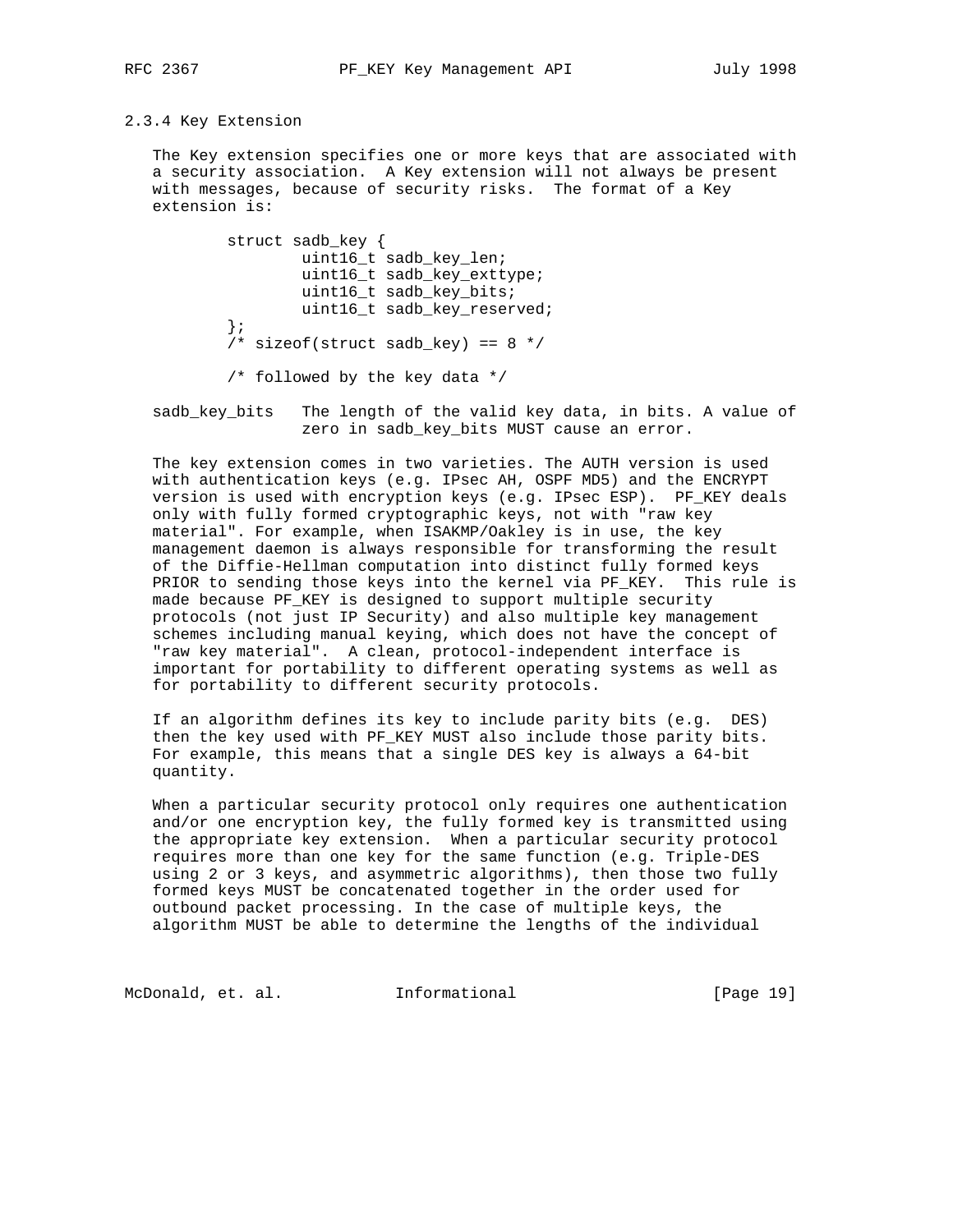keys based on the information provided. The total key length (when combined with knowledge of the algorithm in use) usually provides sufficient information to make this determination.

 Keys are always passed through the PF\_KEY interface in the order that they are used for outbound packet processing. For inbound processing, the correct order that keys are used might be different from this canonical concatenation order used with the PF\_KEY interface. It is the responsibility of the implementation to use the keys in the correct order for both inbound and outbound processing.

 For example, consider a pair of nodes communicating unicast using an ESP three-key Triple-DES Security Association. Both the outbound SA on the sender node, and the inbound SA on the receiver node will contain key-A, followed by key-B, followed by key-C in their respective ENCRYPT key extensions. The outbound SA will use key-A first, followed by key-B, then key-C when encrypting. The inbound SA will use key-C, followed by key-B, then key-A when decrypting. (NOTE: We are aware that 3DES is actually encrypt-decrypt-encrypt.) The canonical ordering of key-A, key-B, key-C is used for 3DES, and should be documented. The order of "encryption" is the canonical order for this example. [Sch96]

 The key data bits are arranged most-significant to least significant. For example, a 22-bit key would take up three octets, with the least significant two bits not containing key material. Five additional octets would then be used for padding to the next 64-bit boundary.

While not directly related to PF\_KEY, there is a user interface issue regarding odd-digit hexadecimal representation of keys. Consider the example of the 16-bit number:

0x123

 That will require two octets of storage. In the absence of other information, however, unclear whether the value shown is stored as:

01 23 OR 12 30

It is the opinion of the authors that the former  $(0x123 == 0x0123)$  is the better way to interpret this ambiguity. Extra information (for example, specifying 0x0123 or 0x1230, or specifying that this is only a twelve-bit number) would solve this problem.

McDonald, et. al. Informational [Page 20]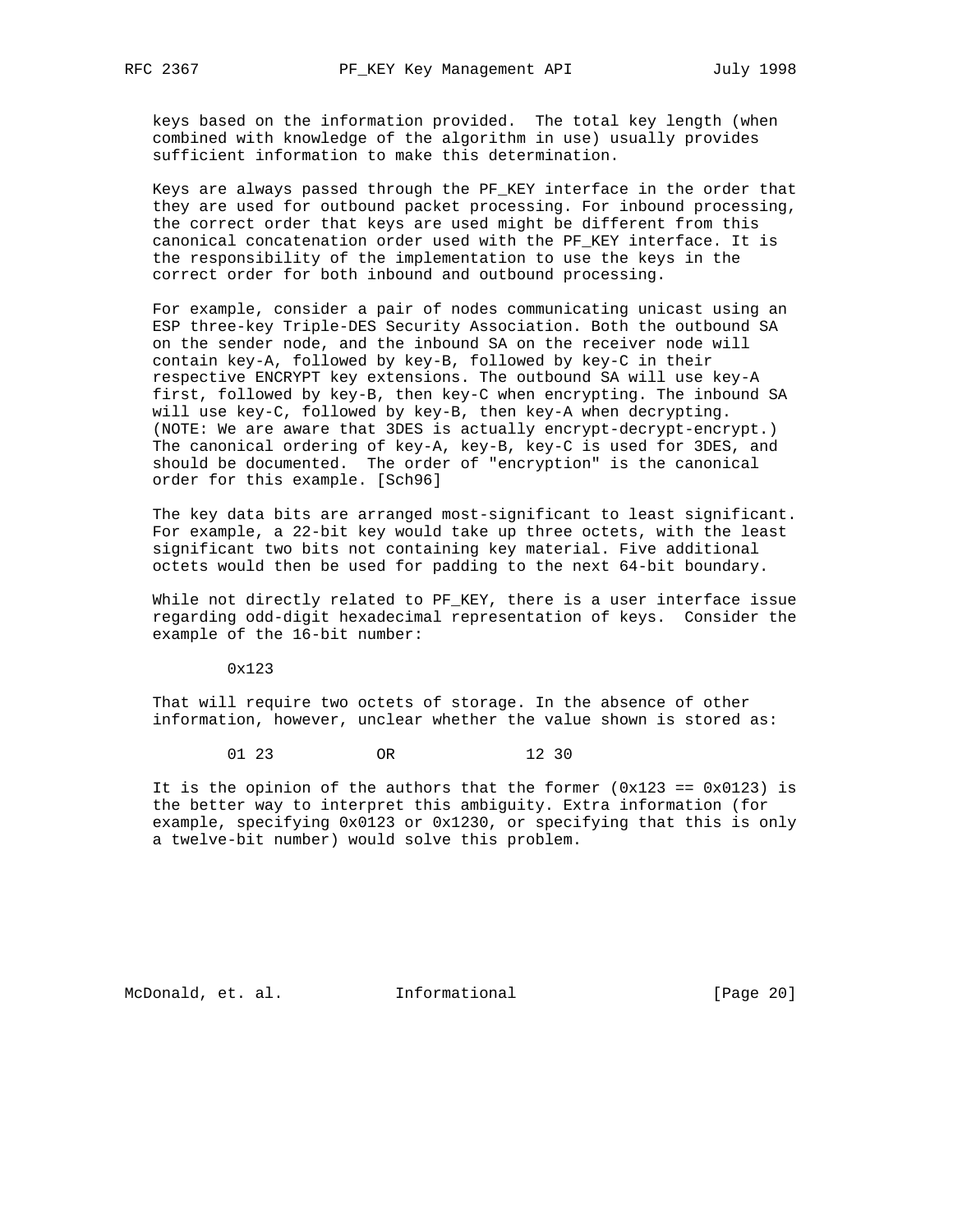## 2.3.5 Identity Extension

 The Identity extension contains endpoint identities. This information is used by key management to select the identity certificate that is used in negotiations. This information may also be provided by a kernel to network security aware applications to identify the remote entity, possibly for access control purposes. If this extension is not present, key management MUST assume that the addresses in the Address extension are the only identities for this Security Association. The Identity extension looks like:

 struct sadb\_ident { uint16\_t sadb\_ident\_len; uint16\_t sadb\_ident\_exttype; uint16\_t sadb\_ident\_type; uint16\_t sadb\_ident\_reserved; uint64\_t sadb\_ident\_id; };  $/*$  sizeof(struct sadb\_ident) == 16  $*/$ 

/\* followed by the identity string, if present \*/

- sadb\_ident\_type The type of identity information that follows. Currently defined identity types are described later in this document.
- sadb\_ident\_id An identifier used to aid in the construction of an identity string if none is present. A POSIX user id value is one such identifier that will be used in this field. Use of this field is described later in this document.

 A C string containing a textual representation of the identity information optionally follows the sadb\_ident extension. The format of this string is determined by the value in sadb\_ident\_type, and is described later in this document.

2.3.6 Sensitivity Extension

 The Sensitivity extension contains security labeling information for a security association. If this extension is not present, no sensitivity-related data can be obtained from this security association. If this extension is present, then the need for explicit security labeling on the packet is obviated.

> struct sadb\_sens { uint16\_t sadb\_sens\_len; uint16\_t sadb\_sens\_exttype;

McDonald, et. al. Informational [Page 21]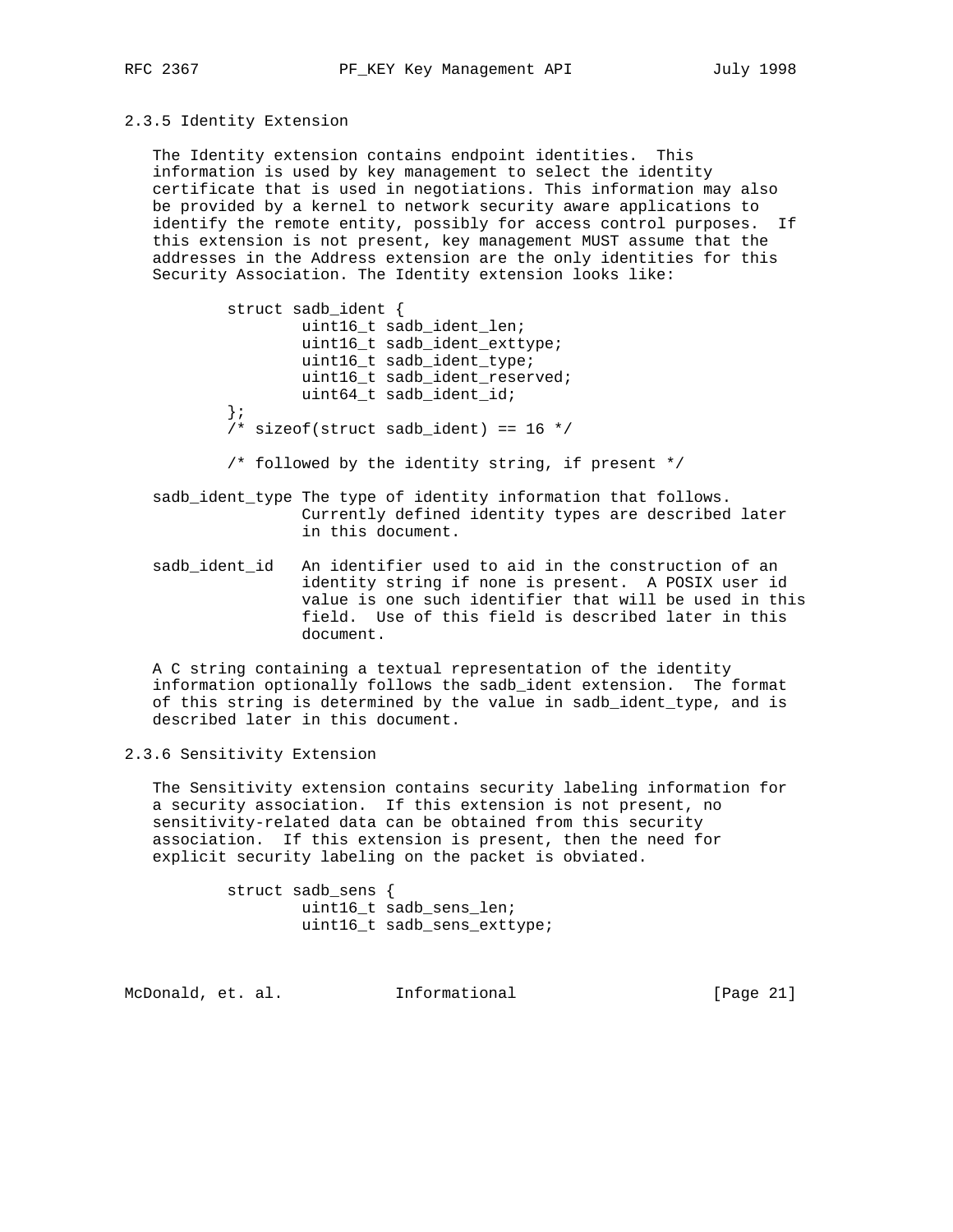```
 uint32_t sadb_sens_dpd;
                 uint8_t sadb_sens_sens_level;
                 uint8_t sadb_sens_sens_len;
                 uint8_t sadb_sens_integ_level;
                 uint8_t sadb_sens_integ_len;
                 uint32_t sadb_sens_reserved;
         };
        /* sizeof(struct sadb_sens) == 16 */ /* followed by:
                 uint64_t sadb_sens_bitmap[sens_len];
                 uint64_t sadb_integ_bitmap[integ_len]; */
 sadb_sens_dpd Describes the protection domain, which allows
                 interpretation of the levels and compartment
                 bitmaps.
 sadb_sens_sens_level
                 The sensitivity level.
 sadb_sens_sens_len
                 The length, in 64 bit words, of the sensitivity
                 bitmap.
 sadb_sens_integ_level
                 The integrity level.
 sadb_sens_integ_len
                 The length, in 64 bit words, of the integrity
                 bitmap.
```
 This sensitivity extension is designed to support the Bell-LaPadula [BL74] security model used in compartmented-mode or multi-level secure systems, the Clark-Wilson [CW87] commercial security model, and/or the Biba integrity model [Biba77]. These formal models can be used to implement a wide variety of security policies. The definition of a particular security policy is outside the scope of this document. Each of the bitmaps MUST be padded to a 64-bit boundary if they are not implicitly 64-bit aligned.

2.3.7 Proposal Extension

 The Proposal extension contains a "proposed situation" of algorithm preferences. It looks like:

> struct sadb\_prop { uint16\_t sadb\_prop\_len; uint16\_t sadb\_prop\_exttype; uint8\_t sadb\_prop\_replay; uint8\_t sadb\_prop\_reserved[3]; };  $/*$  sizeof(struct sadb\_prop) == 8 \*/

McDonald, et. al. Informational [Page 22]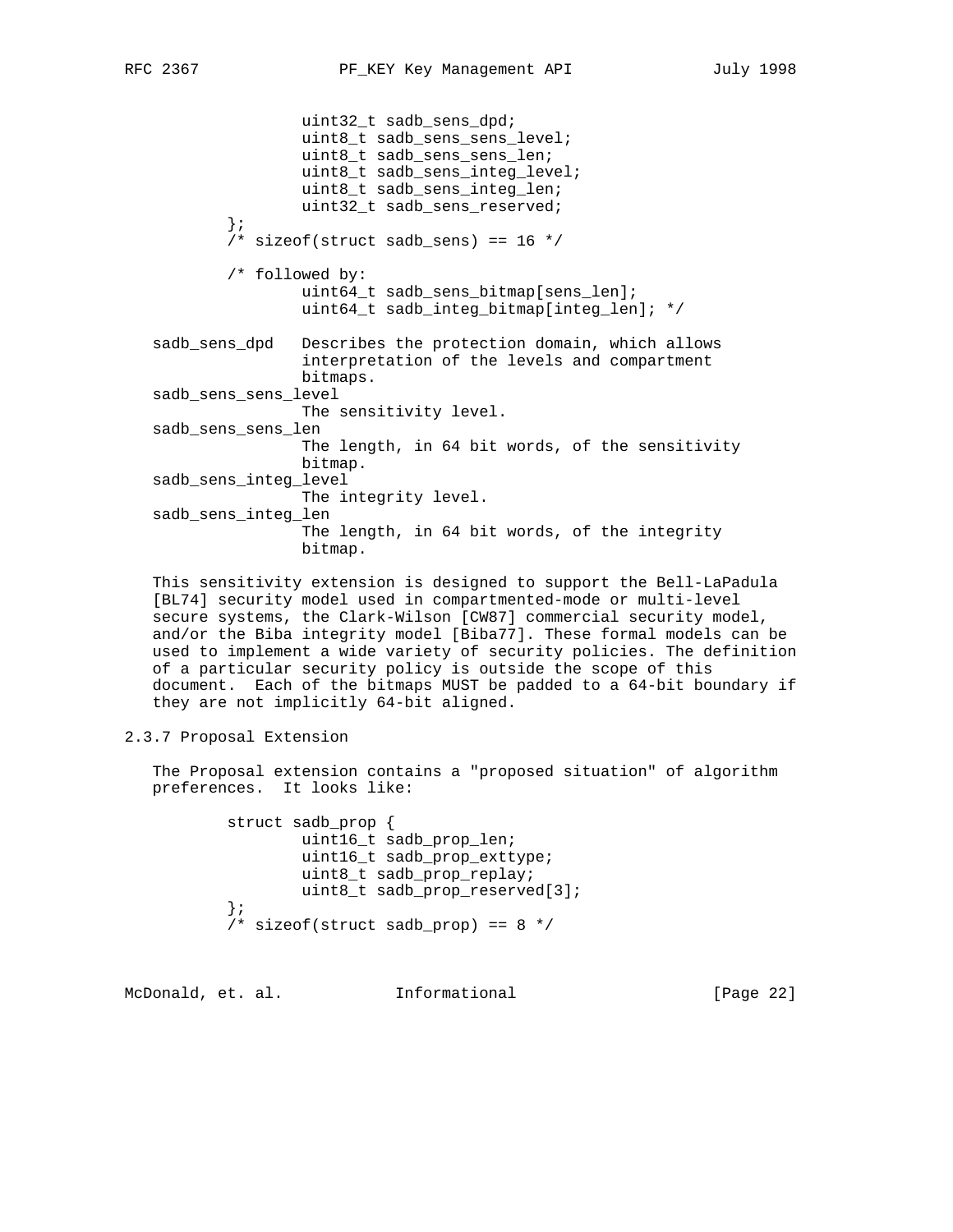```
 /* followed by:
    struct sadb_comb sadb_combs[(sadb_prop_len *
        sizeof(uint64_t) - sizeof(struct sadb_prop)) /
       sizeof(struct sadb comb)]; */
```
 Following the header is a list of proposed parameter combinations in preferential order. The values in these fields have the same definition as the fields those values will move into if the combination is chosen.

 NOTE: Some algorithms in some security protocols will have variable IV lengths per algorithm. Variable length IVs are not supported by PF\_KEY v2. If they were, however, proposed IV lengths would go in the Proposal Extension.

These combinations look like:

 struct sadb\_comb { uint8\_t sadb\_comb\_auth; uint8\_t sadb\_comb\_encrypt; uint16\_t sadb\_comb\_flags; uint16\_t sadb\_comb\_auth\_minbits; uint16\_t sadb\_comb\_auth\_maxbits; uint16\_t sadb\_comb\_encrypt\_minbits; uint16\_t sadb\_comb\_encrypt\_maxbits; uint32\_t sadb\_comb\_reserved; uint32\_t sadb\_comb\_soft\_allocations; uint32 t sadb comb hard allocations; uint64\_t sadb\_comb\_soft\_bytes; uint64\_t sadb\_comb\_hard\_bytes; uint64\_t sadb\_comb\_soft\_addtime; uint64\_t sadb\_comb\_hard\_addtime; uint64\_t sadb\_comb\_soft\_usetime; uint64\_t sadb\_comb\_hard\_usetime; };  $/*$  sizeof(struct sadb\_comb) == 72 \*/ sadb\_comb\_auth If this combination is accepted, this will be the value of sadb\_sa\_auth. sadb\_comb\_encrypt If this combination is accepted, this will be the value of sadb\_sa\_encrypt.

McDonald, et. al. Informational [Page 23]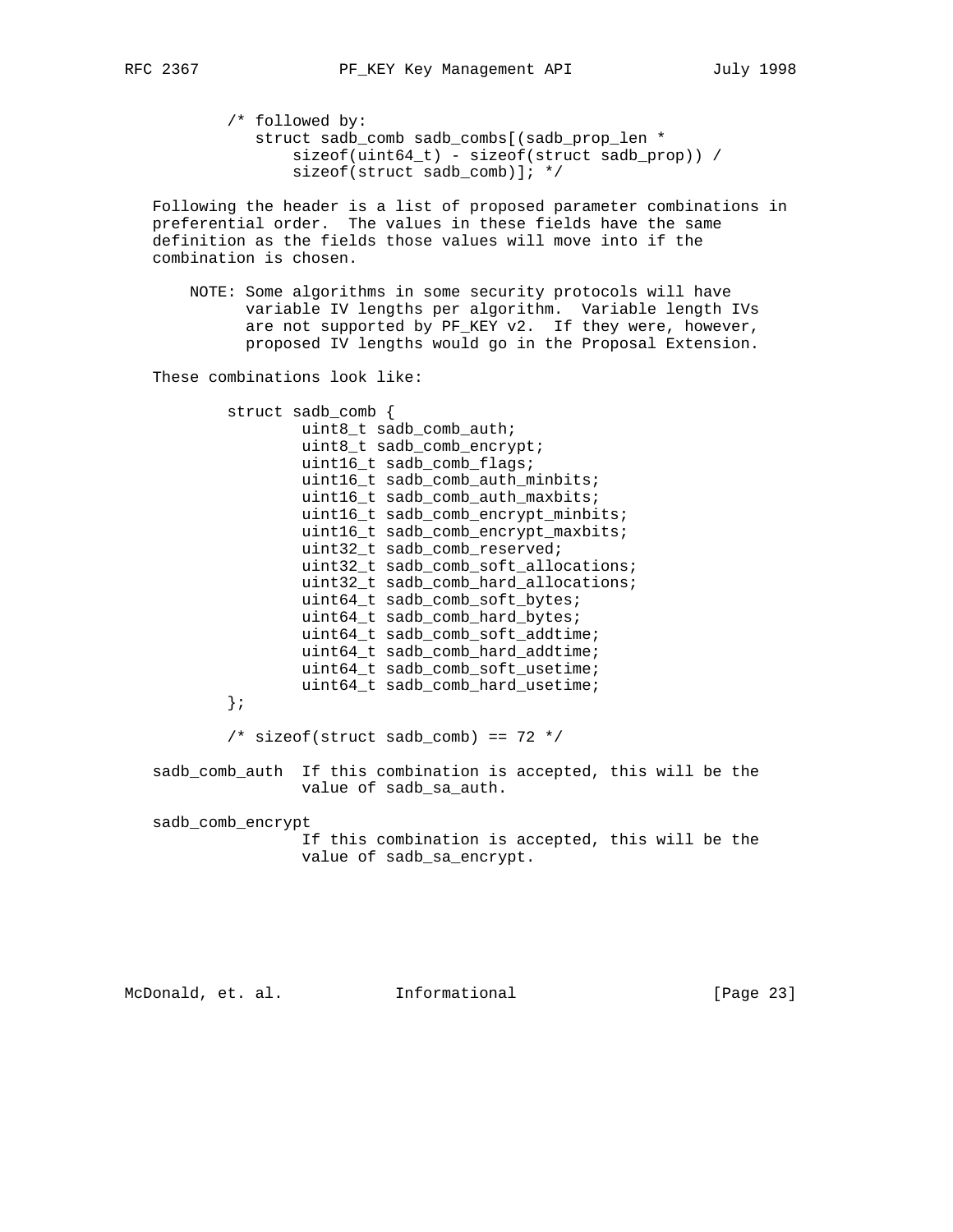sadb\_comb\_auth\_minbits; sadb\_comb\_auth\_maxbits; The minimum and maximum acceptable authentication key lengths, respectably, in bits. If sadb\_comb\_auth is zero, both of these values MUST be zero. If sadb\_comb\_auth is nonzero, both of these values MUST be nonzero. If this combination is accepted, a value between these (inclusive) will be stored in the sadb\_key\_bits field of KEY\_AUTH. The minimum MUST NOT be greater than the maximum. sadb\_comb\_encrypt\_minbits; sadb\_comb\_encrypt\_maxbits; The minimum and maximum acceptable encryption key lengths, respectably, in bits. If sadb\_comb\_encrypt is zero, both of these values MUST be zero. If sadb\_comb\_encrypt is nonzero, both of these values MUST be nonzero. If this combination is accepted, a value between these (inclusive) will be stored in the sadb\_key\_bits field of KEY\_ENCRYPT. The minimum MUST NOT be greater than the maximum. sadb\_comb\_soft\_allocations sadb\_comb\_hard\_allocations If this combination is accepted, these are proposed values of sadb\_lifetime\_allocations in the SOFT and HARD lifetimes, respectively. sadb\_comb\_soft\_bytes sadb\_comb\_hard\_bytes If this combination is accepted, these are proposed values of sadb\_lifetime\_bytes in the SOFT and HARD lifetimes, respectively. sadb\_comb\_soft\_addtime sadb\_comb\_hard\_addtime If this combination is accepted, these are proposed values of sadb\_lifetime\_addtime in the SOFT and HARD lifetimes, respectively. sadb\_comb\_soft\_usetime sadb\_comb\_hard\_usetime If this combination is accepted, these are proposed values of sadb\_lifetime\_usetime in the SOFT and HARD lifetimes, respectively.

McDonald, et. al. Informational [Page 24]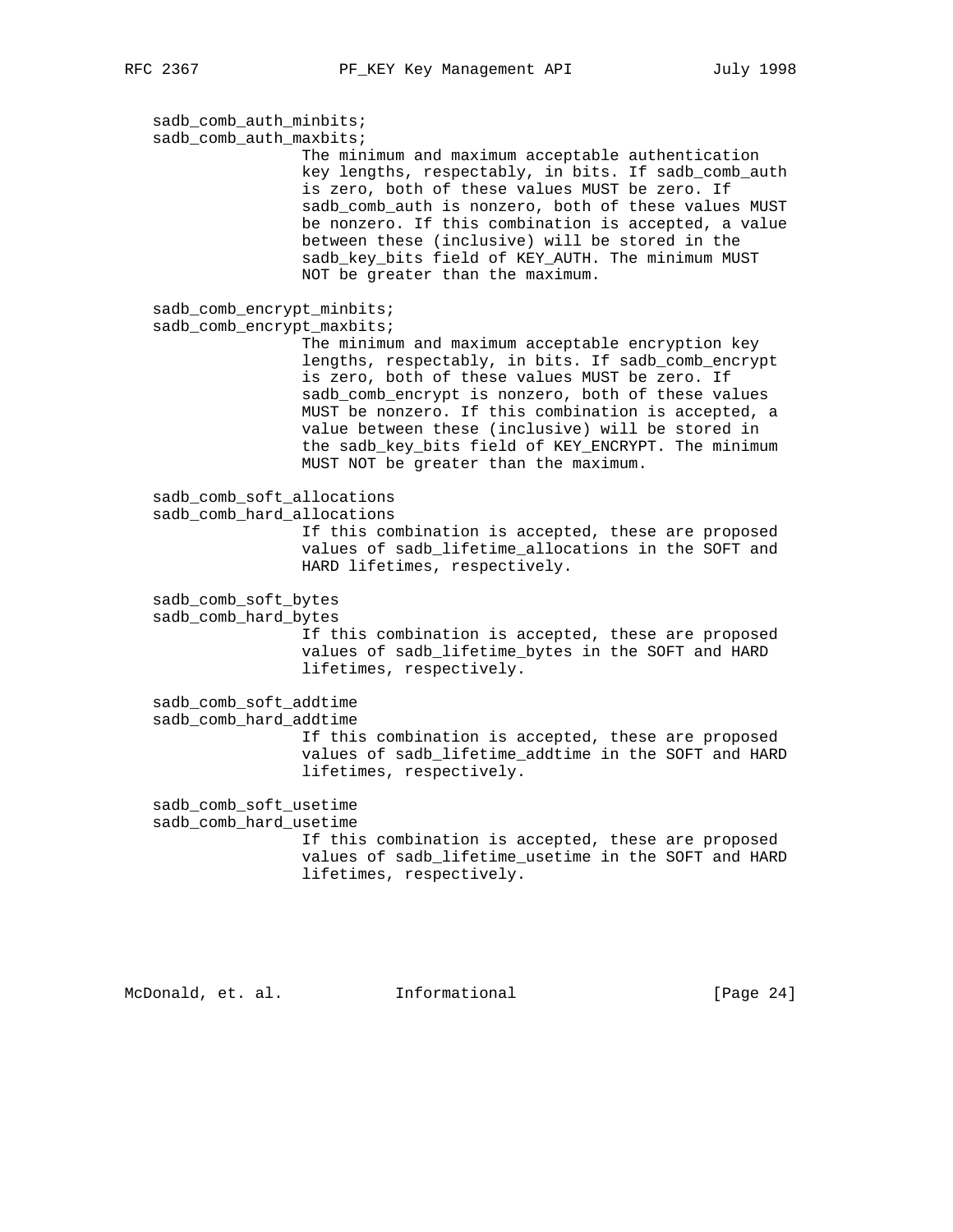Each combination has an authentication and encryption algorithm, which may be 0, indicating none. A combination's flags are the same as the flags in the Association extension. The minimum and maximum key lengths (which are in bits) are derived from possible a priori policy decisions, along with basic properties of the algorithm. Lifetime attributes are also included in a combination, as some algorithms may know something about their lifetimes and can suggest lifetime limits.

## 2.3.8 Supported Algorithms Extension

 The Supported Algorithms extension contains a list of all algorithms supported by the system. This tells key management what algorithms it can negotiate. Available authentication algorithms are listed in the SUPPORTED\_AUTH extension and available encryption algorithms are listed in the SUPPORTED\_ENCRYPT extension. The format of these extensions is:

> struct sadb\_supported { uint16\_t sadb\_supported\_len; uint16\_t sadb\_supported\_exttype; uint32\_t sadb\_supported\_reserved; };  $\frac{1}{x}$  sizeof(struct sadb\_supported) == 8 \*/ /\* followed by: struct sadb\_alg sadb\_algs[(sadb\_supported\_len \* sizeof(uint64\_t) - sizeof(struct sadb\_supported)) / sizeof(struct sadb\_alg)]; \*/

 This header is followed by one or more algorithm descriptions. An algorithm description looks like:

struct sadb alg { uint8\_t sadb\_alg\_id; uint8\_t sadb\_alg\_ivlen; uint16\_t sadb\_alg\_minbits; uint16\_t sadb\_alg\_maxbits; uint16\_t sadb\_alg\_reserved; };  $/*$  sizeof(struct sadb\_alg) == 8 \*/

 sadb\_alg\_id The algorithm identification value for this algorithm. This is the value that is stored in sadb\_sa\_auth or sadb\_sa\_encrypt if this algorithm is selected.

McDonald, et. al. Informational [Page 25]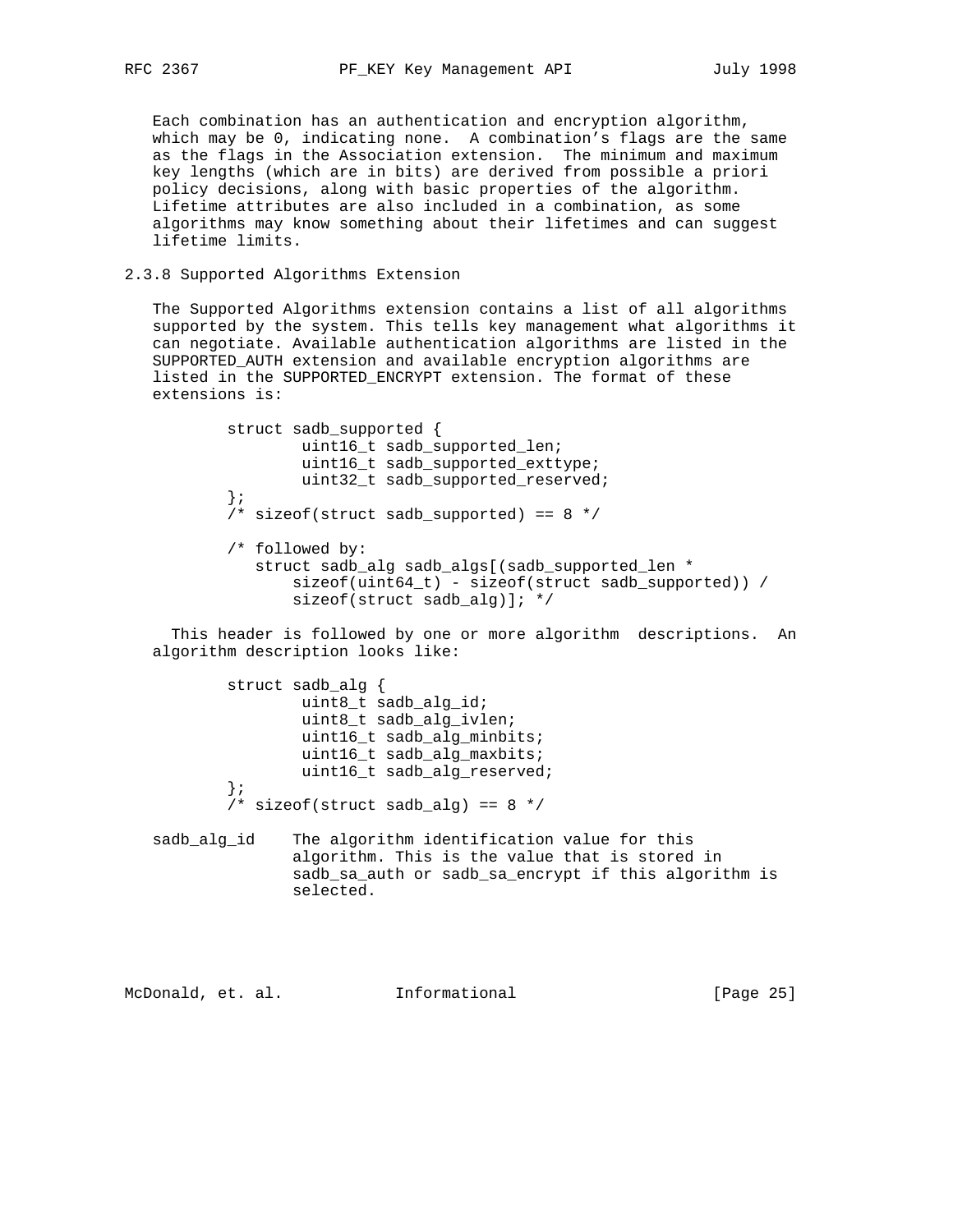sadb\_alg\_ivlen The length of the initialization vector to be used for the algorithm. If an IV is not needed, this value MUST be set to zero.

sadb\_alg\_minbits

 The minimum acceptable key length, in bits. A value of zero is invalid.

sadb\_alg\_maxbits

 The maximum acceptable key length, in bits. A value of zero is invalid. The minimum MUST NOT be greater than the maximum.

2.3.9 SPI Range Extension

 One PF\_KEY message, SADB\_GETSPI, might need a range of acceptable SPI values. This extension performs such a function.

 struct sadb\_spirange { uint16\_t sadb\_spirange\_len; uint16\_t sadb\_spirange\_exttype; uint32\_t sadb\_spirange\_min; uint32\_t sadb\_spirange\_max; uint32\_t sadb\_spirange\_reserved; };  $/*$  sizeof(struct sadb\_spirange) == 16  $*/$ 

sadb\_spirange\_min

The minimum acceptable SPI value.

sadb\_spirange\_max

 The maximum acceptable SPI value. The maximum MUST be greater than or equal to the minimum.

McDonald, et. al. 1nformational 1999 [Page 26]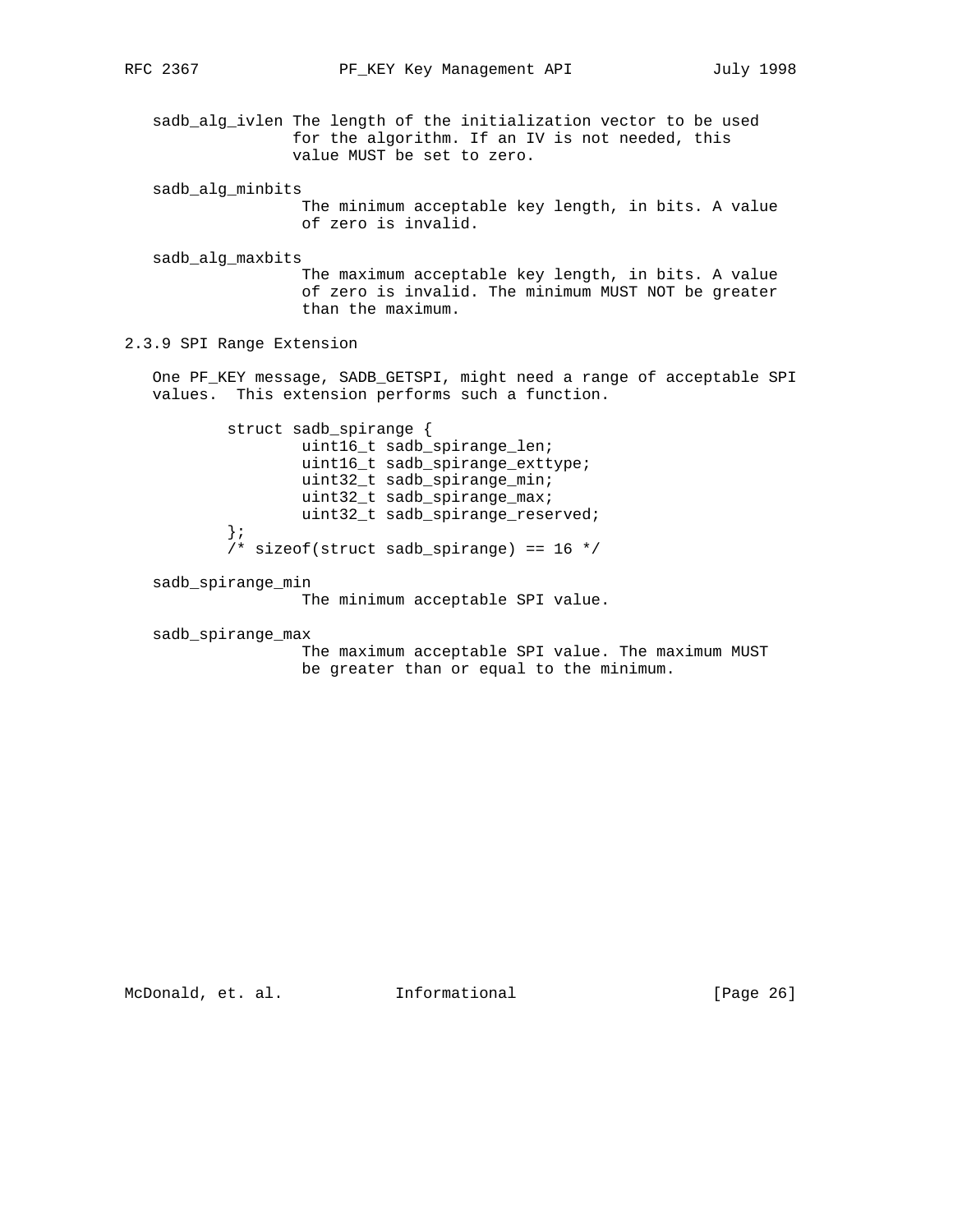## 2.4 Illustration of Message Layout

 The following shows how the octets are laid out in a PF\_KEY message. Optional fields are indicated as such.

The base header is as follows:

 0 1 2 3 4 5 6 7 0 1 2 3 4 5 6 7 0 1 2 3 4 5 6 7 0 1 2 3 4 5 6 7 +---------------+---------------+---------------+---------------+ | ...version | sadb\_msg\_type | sadb\_msg\_errno| ...msg\_satype | +---------------+---------------+---------------+---------------+ | sadb\_msg\_len | sadb\_msg\_reserved | +---------------+---------------+---------------+---------------+ sadb\_msg\_seq +---------------+---------------+---------------+---------------+ sadb\_msg\_pid +---------------+---------------+---------------+---------------+

 The base header may be followed by one or more of the following extension fields, depending on the values of various base header fields. The following fields are ordered such that if they appear, they SHOULD appear in the order presented below.

 An extension field MUST not be repeated. If there is a situation where an extension MUST be repeated, it should be brought to the attention of the authors.

The Association extension

| 0 1 2 3 4 5 6 7 0 1 2 3 4 5 6 7 0 1 2 3 4 5 6 7 0 1 2 3 4 5 6 7     |             |  |                                                         |  |  |  |
|---------------------------------------------------------------------|-------------|--|---------------------------------------------------------|--|--|--|
| sadb sa len<br>sadb sa exttype<br>-------------+--<br>--------+---- |             |  |                                                         |  |  |  |
|                                                                     | sadb sa spi |  |                                                         |  |  |  |
| -------------+-----                                                 |             |  | replay   sadb sa state   sadb sa auth   sadb sa encrypt |  |  |  |
| -----+------<br>sadb sa flags                                       |             |  |                                                         |  |  |  |

The Lifetime extension

| sadb lifetime_allocations | sadb lifetime len | sadb lifetime exttype |  |
|---------------------------|-------------------|-----------------------|--|
|                           |                   |                       |  |

McDonald, et. al. 1nformational 1999 [Page 27]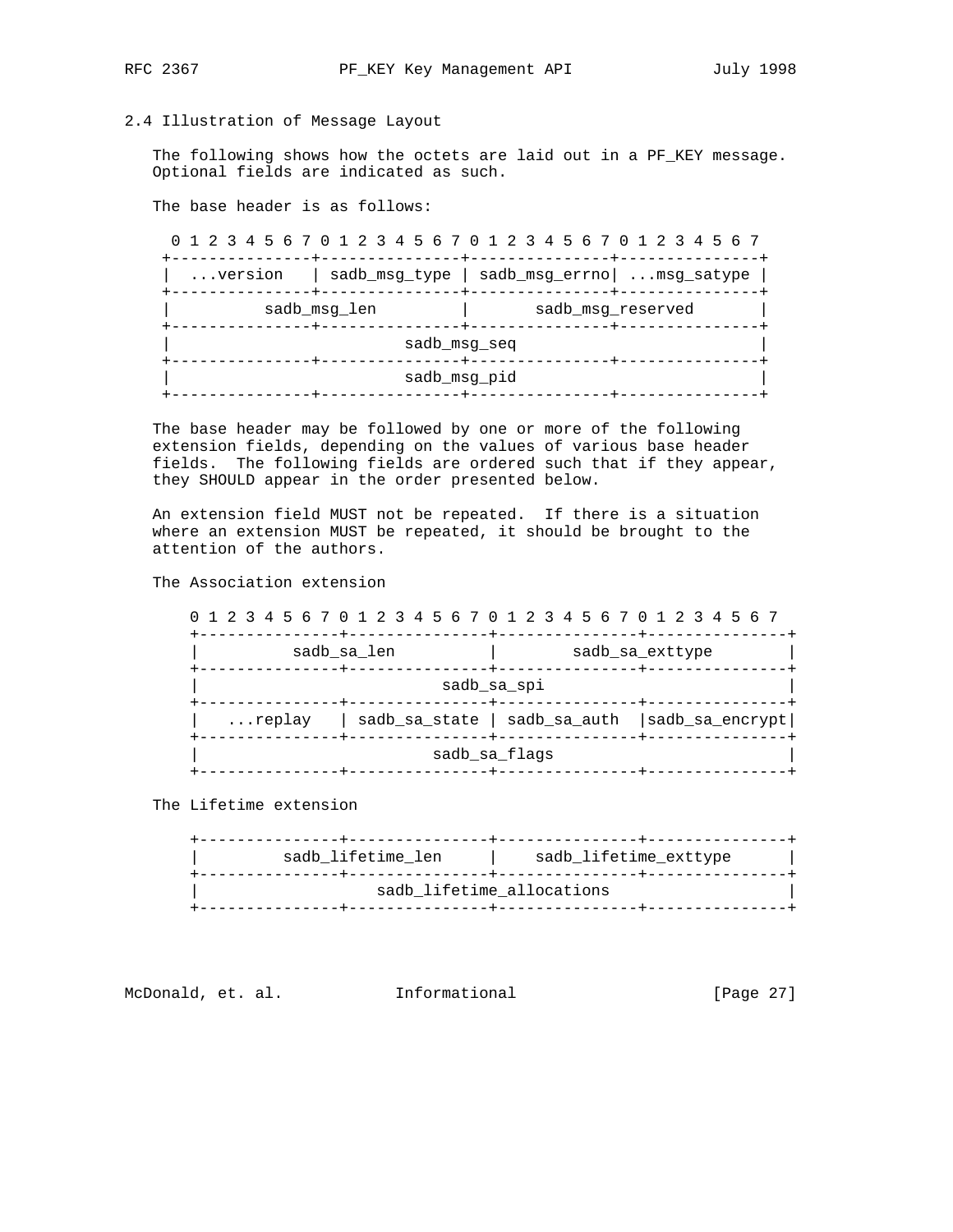| sadb_lifetime_bytes<br>$(64 \text{ bits})$   |  |
|----------------------------------------------|--|
| sadb_lifetime_addtime<br>$(64 \text{ bits})$ |  |
| sadb_lifetime_usetime<br>$(64 \text{ bits})$ |  |

The Address extension

| sadb address len            |  |  |  |  | sadb address exttype                                   |  |  |
|-----------------------------|--|--|--|--|--------------------------------------------------------|--|--|
| _address_proto   _prefixlen |  |  |  |  | sadb address reserved                                  |  |  |
|                             |  |  |  |  | Some form of 64-bit aligned struct sockaddr goes here. |  |  |

The Key extension

| sadb key len  | sadb key exttype                                            |
|---------------|-------------------------------------------------------------|
| sadb key bits | sadb key reserved                                           |
|               | A key, padded to 64-bits, most significant bits to least. > |

The Identity extension

| sadb ident len      | sadb ident exttype                                        |
|---------------------|-----------------------------------------------------------|
| sadb ident type     | sadb_ident_reserved                                       |
|                     | sadb ident id<br>$(64 \text{ bits})$                      |
| < 64-bit alignment. | > A null-terminated C-string which MUST be padded out for |

McDonald, et. al. 1nformational 1999 [Page 28]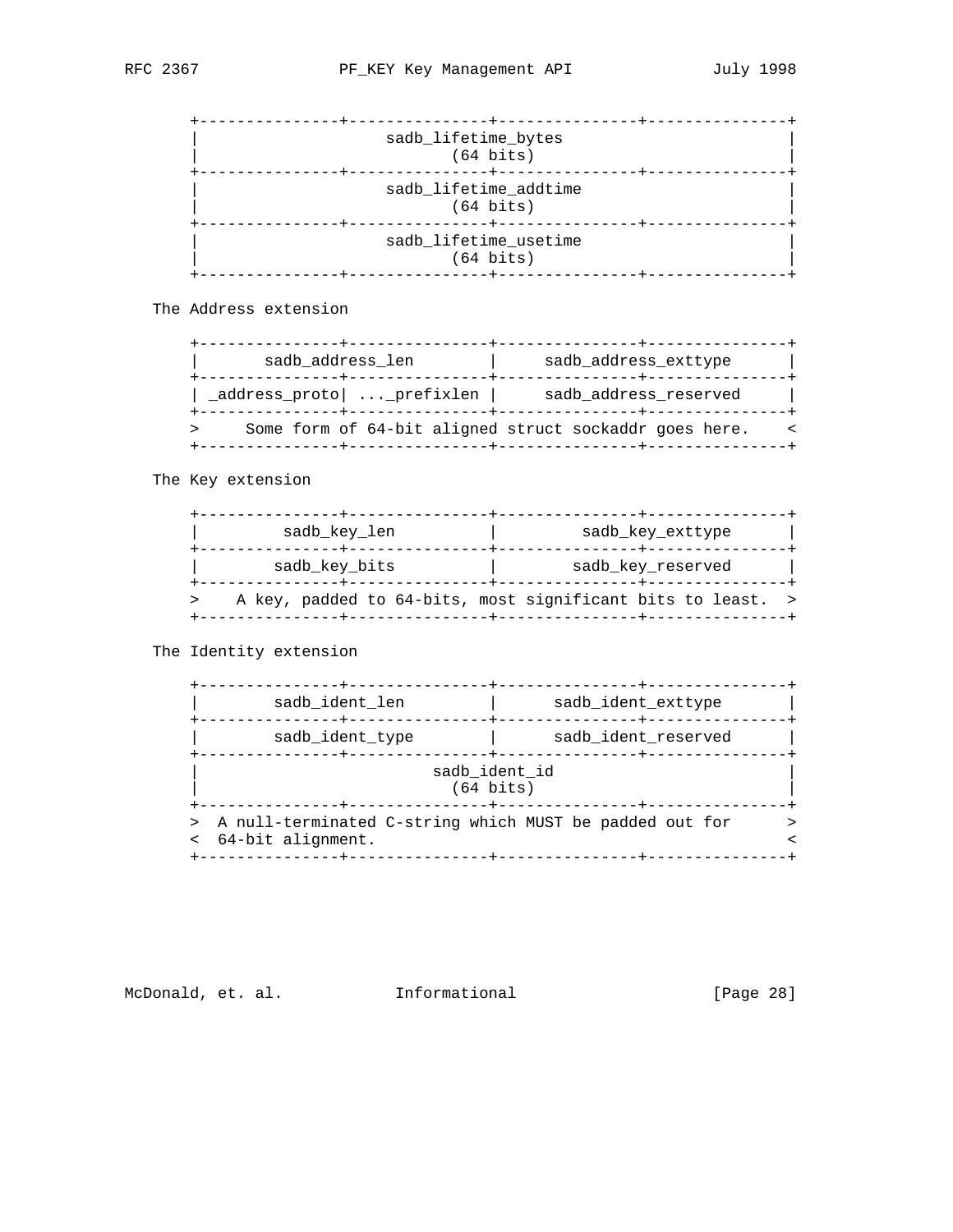# The Sensitivity extension

|                                                 |  | sadb sens len | sadb sens exttype                                                                                      |  |
|-------------------------------------------------|--|---------------|--------------------------------------------------------------------------------------------------------|--|
|                                                 |  |               | sadb sens dpd                                                                                          |  |
| sens_level   sens_len  _integ_level   integ_len |  |               |                                                                                                        |  |
|                                                 |  |               | sadb sens reserved                                                                                     |  |
|                                                 |  |               | The sensitivity bitmap, followed immediately by the<br>integrity bitmap, each is an array of uint64_t. |  |

The Proposal extension

|                                             | sadb_prop_len                                                     | sadb prop exttype                                     |  |  |
|---------------------------------------------|-------------------------------------------------------------------|-------------------------------------------------------|--|--|
|                                             | prop_replay   sadb_prop_reserved<br>_____________________________ |                                                       |  |  |
|                                             |                                                                   | One or more combinations, specified as follows        |  |  |
| Combination                                 |                                                                   |                                                       |  |  |
|                                             |                                                                   | sadb_comb_auth   sadb_comb_encr   sadb_comb_flags     |  |  |
|                                             |                                                                   |                                                       |  |  |
|                                             |                                                                   | sadb_comb_encrypt_minbits   sadb_comb_encrypt_maxbits |  |  |
|                                             |                                                                   | sadb_comb_reserved                                    |  |  |
|                                             |                                                                   | sadb_comb_soft_allocations                            |  |  |
|                                             |                                                                   | sadb_comb_hard_allocations<br>---------------         |  |  |
|                                             | $(64 \; bits)$                                                    | sadb_comb_soft_bytes                                  |  |  |
| sadb comb hard bytes<br>$(64 \text{ bits})$ |                                                                   |                                                       |  |  |
|                                             | $(64 \text{ bits})$                                               | sadb_comb_soft_addtime                                |  |  |
|                                             |                                                                   |                                                       |  |  |

McDonald, et. al. 1nformational 111 [Page 29]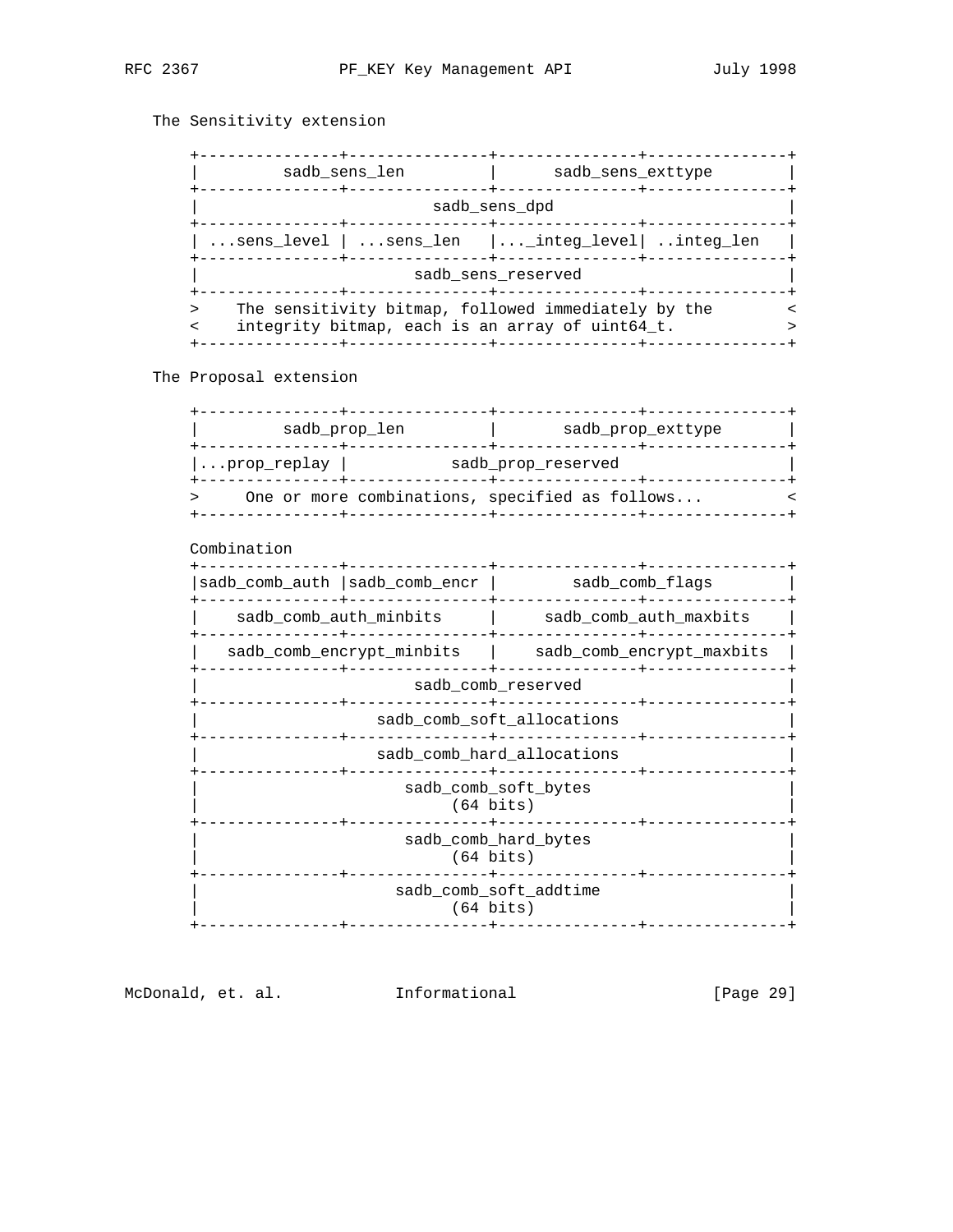| sadb_comb_hard_addtime<br>$(64 \text{ bits})$ |  |
|-----------------------------------------------|--|
| sadb_comb_soft_usetime<br>$(64 \text{ bits})$ |  |
| sadb_comb_hard_usetime<br>$(64 \text{ bits})$ |  |

The Supported Algorithms extension

| sadb supported len | sadb supported exttype  |
|--------------------|-------------------------|
|                    | sadb supported reserved |
|                    |                         |

Followed by one or more Algorithm Descriptors

| sadb alg ivlen <br>sadb alg id | sadb alg minbits  |
|--------------------------------|-------------------|
| sadb alg maxbits               | sadb alg reserved |

The SPI Range extension

| sadb_spirange_len      | sadb_spirange_exttype |  |  |  |
|------------------------|-----------------------|--|--|--|
| sadb_spirange_min      |                       |  |  |  |
| sadb_spirange_max      |                       |  |  |  |
| sadb_spirange_reserved |                       |  |  |  |

3 Symbolic Names

 This section defines various symbols used with PF\_KEY and the semantics associated with each symbol. Applications MUST use the symbolic names in order to be portable. The numeric definitions shown are for illustrative purposes, unless explicitly stated otherwise. The numeric definition MAY vary on other systems. The symbolic name MUST be kept the same for all conforming implementations.

McDonald, et. al. 1nformational 1999 [Page 30]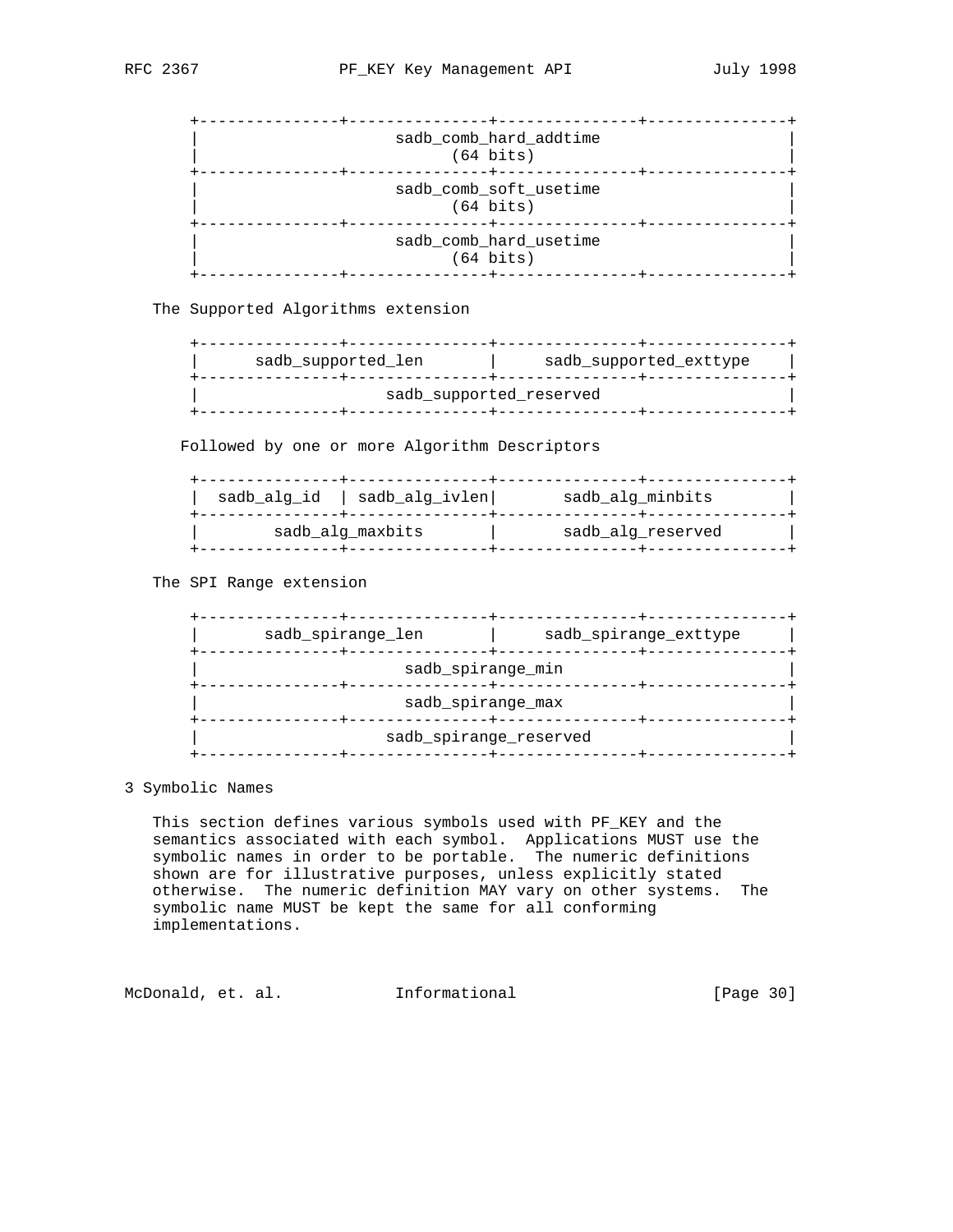## 3.1 Message Types

The following message types are used with PF\_KEY. These are defined in the file <net/pfkeyv2.h>.

|  | #define SADB_RESERVED | ი              |  |                                 |  |
|--|-----------------------|----------------|--|---------------------------------|--|
|  | #define SADB GETSPI   |                |  |                                 |  |
|  | #define SADB UPDATE   | $\overline{2}$ |  |                                 |  |
|  | #define SADB ADD      | 3              |  |                                 |  |
|  | #define SADB DELETE   | 4              |  |                                 |  |
|  | #define SADB GET      | 5              |  |                                 |  |
|  | #define SADB ACOUIRE  | 6              |  |                                 |  |
|  | #define SADB_REGISTER | 7              |  |                                 |  |
|  | #define SADB EXPIRE   | 8              |  |                                 |  |
|  | #define SADB FLUSH    | 9              |  |                                 |  |
|  |                       |                |  |                                 |  |
|  | #define SADB DUMP     | 10             |  | $\prime$ * not used normally */ |  |
|  |                       |                |  |                                 |  |
|  | #define SADB MAX      | 10             |  |                                 |  |

 Each message has a behavior. A behavior is defined as where the initial message travels (e.g. user to kernel), and what subsequent actions are expected to take place. Contents of messages are illustrated as:

<base, REQUIRED EXTENSION, REQ., (OPTIONAL EXT.,) (OPT)>

 The SA extension is sometimes used only for its SPI field. If all other fields MUST be ignored, this is represented by "SA(\*)".

 The lifetime extensions are represented with one to three letters after the word "lifetime," representing (H)ARD, (S)OFT, and (C)URRENT.

 The address extensions are represented with one to three letters after the word "address," representing (S)RC, (D)ST, (P)ROXY.

 NOTE: Some security association types do not use a source address for SA identification, where others do. This may cause EEXIST errors for some SA types where others do not report collisions. It is expected that application authors know enough about the underlying security association types to understand these differences.

 The key extensions are represented with one or two letters after the word "key," representing (A)UTH and (E)NCRYPT.

McDonald, et. al. 1nformational 1999 [Page 31]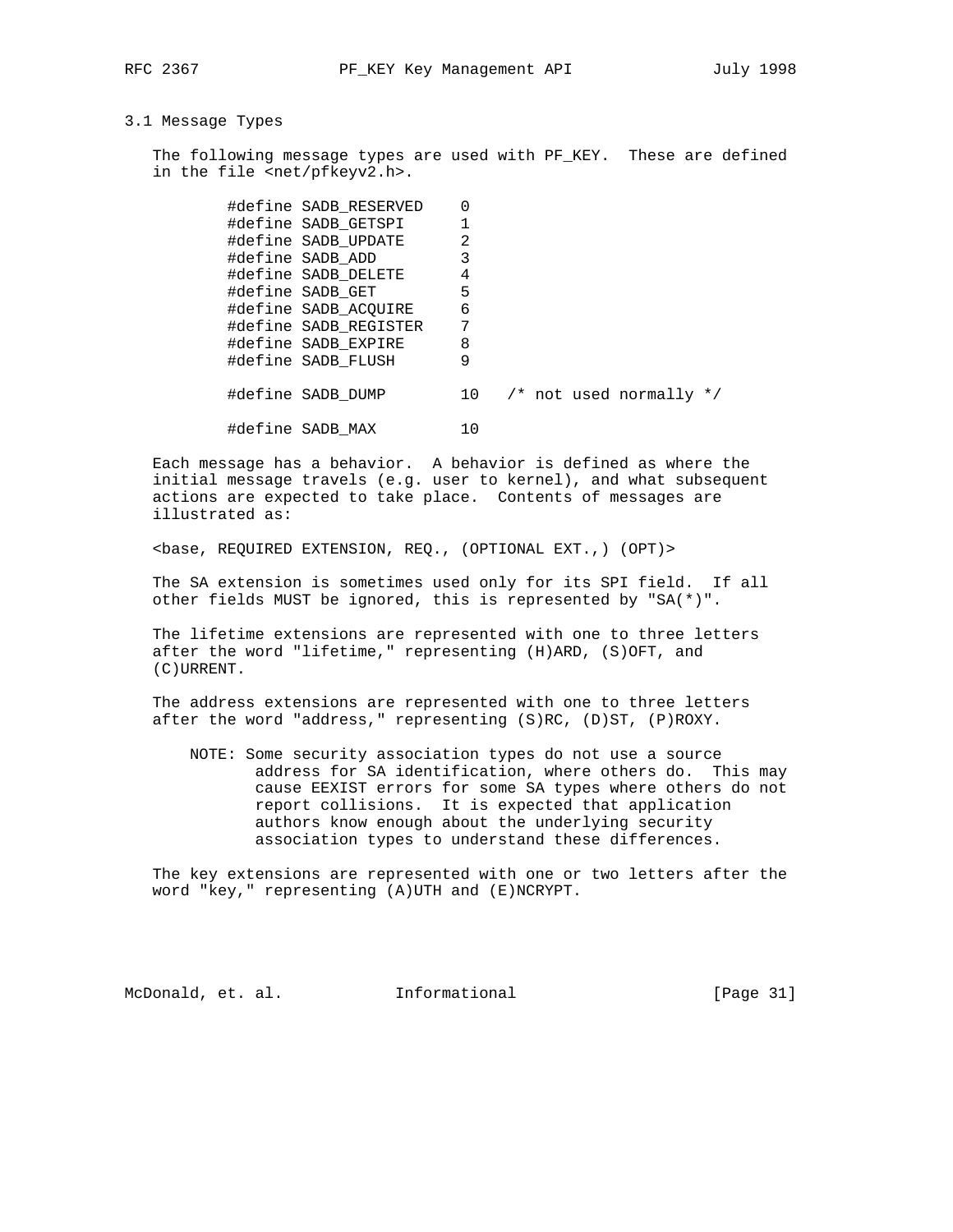The identity extensions are represented with one or two letters after the word "identity," representing (S)RC and (D)ST.

In the case of an error, only the base header is returned.

Note that any standard error could be returned for any message.

 Typically, they will be either one of the errors specifically listed in the description for a message or one of the following:

> EINVAL Various message improprieties, including SPI ranges that are malformed. ENOMEM Needed memory was not available. ENOBUFS Needed memory was not available. EMSGSIZ The message exceeds the maximum length allowed.

## 3.1.1 SADB\_GETSPI

 The SADB\_GETSPI message allows a process to obtain a unique SPI value for given security association type, source address, and destination address. This message followed by an SADB\_UPDATE is one way to create a security association (SADB\_ADD is the other method). The process specifies the type in the base header, the source and destination address in address extension. If the SADB\_GETSPI message is in response to a kernel-generated SADB\_ACQUIRE, the sadb\_msg\_seq MUST be the same as the SADB\_ACQUIRE message. The application may also specify the SPI. This is done by having the kernel select within a range of SPI values by using the SPI range extension. To specify a single SPI value to be verified, the application sets the high and low values to be equal. Permitting range specification is important because the kernel can allocate an SPI value based on what it knows about SPI values already in use. The kernel returns the same message with the allocated SPI value stored in the spi field of an association extension. The allocate SPI (and destination address) refer to a LARVAL security association. An SADB\_UPDATE message can later be used to add an entry with the requested SPI value.

 It is recommended that associations that are created with SADB\_GETSPI SHOULD be automatically deleted within a fixed amount of time if they are not updated by an SADB\_UPDATE message. This allows SA storage not to get cluttered with larval associations.

The message behavior of the SADB\_GETSPI message is:

Send an SADB\_GETSPI message from a user process to the kernel.

<base, address, SPI range>

McDonald, et. al. Informational [Page 32]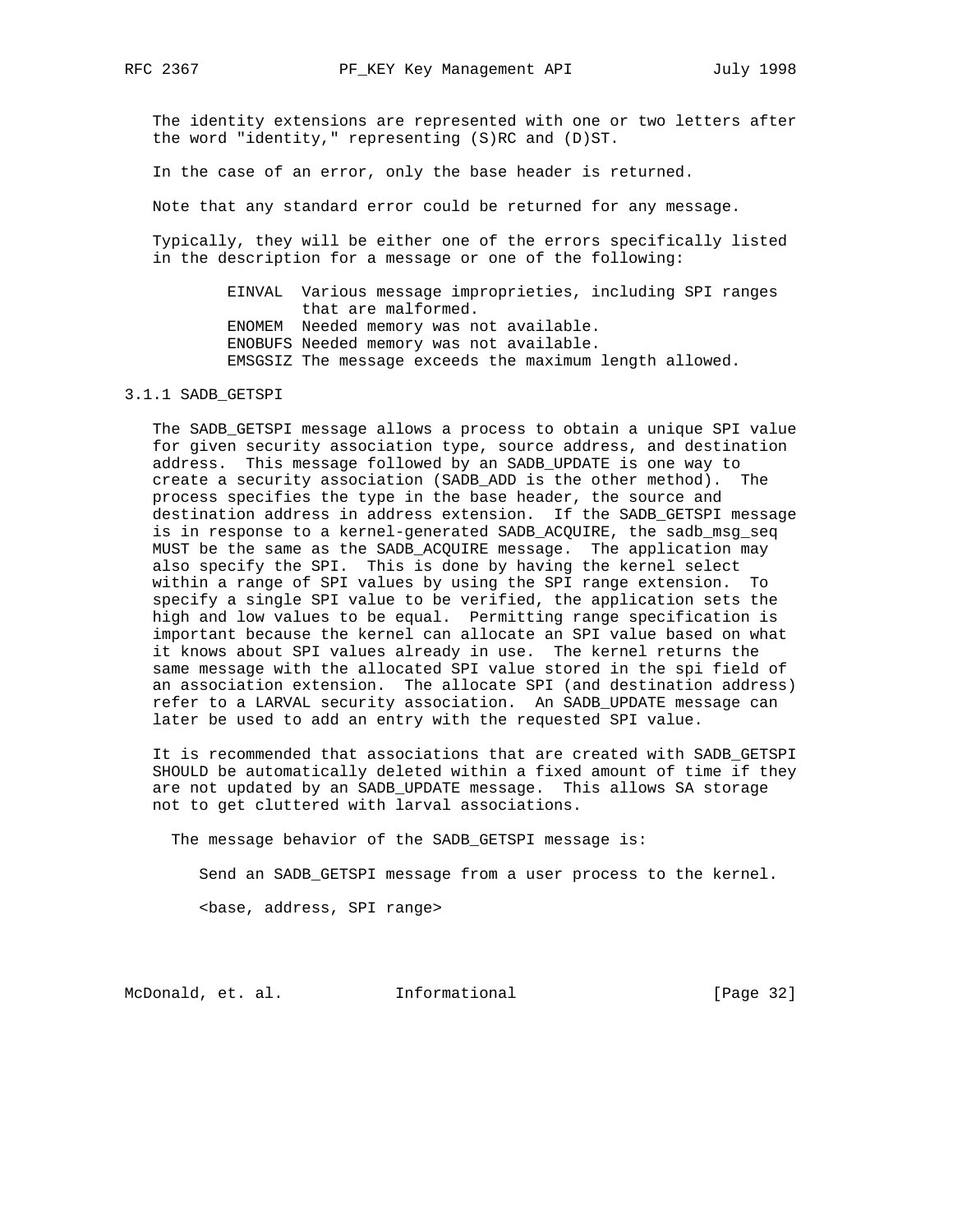The kernel returns the SADB\_GETSPI message to all listening processes.

 $\text{base}, \text{SA}(\text{*})$ , address(SD) >

Errors:

 EEXIST Requested SPI or SPI range is not available or already used.

3.1.2 SADB\_UPDATE Message

 The SADB\_UPDATE message allows a process to update the information in an existing Security Association. Since SADB\_GETSPI does not allow setting of certain parameters, this message is needed to fully form the SADB\_SASTATE\_LARVAL security association created with SADB\_GETSPI. The format of the update message is a base header, followed by an association header and possibly by several extension headers. The kernel searches for the security association with the same type, spi, source address and destination address specified in the message and updates the Security Association information using the content of the SADB\_UPDATE message.

 The kernel MAY disallow SADB\_UPDATE to succeed unless the message is issued from the same socket that created the security association. Such enforcement significantly reduces the chance of accidental changes to an in-use security association. Malicious trusted parties could still issue an SADB\_FLUSH or SADB\_DELETE message, but deletion of associations is more easily detected and less likely to occur accidentally than an erroneous SADB\_UPDATE. The counter argument to supporting this behavior involves the case where a user-space key management application fails and is restarted. The new instance of the application will not have the same socket as the creator of the security association.

 The kernel MUST sanity check all significant values submitted in an SADB UPDATE message before changing the SA in its database and MUST return EINVAL if any of the values are invalid. Examples of checks that should be performed are DES key parity bits, key length checking, checks for keys known to be weak for the specified algorithm, and checks for flags or parameters known to be incompatible with the specified algorithm.

 Only SADB\_SASTATE\_MATURE SAs may be submitted in an SADB\_UPDATE message. If the original SA is an SADB\_SASTATE\_LARVAL SA, then any value in the SA may be changed except for the source address, destination address, and SPI. If the original SA is an SADB\_SASTATE\_DEAD SA, any attempt to perform an SADB\_UPDATE on the SA

McDonald, et. al. 1nformational 1999 [Page 33]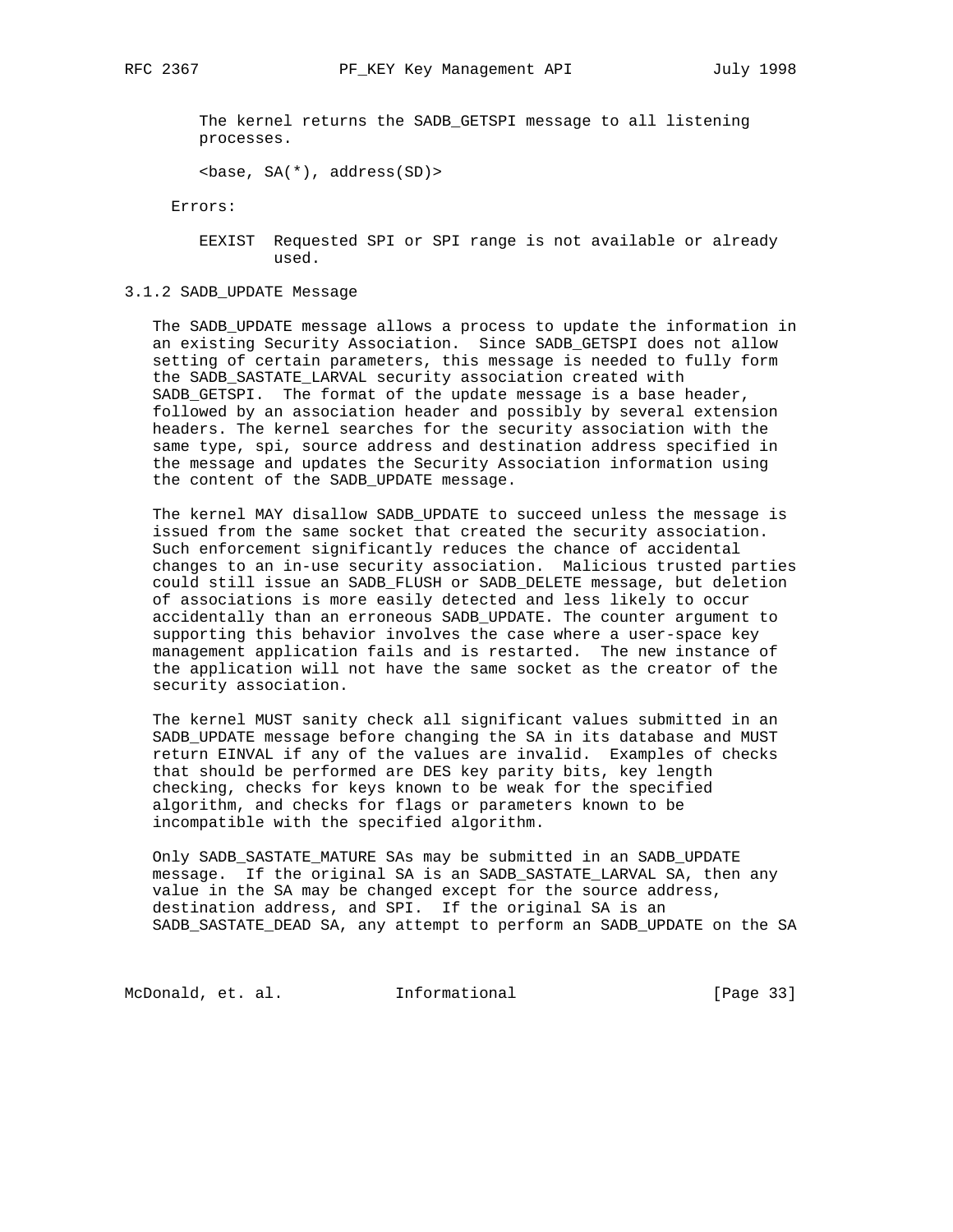MUST return EINVAL. It is not valid for established keying or algorithm information to change without the SPI changing, which would require creation of a new SA rather than a change to an existing SA. Once keying and algorithm information is negotiated, address and identity information is fixed for the SA. Therefore, if the original SA is an SADB\_SASTATE\_MATURE or DYING SA, only the sadb\_sa\_state field in the SA header and lifetimes (hard, soft, and current) may be changed and any attempt to change other values MUST result in an error return of EINVAL.

The message behavior of the SADB\_UPDATE message is:

Send an SADB\_UPDATE message from a user process to the kernel.

 $\text{phase}, \text{SA}, \text{ (lifetime(HSC)},) \text{ address(SD)}, \text{ (address(P)},)$ key(AE), (identity(SD),) (sensitivity)>

 The kernel returns the SADB\_UPDATE message to all listening processes.

 $\text{phase}, \text{SA}, \text{ (lifetime(HSC)},) \text{ address(SD)}, \text{ (address(P)},)$ (identity(SD),) (sensitivity)>

 The keying material is not returned on the message from the kernel to listening sockets because listeners might not have the privileges to see such keying material.

| Errors: |       |                                                            |
|---------|-------|------------------------------------------------------------|
|         | ESRCH | The security association to be updated was not found.      |
|         |       | EINVAL In addition to other possible causes, this error is |
|         |       | returned if sanity checking on the SA values (such         |
|         |       | as the keys) fails.                                        |
|         |       | EACCES Insufficient privilege to update entry. The socket  |
|         |       | issuing the SADB UPDATE is not creator of the entry        |
|         |       | to be updated.                                             |

#### 3.1.3 SADB\_ADD

The SADB ADD message is nearly identical to the SADB UPDATE message, except that it does not require a previous call to SADB\_GETSPI. The SADB\_ADD message is used in manual keying applications, and in other cases where the uniqueness of the SPI is known immediately.

 An SADB\_ADD message is also used when negotiation is finished, and the second of a pair of associations is added. The SPI for this association was determined by the peer machine. The sadb\_msg\_seq

McDonald, et. al. Informational [Page 34]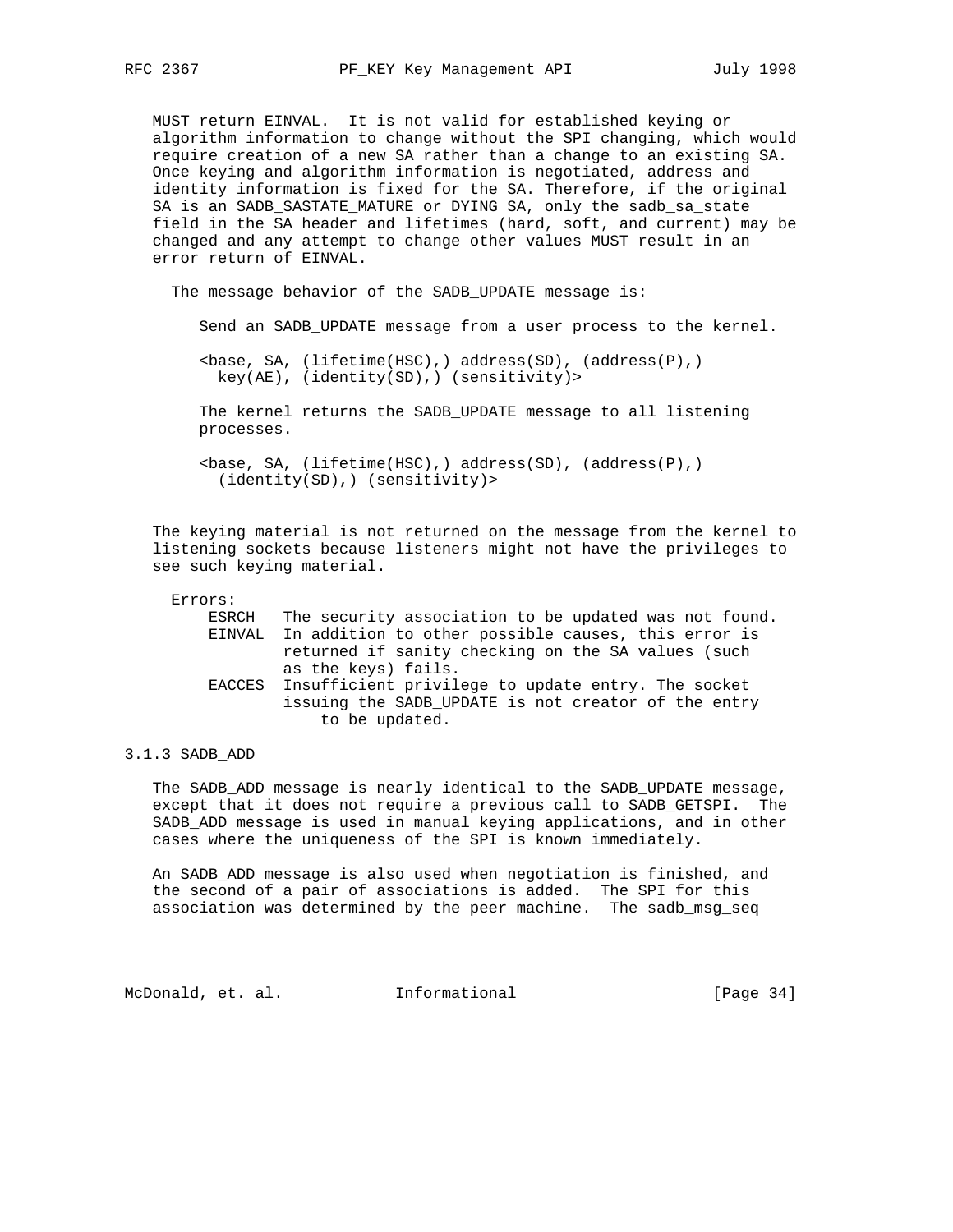MUST be set to the value set in a kernel-generated SADB\_ACQUIRE so that both associations in a pair are bound to the same ACQUIRE request.

 The kernel MUST sanity check all used fields in the SA submitted in an SADB\_ADD message before adding the SA to its database and MUST return EINVAL if any of the values are invalid.

 Only SADB\_SASTATE\_MATURE SAs may be submitted in an SADB\_ADD message. SADB\_SASTATE\_LARVAL SAs are created by SADB\_GETSPI and it is not sensible to add a new SA in the DYING or SADB\_SASTATE\_DEAD state. Therefore, the sadb\_sa\_state field of all submitted SAs MUST be SADB\_SASTATE\_MATURE and the kernel MUST return an error if this is not true.

The message behavior of the SADB\_ADD message is:

Send an SADB\_ADD message from a user process to the kernel.

 $\langle$ base, SA, (lifetime(HS),) address(SD), (address(P),) key(AE), (identity(SD),) (sensitivity)>

 The kernel returns the SADB\_ADD message to all listening processes.

 <base, SA, (lifetime(HS),) address(SD), (identity(SD),) (sensitivity)>

 The keying material is not returned on the message from the kernel to listening sockets because listeners may not have the privileges to see such keying material.

Errors:

- EEXIST The security association that was to be added already exists.
- EINVAL In addition to other possible causes, this error is returned if sanity checking on the SA values (such as the keys) fails.

## 3.1.4 SADB\_DELETE

 The SADB\_DELETE message causes the kernel to delete a Security Association from the key table. The delete message consists of the base header followed by the association, and the source and destination sockaddrs in the address extension. The kernel deletes the security association matching the type, spi, source address, and destination address in the message.

McDonald, et. al. 1nformational 1999 [Page 35]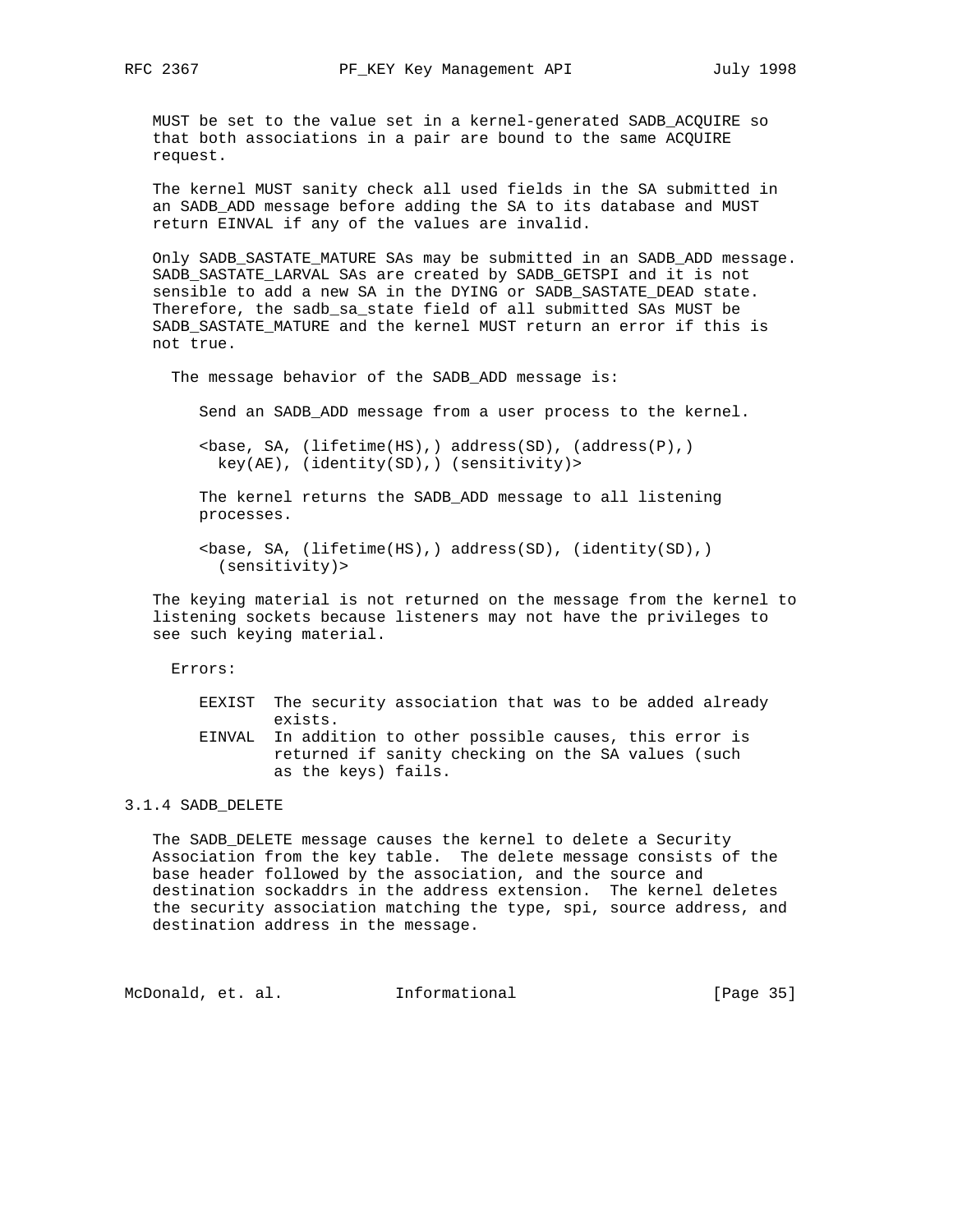The message behavior for SADB\_DELETE is as follows:

Send an SADB\_DELETE message from a user process to the kernel.

 $\text{base}, \text{SA}(\text{*})$ , address(SD) >

 The kernel returns the SADB\_DELETE message to all listening processes.

<base, SA(\*), address(SD)>

3.1.5 SADB\_GET

 The SADB\_GET message allows a process to retrieve a copy of a Security Association from the kernel's key table. The get message consists of the base header follows by the relevant extension fields. The Security Association matching the type, spi, source address, and destination address is returned.

The message behavior of the SADB\_GET message is:

Send an SADB\_GET message from a user process to the kernel.

<base, SA(\*), address(SD)>

 The kernel returns the SADB\_GET message to the socket that sent the SADB\_GET message.

 <base, SA, (lifetime(HSC),) address(SD), (address(P),) key(AE), (identity(SD),) (sensitivity)>

#### Errors:

ESRCH The sought security association was not found.

## 3.1.6 SADB\_ACQUIRE

 The SADB\_ACQUIRE message is typically sent only by the kernel to key socket listeners who have registered their key socket (see SADB\_REGISTER message). SADB\_ACQUIRE messages can be sent by application-level consumers of security associations (such as an OSPFv2 implementation that uses OSPF security). The SADB\_ACQUIRE message is a base header along with an address extension, possibly an identity extension, and a proposal extension. The proposed situation contains a list of desirable algorithms that can be used if the algorithms in the base header are not available. The values for the fields in the base header and in the security association data which follows the base header indicate the properties of the Security Association that the listening process should attempt to acquire. If

McDonald, et. al. 1nformational [Page 36]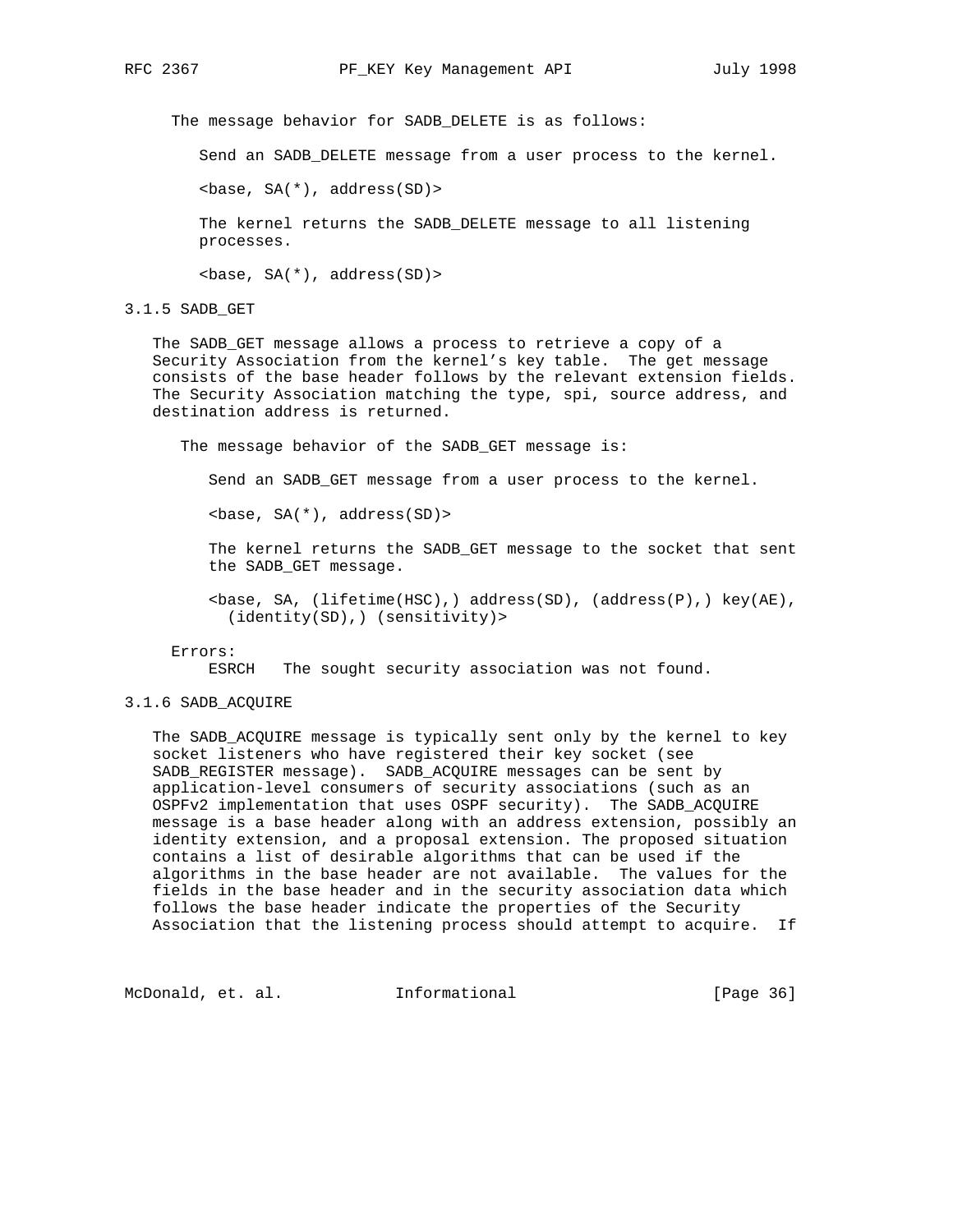the message originates from the kernel (i.e. the sadb\_msg\_pid is 0), the sadb\_msg\_seq number MUST be used by a subsequent SADB\_GETSPI and SADB\_UPDATE, or subsequent SADB\_ADD message to bind a security association to the request. This avoids the race condition of two TCP connections between two IP hosts that each require unique associations, and having one steal another's security association. The sadb\_msg\_errno and sadb\_msg\_state fields should be ignored by the listening process.

 The SADB\_ACQUIRE message is typically triggered by an outbound packet that needs security but for which there is no applicable Security Association existing in the key table. If the packet can be sufficiently protected by more than one algorithm or combination of options, the SADB\_ACQUIRE message MUST order the preference of possibilities in the Proposal extension.

 There are three messaging behaviors for SADB\_ACQUIRE. The first is where the kernel needs a security association (e.g. for IPsec).

The kernel sends an SADB\_ACQUIRE message to registered sockets.

 <base, address(SD), (address(P)), (identity(SD),) (sensitivity,) proposal>

 NOTE: The address(SD) extensions MUST have the port fields filled in with the port numbers of the session requiring keys if appropriate.

 The second is when, for some reason, key management fails, it can send an ACQUIRE message with the same sadb\_msg\_seq as the initial ACQUIRE with a non-zero errno.

Send an SADB\_ACQUIRE to indicate key management failure.

<base>

 The third is where an application-layer consumer of security associations (e.g. an OSPFv2 or RIPv2 daemon) needs a security association.

Send an SADB\_ACQUIRE message from a user process to the kernel.

 <base, address(SD), (address(P),) (identity(SD),) (sensitivity,) proposal>

 The kernel returns an SADB\_ACQUIRE message to registered sockets.

McDonald, et. al. Informational [Page 37]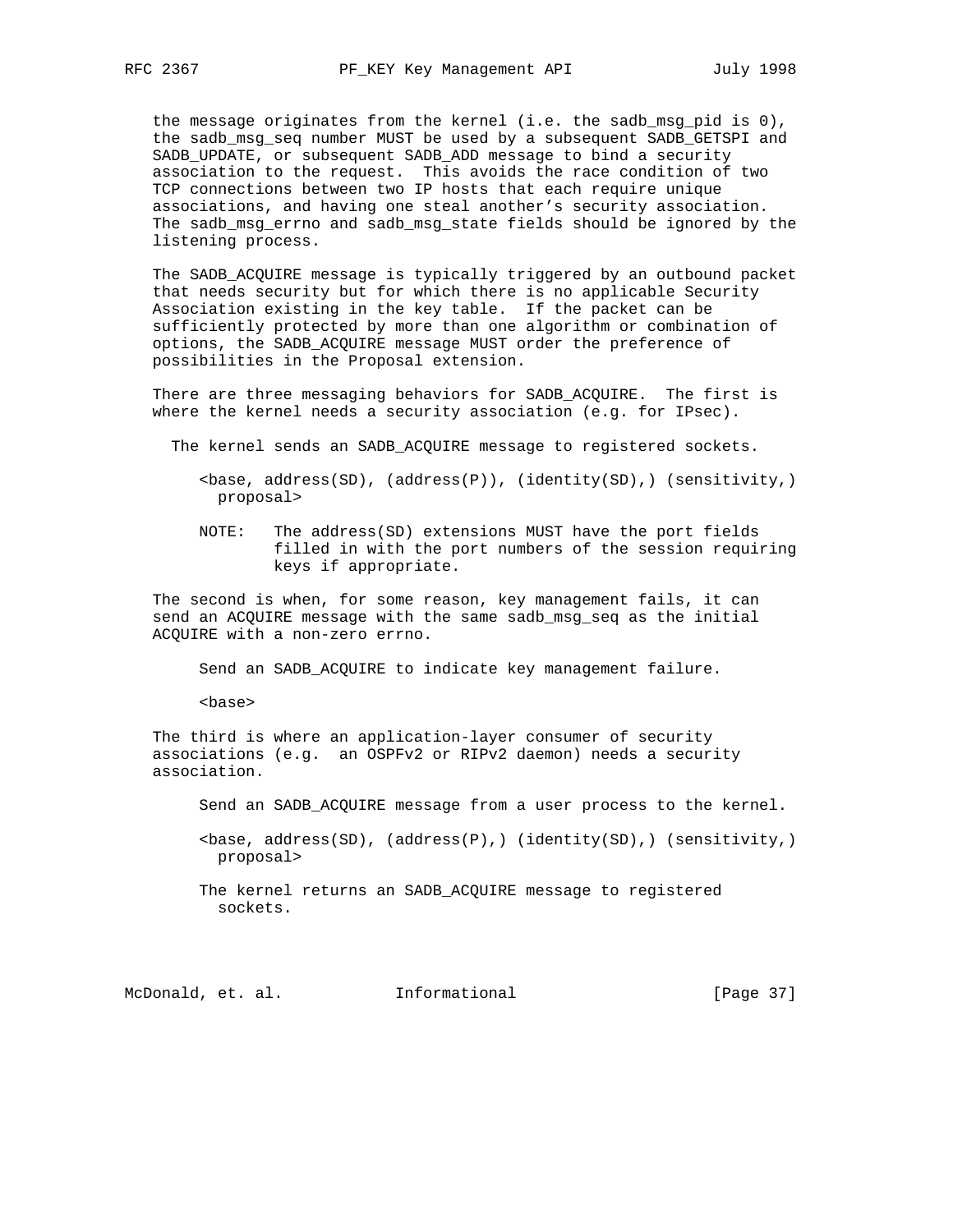<base, address(SD), (address(P),) (identity(SD),) (sensitivity,) proposal>

 The user-level consumer waits for an SADB\_UPDATE or SADB\_ADD message for its particular type, and then can use that association by using SADB\_GET messages.

#### Errors:

 EINVAL Invalid acquire request. EPROTONOSUPPORT No KM application has registered with the Key Engine as being able to obtain the requested SA type, so the requested SA cannot be acquired.

## 3.1.7 SADB\_REGISTER

 The SADB\_REGISTER message allows an application to register its key socket as able to acquire new security associations for the kernel. SADB\_REGISTER allows a socket to receive SADB\_ACQUIRE messages for the type of security association specified in sadb\_msg\_satype. The application specifies the type of security association that it can acquire for the kernel in the type field of its register message. If an application can acquire multiple types of security association, it MUST register each type in a separate message. Only the base header is needed for the register message. Key management applications MAY register for a type not known to the kernel, because the consumer may be in user-space (e.g. OSPFv2 security).

 The reply of the SADB\_REGISTER message contains a supported algorithm extension. That field contains an array of supported algorithms, one per octet. This allows key management applications to know what algorithm are supported by the kernel.

 In an environment where algorithms can be dynamically loaded and unloaded, an asynchronous SADB\_REGISTER reply MAY be generated. The list of supported algorithms MUST be a complete list, so the application can make note of omissions or additions.

The messaging behavior of the SADB\_REGISTER message is:

Send an SADB\_REGISTER message from a user process to the kernel.

<base>

 The kernel returns an SADB\_REGISTER message to registered sockets, with algorithm types supported by the kernel being indicated in the supported algorithms field.

McDonald, et. al. Informational [Page 38]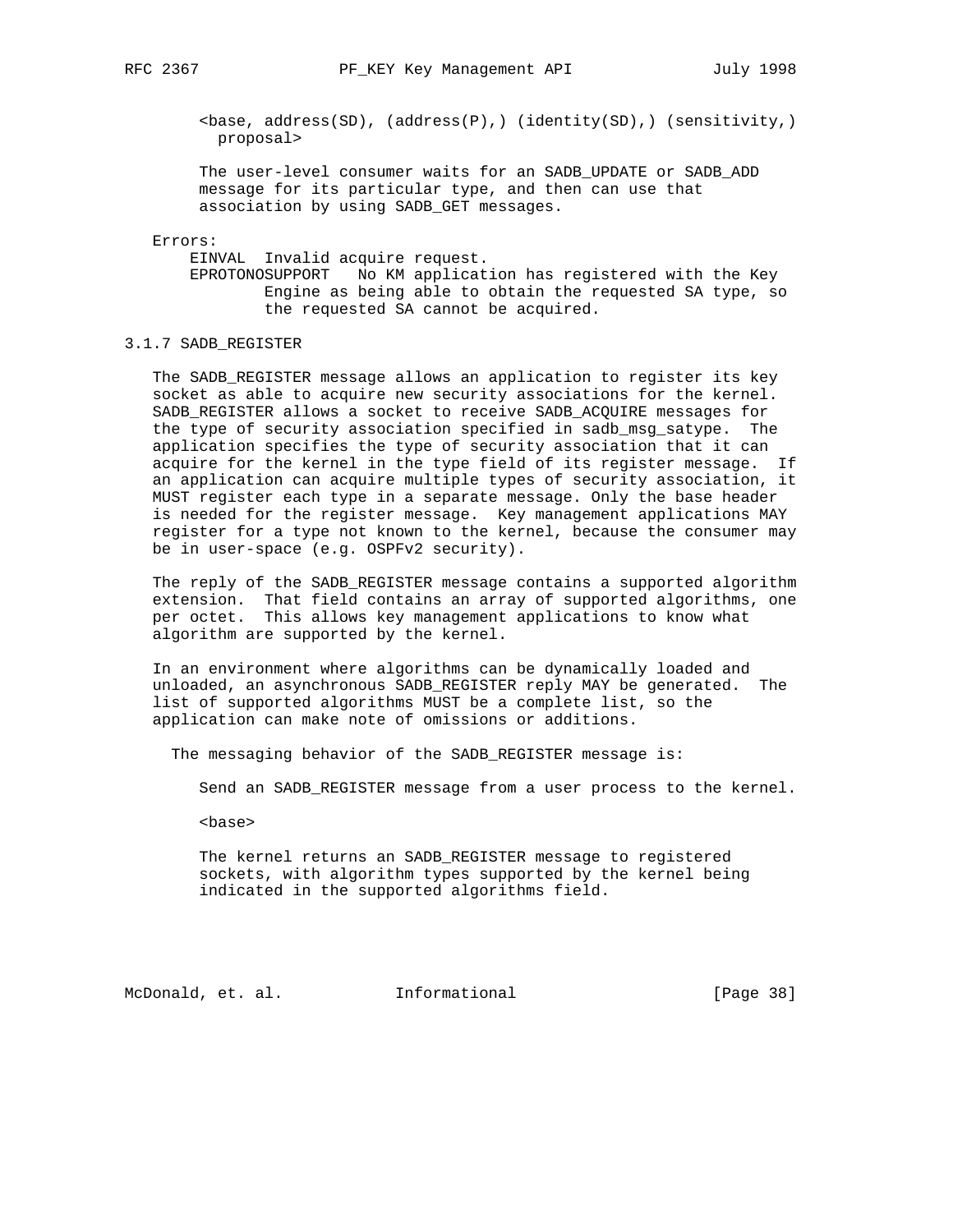NOTE: This message may arrive asynchronously due to an algorithm being loaded or unloaded into a dynamically linked kernel.

<base, supported>

3.1.8 SADB\_EXPIRE Message

 The operating system kernel is responsible for tracking SA expirations for security protocols that are implemented inside the kernel. If the soft limit or hard limit of a Security Association has expired for a security protocol implemented inside the kernel, then the kernel MUST issue an SADB\_EXPIRE message to all key socket listeners. If the soft limit or hard limit of a Security Association for a user-level security protocol has expired, the user-level protocol SHOULD issue an SADB\_EXPIRE message.

 The base header will contain the security association information followed by the source sockaddr, destination sockaddr, (and, if present, internal sockaddr,) (and, if present, one or both compartment bitmaps).

 The lifetime extension of an SADB\_EXPIRE message is important to indicate which lifetime expired. If a HARD lifetime extension is included, it indicates that the HARD lifetime expired. This means the association MAY be deleted already from the SADB. If a SOFT lifetime extension is included, it indicates that the SOFT lifetime expired. The CURRENT lifetime extension will indicate the current status, and comparisons to the HARD or SOFT lifetime will indicate which limit was reached. HARD lifetimes MUST take precedence over SOFT lifetimes, meaning if the HARD and SOFT lifetimes are the same, the HARD lifetime will appear on the EXPIRE message. The pathological case of HARD lifetimes being shorter than SOFT lifetimes is handled such that the SOFT lifetime will never expire.

The messaging behavior of the SADB\_EXPIRE message is:

 The kernel sends an SADB\_EXPIRE message to all listeners when the soft limit of a security association has been expired.

<base, SA, lifetime(C and one of HS), address(SD)>

 Note that the SADB\_EXPIRE message is ONLY sent by the kernel to the KMd. It is a one-way informational message that does not have a reply.

McDonald, et. al. Informational [Page 39]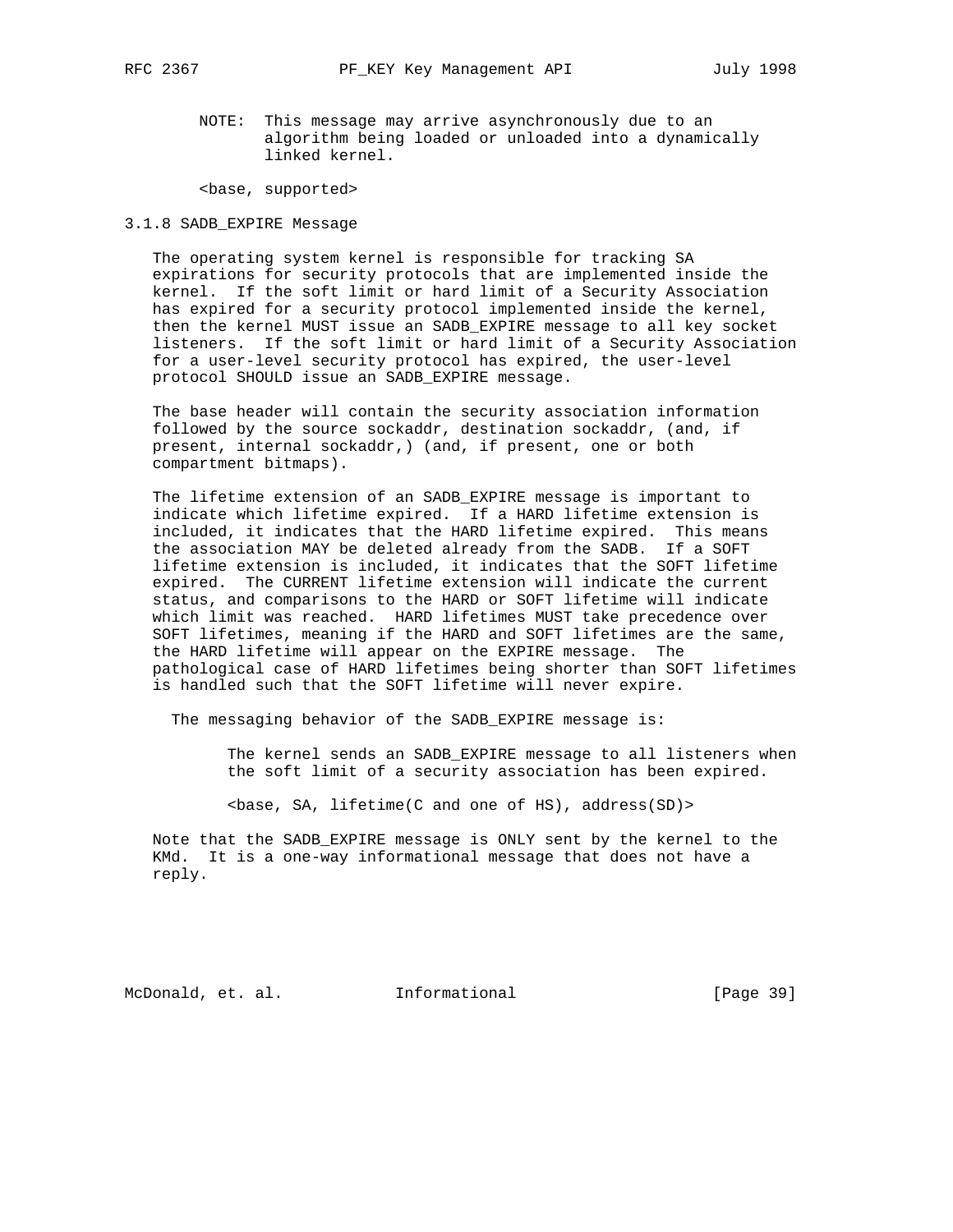#### 3.1.9 SADB\_FLUSH

 The SADB\_FLUSH message causes the kernel to delete all entries in its key table for a certain sadb\_msg\_satype. Only the base header is required for a flush message. If sadb\_msg\_satype is filled in with a specific value, only associations of that type are deleted. If it is filled in with SADB\_SATYPE\_UNSPEC, ALL associations are deleted.

The messaging behavior for SADB\_FLUSH is:

Send an SADB\_FLUSH message from a user process to the kernel.

<base>

 The kernel will return an SADB\_FLUSH message to all listening sockets.

<base>

 The reply message happens only after the actual flushing of security associations has been attempted.

## 3.1.10 SADB\_DUMP

 The SADB\_DUMP message causes the kernel to dump the operating system's entire Key Table to the requesting key socket. As in SADB\_FLUSH, if a sadb\_msg\_satype value is in the message, only associations of that type will be dumped. If SADB\_SATYPE\_UNSPEC is specified, all associations will be dumped. Each Security Association is returned in its own SADB\_DUMP message. A SADB\_DUMP message with a sadb\_seq field of zero indicates the end of the dump transaction. The dump message is used for debugging purposes only and is not intended for production use.

 Support for the dump message MAY be discontinued in future versions of PF\_KEY. Key management applications MUST NOT depend on this message for basic operation.

The messaging behavior for SADB\_DUMP is:

Send an SADB\_DUMP message from a user process to the kernel.

<base>

 Several SADB\_DUMP messages will return from the kernel to the sending socket.

McDonald, et. al. Informational [Page 40]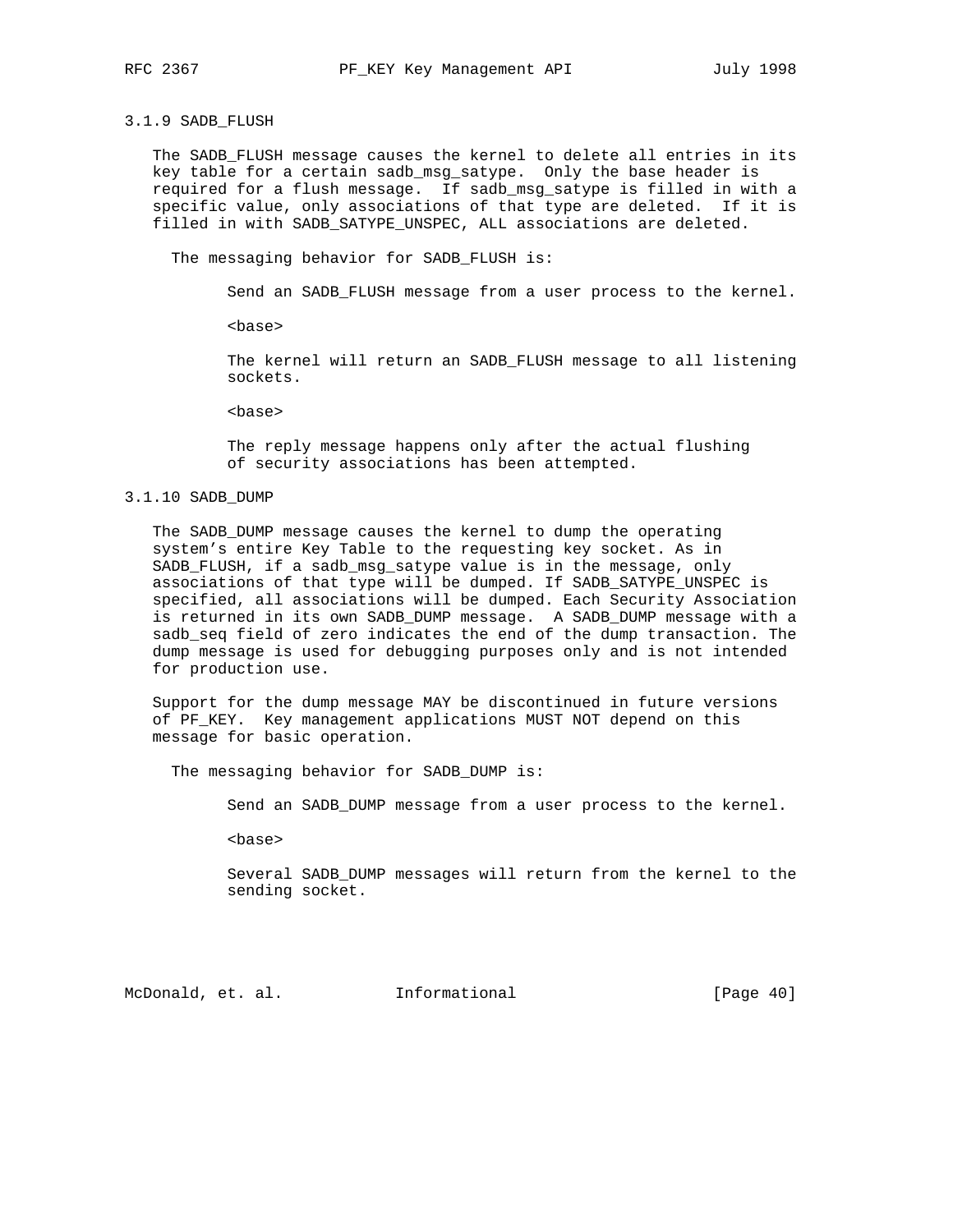<base, SA, (lifetime (HSC),) address(SD), (address(P),) key(AE), (identity(SD),) (sensitivity)>

3.2 Security Association Flags

 The Security Association's flags are a bitmask field. These flags also appear in a combination that is part of a PROPOSAL extension. The related symbolic definitions below should be used in order that applications will be portable:

#define SADB\_SAFLAGS\_PFS 1 /\* perfect forward secrecy \*/

 The SADB\_SAFLAGS\_PFS flag indicates to key management that this association should have perfect forward secrecy in its key. (In other words, any given session key cannot be determined by cryptanalysis of previous session keys or some master key.)

3.3 Security Association States

 The security association state field is an integer that describes the states of a security association. They are:

| #define SADB SASTATE LARVAL | 0              |
|-----------------------------|----------------|
| #define SADB SASTATE MATURE | 1              |
| #define SADB SASTATE DYING  | $\mathfrak{D}$ |
| #define SADB SASTATE DEAD   | 3              |
|                             |                |

#define SADB\_SASTATE\_MAX 3

 A SADB\_SASTATE\_LARVAL security association is one that was created by the SADB\_GETSPI message. A SADB\_SASTATE\_MATURE association is one that was updated with the SADB\_UPDATE message or added with the SADB\_ADD message. A DYING association is one whose soft lifetime has expired. A SADB\_SASTATE\_DEAD association is one whose hard lifetime has expired, but hasn't been reaped by system garbage collection. If a consumer of security associations has to extend an association beyond its normal lifetime (e.g. OSPF Security) it MUST only set the soft lifetime for an association.

3.4 Security Association Types

 This defines the type of Security Association in this message. The symbolic names are always the same, even on different implementations. Applications SHOULD use the symbolic name in order to have maximum portability across different implementations. These are defined in the file <net/pfkeyv2.h>.

McDonald, et. al. Informational [Page 41]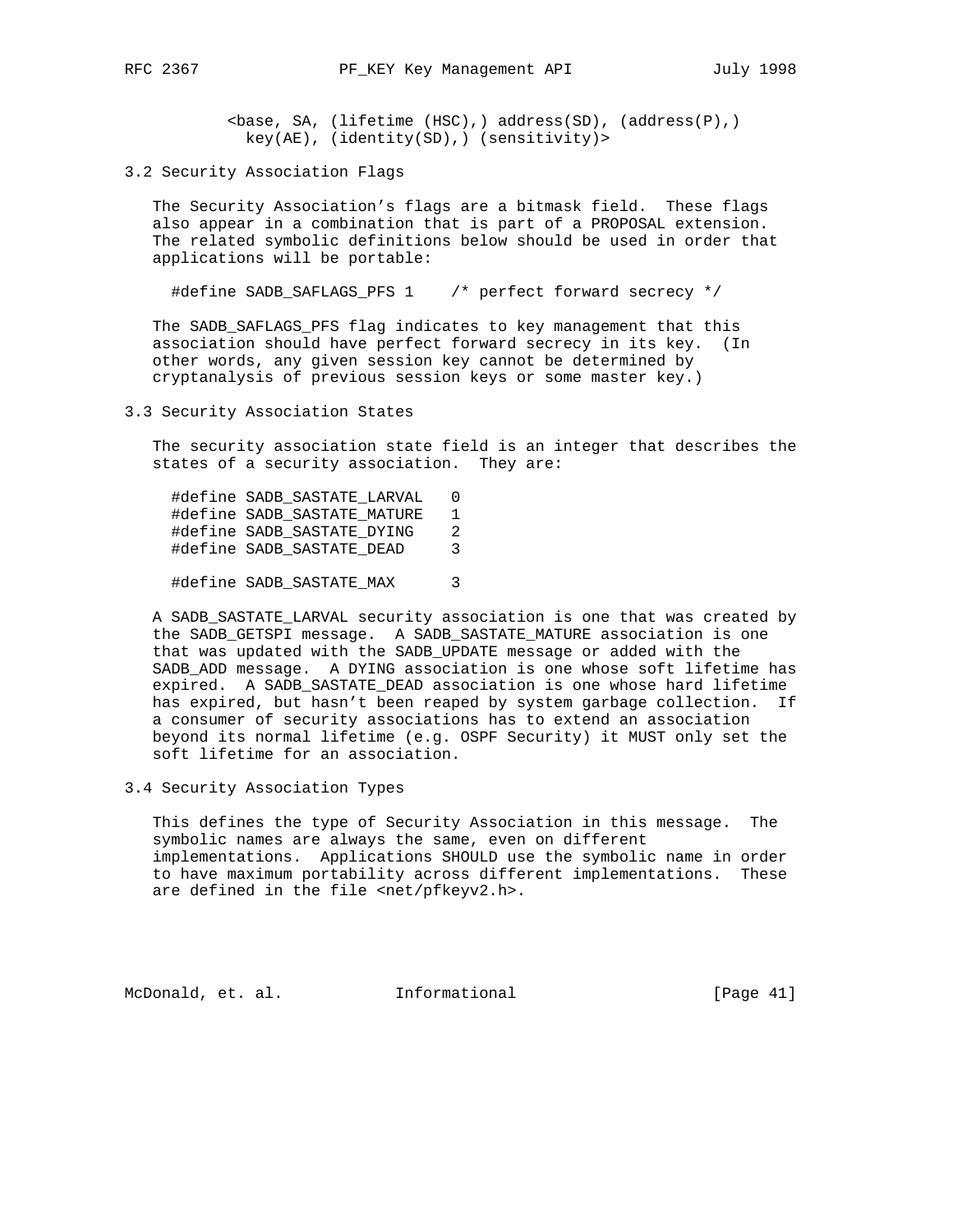| #define SADB_SATYPE_UNSPEC                                                                                     |   |                                                                                                                         |
|----------------------------------------------------------------------------------------------------------------|---|-------------------------------------------------------------------------------------------------------------------------|
| #define SADB SATYPE AH<br>#define SADB_SATYPE ESP                                                              |   | 2 /* RFC-1826 */<br>$3 / * RFC-1827 * /$                                                                                |
| #define SADB SATYPE RSVP<br>#define SADB SATYPE OSPFV2<br>#define SADB SATYPE RIPV2<br>#define SADB SATYPE MIP |   | 5 /* RSVP Authentication */<br>6 /* OSPFv2 Authentication */<br>7 /* RIPv2 Authentication */<br>8 /* Mobile IP Auth. */ |
| #define SADB SATYPE MAX                                                                                        | 8 |                                                                                                                         |

 SADB\_SATYPE\_UNSPEC is defined for completeness and means no specific type of security association. This type is never used with PF\_KEY SAs.

SADB\_SATYPE\_AH is for the IP Authentication Header [Atk95b].

 SADB\_SATYPE\_ESP is for the IP Encapsulating Security Payload [Atk95c].

SADB\_SATYPE\_RSVP is for the RSVP Integrity Object.

 SADB\_SATYPE\_OSPFV2 is for OSPFv2 Cryptographic authentication [Moy98].

SADB\_SATYPE\_RIPV2 is for RIPv2 Cryptographic authentication [BA97].

SADB\_SATYPE\_MIP is for Mobile IP's authentication extensions [Per97].

SADB\_SATYPE\_MAX is always set to the highest valid numeric value.

3.5 Algorithm Types

 The algorithm type is interpreted in the context of the Security Association type defined above. The numeric value might vary between implementations, but the symbolic name MUST NOT vary between implementations. Applications should use the symbolic name in order to have maximum portability to various implementations.

 Some of the algorithm types defined below might not be standardized or might be deprecated in the future. To obtain an assignment for a symbolic name, contact the authors.

The symbols below are defined in <net/pfkeyv2.h>.

McDonald, et. al. Informational [Page 42]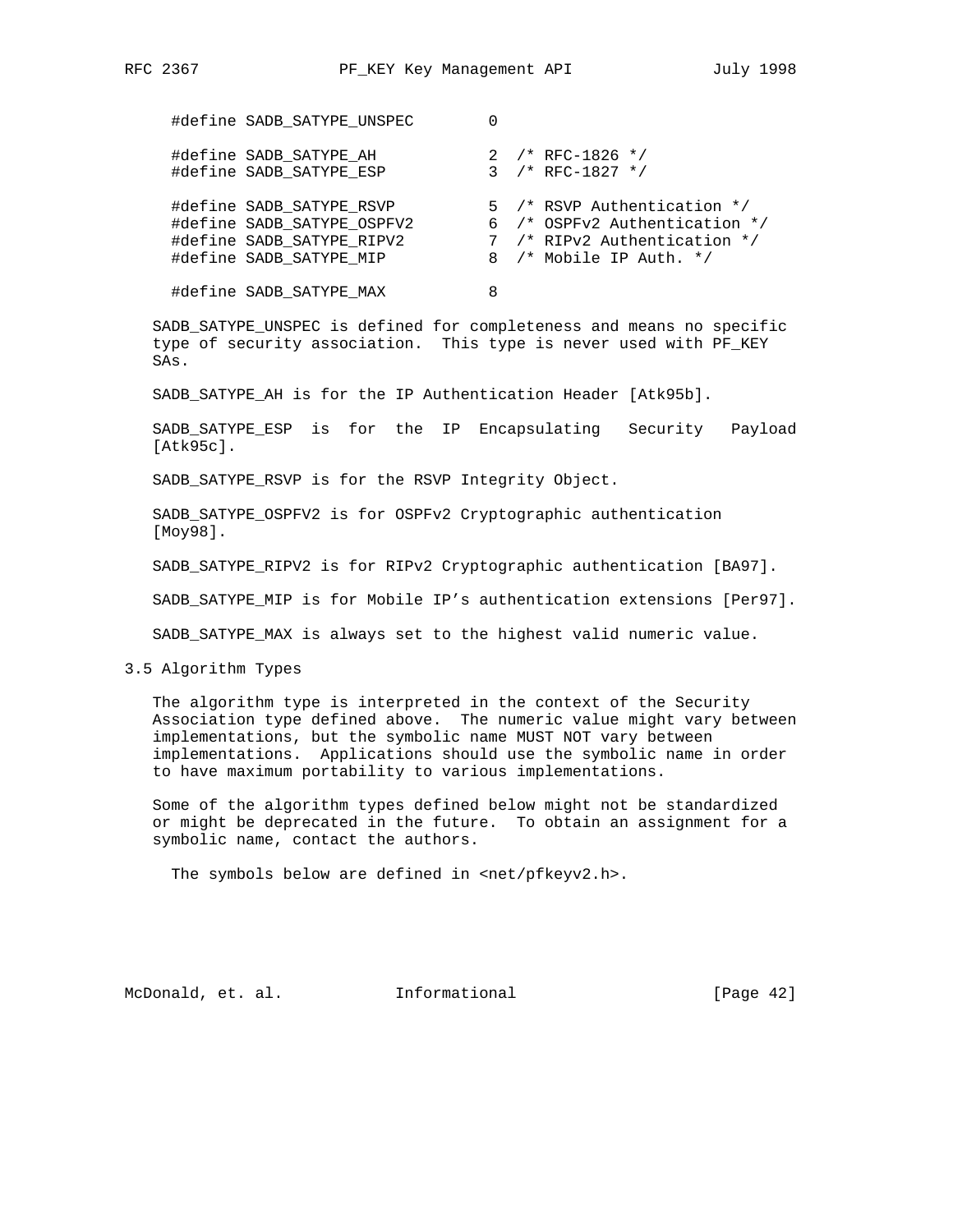/\* Authentication algorithms \*/ #define SADB\_AALG\_NONE 0 #define SADB\_AALG\_MD5HMAC 2 #define SADB\_AALG\_SHA1HMAC 3 #define SADB\_AALG\_MAX 3 /\* Encryption algorithms \*/ #define SADB\_EALG\_NONE 0 #define SADB\_EALG\_DESCBC 2 #define SADB\_EALG\_3DESCBC 3 #define SADB\_EALG\_NULL 11 #define SADB\_EALG\_MAX 11

 The algorithm for SADB\_AALG\_MD5\_HMAC is defined in [MG98a]. The algorithm for SADB\_AALG\_SHA1HMAC is defined in [MG98b]. The algorithm for SADB\_EALG\_DESCBC is defined in [MD98]. SADB\_EALG\_NULL is the NULL encryption algorithm, defined in [GK98]. The SADB\_EALG\_NONE value is not to be used in any security association except those which have no possible encryption algorithm in them (e.g. IPsec AH).

3.6 Extension Header Values

To briefly recap the extension header values:

| #define SADB EXT RESERVED             | 0              |
|---------------------------------------|----------------|
| #define SADB EXT SA                   | $\mathbf{1}$   |
| #define SADB EXT LIFETIME CURRENT     | 2              |
| #define SADB_EXT_LIFETIME_HARD        | 3              |
| #define SADB EXT LIFETIME SOFT        | $\overline{4}$ |
| #define SADB EXT ADDRESS SRC          | 5              |
| #define SADB_EXT_ADDRESS_DST          | 6              |
| #define SADB EXT ADDRESS PROXY        | 7              |
| #define SADB EXT KEY AUTH             | 8              |
| #define SADB EXT KEY ENCRYPT          | 9              |
| #define SADB EXT IDENTITY SRC         | 10             |
| #define SADB EXT IDENTITY DST         | 11             |
| #define SADB_EXT_SENSITIVITY          | 12             |
| #define SADB EXT PROPOSAL             | 13             |
| #define SADB_EXT_SUPPORTED_AUTH       | 14             |
| #define SADB_EXT_SUPPORTED_ENCRYPT 15 |                |
| #define SADB EXT SPIRANGE             | 16             |
| #define SADB EXT MAX                  | 16             |

McDonald, et. al. 1nformational 1999 [Page 43]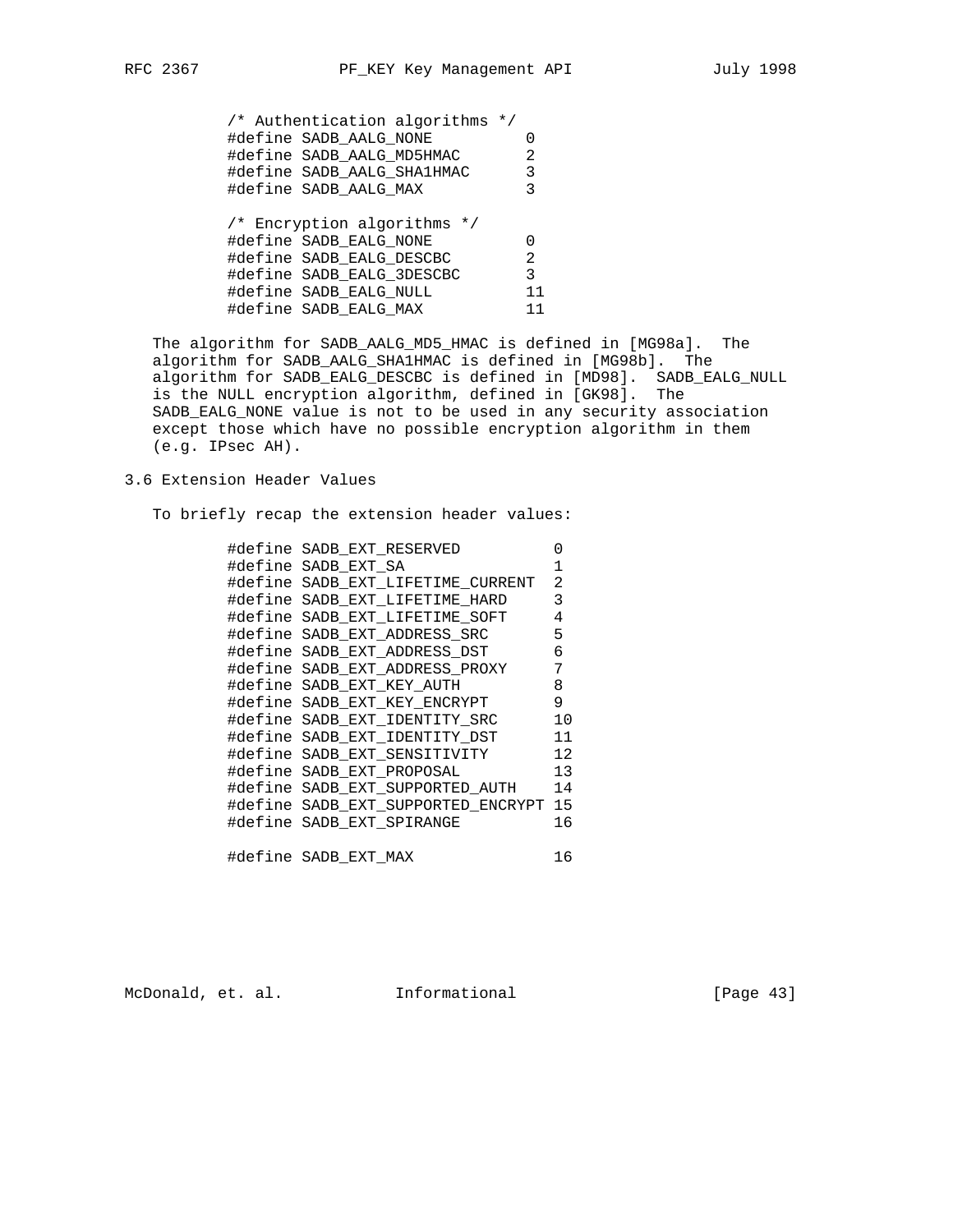## 3.7 Identity Extension Values

Each identity can have a certain type.

 #define SADB\_IDENTTYPE\_RESERVED 0 #define SADB\_IDENTTYPE\_PREFIX 1 #define SADB\_IDENTTYPE\_FQDN 2 #define SADB\_IDENTTYPE\_USERFQDN 3

#define SADB\_IDENTTYPE\_MAX 3

 The PREFIX identity string consists of a network address followed by a forward slash and a prefix length. The network address is in a printable numeric form appropriate for the protocol family. The prefix length is a decimal number greater than or equal to zero and less than the number of bits in the network address. It indicates the number of bits in the network address that are significant; all bits in the network address that are not significant MUST be set to zero. Note that implementations MUST parse the contents of the printable address into a binary form for comparison purposes because multiple printable strings are valid representations of the same address in many protocol families (for example, some allow leading zeros and some have letters that are case insensitive). Examples of PREFIX identities are "199.33.248.64/27" and "3ffe::1/128". If the source or destination identity is a PREFIX identity, the source or destination address for the SA (respectively) MUST be within that prefix. The sadb\_ident\_id field is zeroed for these identity types.

 The FQDN identity string contains a fully qualified domain name. An example FQDN identity is "ministry-of-truth.inner.net". The sadb\_ident\_id field is zeroed for these identity types.

 The UserFQDN identity consists of a text string in the format commonly used for Internet-standard electronic mail. The syntax is the text username, followed by the "@" character, followed in turn by the appropriate fully qualified domain name. This identity specifies both a username and an associated FQDN. There is no requirement that this string specify a mailbox valid for SMTP or other electronic mail use. This identity is useful with protocols supporting user-oriented keying. It is a convenient identity form because the DNS Security extensions can be used to distribute signed public key values by associating KEY and SIG records with an appropriate MB DNS record. An example UserFQDN identity is "julia@ministry-of-love.inner.net". The sadb\_ident\_id field is used to contain a POSIX user id in the absence of an identity string itself so that a user-level application can use the getpwuid ${r_r}($ ) routine to obtain a textual user login id. If a string is present, it SHOULD match the numeric value in the sadb\_ident\_id field. If it does not match, the string SHOULD override

McDonald, et. al. 1nformational 1999 [Page 44]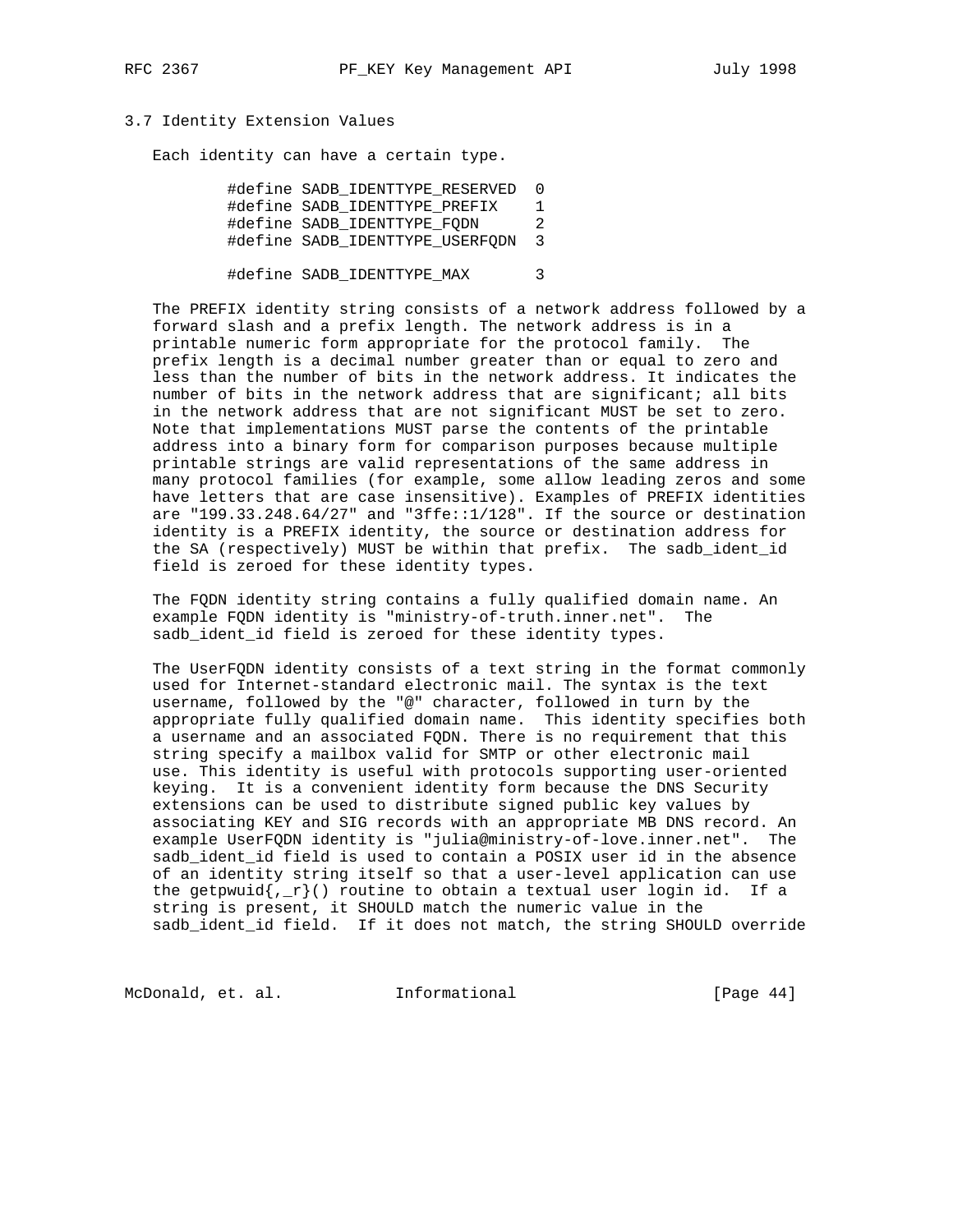the numeric value.

3.8 Sensitivity Extension Values

 The only field currently defined in the sensitivity extension is the sadb\_sens\_dpd, which represents the data protection domain. The other data in the sensitivity extension is based off the sadb\_sens\_dpd value.

 The DP/DOI is defined to be the same as the "Labeled Domain Identifier Value" of the IP Security DOI specification [Pip98]. As noted in that specification, values in the range 0x80000000 to 0xffffffff (inclusive) are reserved for private use and values in the range 0x00000001 through 0x7fffffff are assigned by IANA. The all-zeros DP/DOI value is permanently reserved to mean that "no DP/DOI is in use".

3.9 Proposal Extension Values

 These are already mentioned in the Algorithm Types and Security Association Flags sections.

4 Future Directions

 While the current specification for the Sensitivity and Integrity Labels is believed to be general enough, if a case should arise that can't work with the current specification then this might cause a change in a future version of PF\_KEY.

 Similarly, PF\_KEY might need extensions to work with other kinds of Security Associations in future. It is strongly desirable for such extensions to be made in a backwards-compatible manner should they be needed.

 When more experience is gained with certificate management, it is possible that the IDENTITY extension will have to be revisited to allow a finer grained selection of certificate identities.

5. Examples

 The following examples illustrate how PF\_KEY is used. The first example is an IP Security example, where the consumer of the security associations is inside an operating system kernel. The second example is an OSPF Security example, which illustrates a user-level consumer of security associations. The third example covers things not mentioned by the first two examples. A real system may closely conform to one of these examples, or take parts of them. These examples are purely illustrative, and are not intended to mandate a

McDonald, et. al. 1nformational 1999 [Page 45]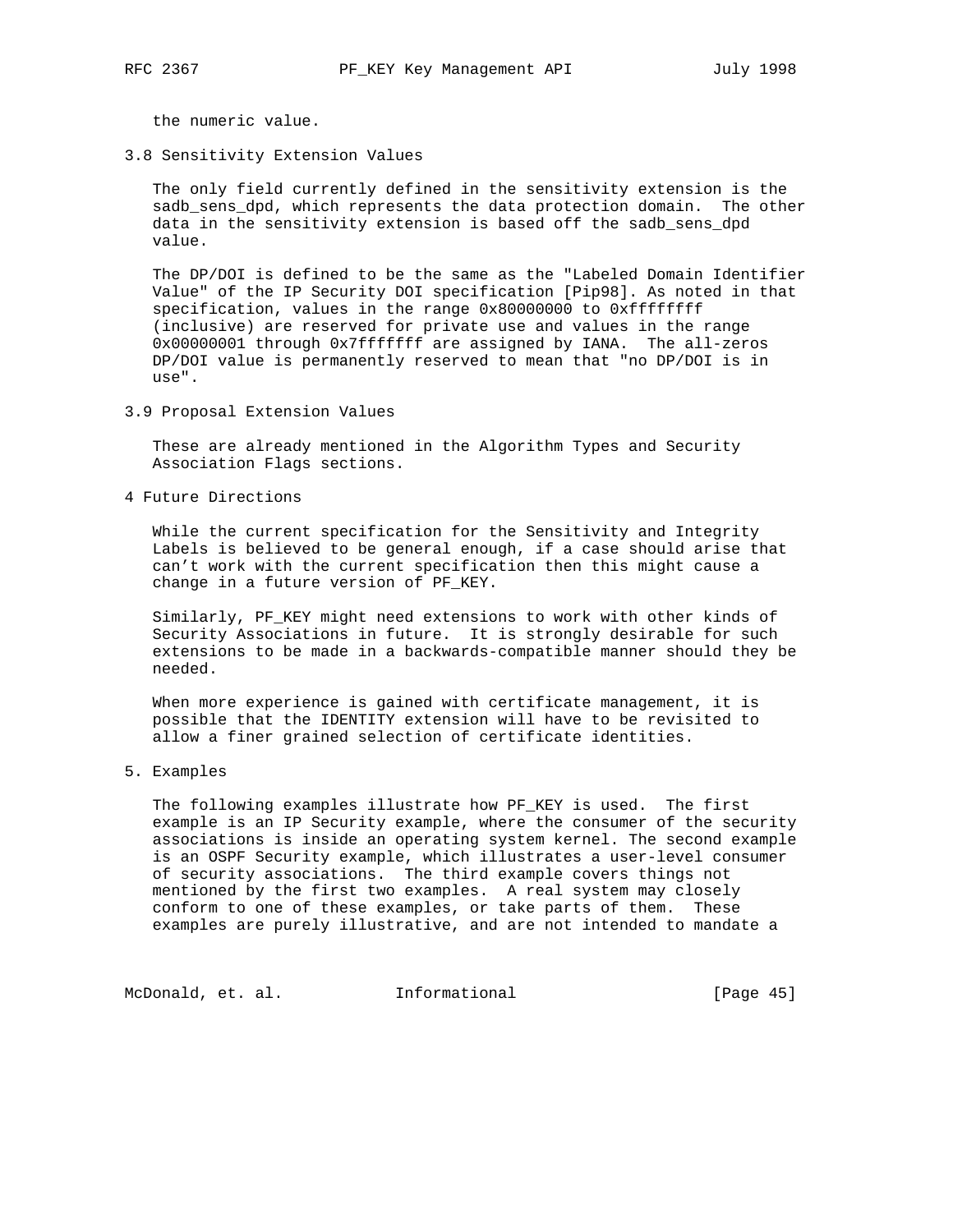particular implementation method.

5.1 Simple IP Security Example



 When the Key Management daemon (KMd) begins. It must tell PF\_KEY that it is willing to accept message for the two IPsec services, AH and ESP. It does this by sending down two SADB\_REGISTER messages.

| KMd->Kernel:                                                   | SADB REGISTER for ESP |  |                                                                 |
|----------------------------------------------------------------|-----------------------|--|-----------------------------------------------------------------|
|                                                                |                       |  | Kernel->Reqistered: SADB REGISTER for ESP, Supported Algorithms |
| KMd->Kernel:                                                   | SADB REGISTER for AH  |  |                                                                 |
| Kernel->Reqistered: SADB_REGISTER for AH, Supported Algorithms |                       |  |                                                                 |

 Each REGISTER message will cause a reply to go to all PF\_KEY sockets registered for ESP and AH respectively (including the requester).

 Assume that no security associations currently exist for IPsec to use. Consider when a network application begins transmitting data (e.g. a TCP SYN). Because of policy, or the application's request, the kernel IPsec module needs an AH security association for this data. Since there is not one present, the following message is generated:

 Kernel->Registered: SADB\_ACQUIRE for AH, addrs, ID, sens, proposals

 The KMd reads the ACQUIRE message, especially the sadb\_msg\_seq number. Before it begins the negotiation, it sends down an SADB\_GETSPI message with the sadb\_msg\_seq number equal to the one received in the ACQUIRE. The kernel returns the results of the GETSPI to all listening sockets.

| KMd->Kernel: | SADB GETSPI for AH, addr, SPI range |  |  |
|--------------|-------------------------------------|--|--|
| Kernel->All: | SADB GETSPI for AH, assoc, addrs    |  |  |

| Informational<br>McDonald, et. al. | [Page $46$ ] |  |
|------------------------------------|--------------|--|
|------------------------------------|--------------|--|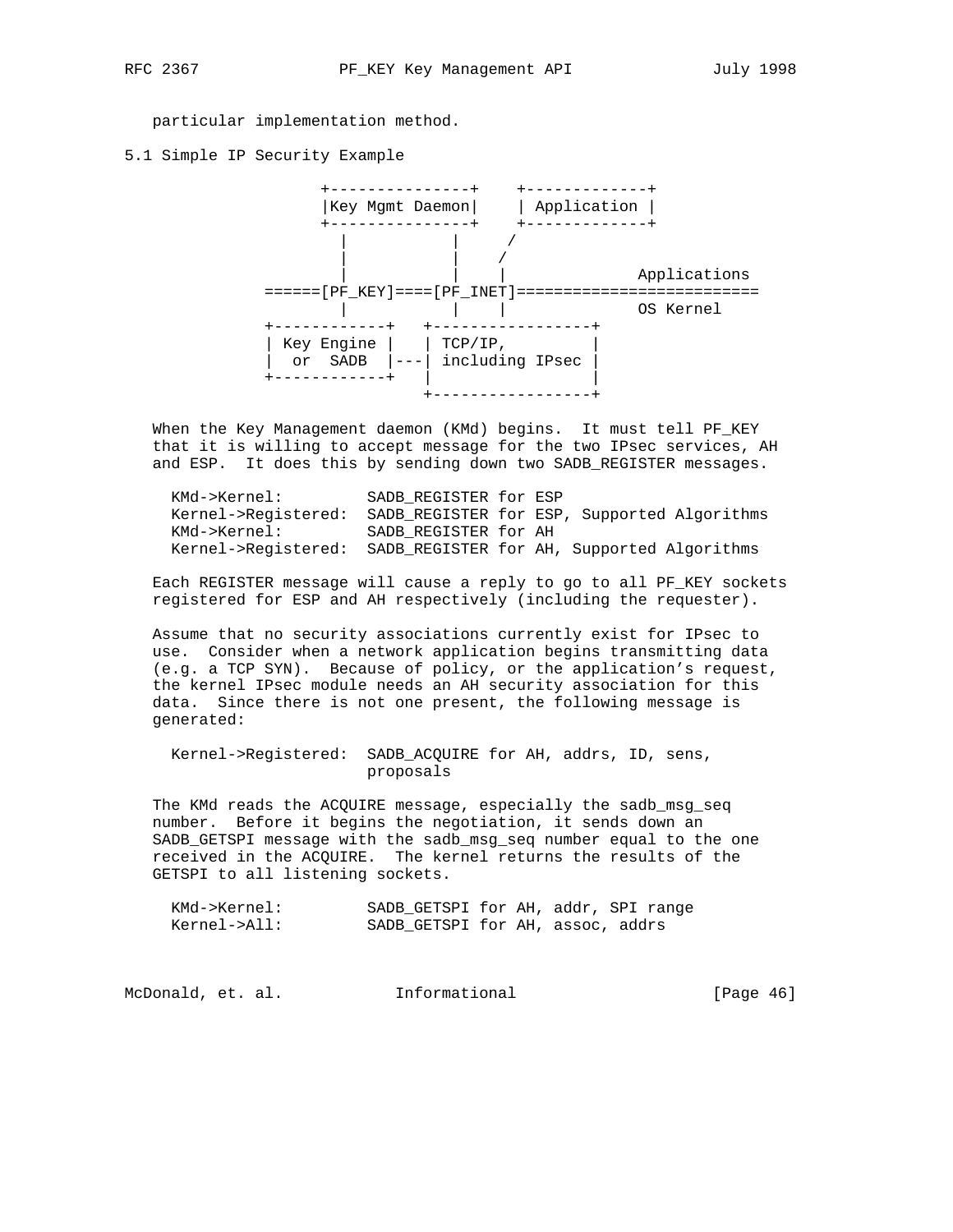The KMd may perform a second GETSPI operation if it needs both directions of IPsec SPI values. Now that the KMd has an SPI for at least one of the security associations, it begins negotiation. After deriving keying material, and negotiating other parameters, it sends down one (or more) SADB\_UPDATE messages with the same value in sadb\_msg\_seq.

 If a KMd has any error at all during its negotiation, it can send down:

| KMd->Kernel: | SADB ACOUIRE for AH, assoc (with an error) |  |  |  |
|--------------|--------------------------------------------|--|--|--|
| Kernel->All: | SADB ACOUIRE for AH, assoc (same error)    |  |  |  |

but if it succeeds, it can instead:

| KMd->Kernel: |        | SADB UPDATE for AH, assoc, addrs, keys,         |  |  |  |
|--------------|--------|-------------------------------------------------|--|--|--|
|              | keta > |                                                 |  |  |  |
| Kernel->All: |        | SADB UPDATE for AH, assoc, addrs, <etc.></etc.> |  |  |  |

 The results of the UPDATE (minus the actual keys) are sent to all listening sockets. If only one SPI value was determined locally, the other SPI (since IPsec SAs are unidirectional) must be added with an SADB\_ADD message.

| KMd->Kernel: |                                              |  | SADB ADD for AH, assoc, addrs, keys, <etc.></etc.> |
|--------------|----------------------------------------------|--|----------------------------------------------------|
| Kernel->All: | SADB ADD for AH, assoc, addrs, <etc.></etc.> |  |                                                    |

 If one of the extensions passed down was a Lifetime extension, it is possible at some point an SADB\_EXPIRE message will arrive when one of the lifetimes has expired.

 Kernel->All: SADB\_EXPIRE for AH, assoc, addrs, Hard or Soft, Current, <etc.>

 The KMd can use this as a clue to begin negotiation, or, if it has some say in policy, send an SADB\_UPDATE down with a lifetime extension.

5.2 Proxy IP Security Example

 Many people are interested in using IP Security in a "proxy" or "firewall" configuration in which an intermediate system provides security services for "inside" hosts. In these environments, the intermediate systems can use PF\_KEY to communicate with key management applications almost exactly as they would if they were the actual endpoints. The messaging behavior of PF\_KEY in these cases is exactly the same as the previous example, but the address information is slightly different.

McDonald, et. al. 1nformational 1999 [Page 47]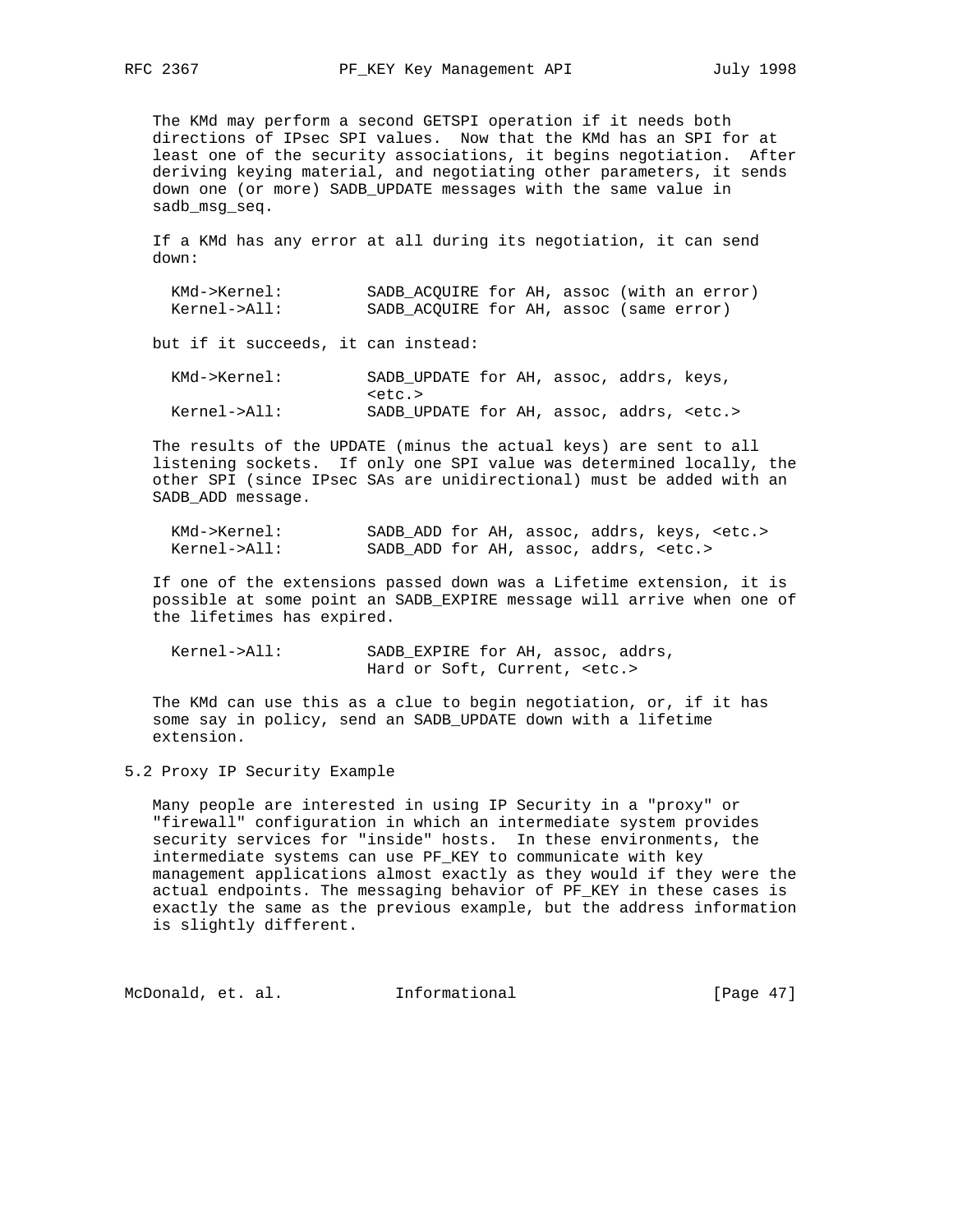Consider this case:

## A ========= B --------- C

Key:

| А      | "outside" host that implements IPsec                      |
|--------|-----------------------------------------------------------|
| в      | "firewall" that implements IPsec                          |
| $\cap$ | "inside" host that does not implement IPsec               |
|        | $IP_{A<->B}$ ESP [ $IP_{A<->C}$ ULP ]<br>$IP_{A<->C}$ ULP |

 A is a single system that wishes to communicate with the "inside" system C. B is a "firewall" between C and the outside world that will do ESP and tunneling on C's behalf. A discovers that it needs to send traffic to C via B through methods not described here (Use of the DNS' KX record might be one method for discovering this).

 For packets that flow from left to right, A and B need an IPsec Security Association with:

> SA type of ESP tunnel-mode Source Identity that dominates A (e.g. A's address) Destination Identity that dominates B (e.g. B's address) Source Address of A Destination Address of B

 For packets to flow from right to left, A and B need an IPsec Security Association with:

> SA type of ESP tunnel-mode Source Identity that dominates C Destination Identity that dominates A Source Address of B Destination Address of A Proxy Address of C

 For this second SA (for packets flowing from C towards A), node A MUST verify that the inner source address is dominated by the Source Identity for the SA used with those packets. If node A does not do this, an adversary could forge packets with an arbitrary Source Identity and defeat the packet origin protections provided by IPsec.

Now consider a slightly more complex case:

 $A_1$  --|  $| D_1$  $\vert -- B$  ======  $C$  --- $A_2$  --|  $\vert - -$  D\_2

McDonald, et. al. Informational [Page 48]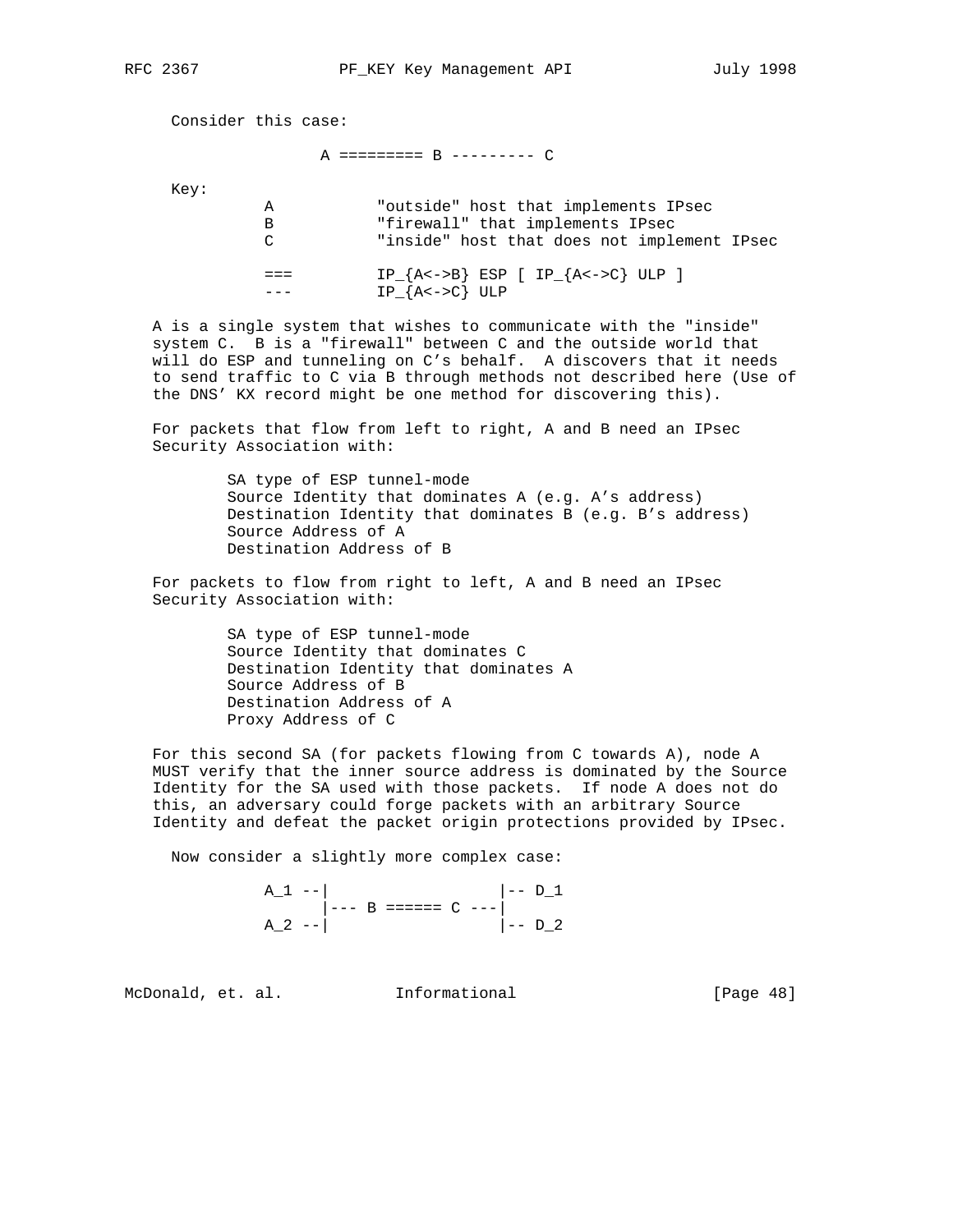Key:

| An            | "inside" host on net 1 that does not do IPsec.   |
|---------------|--------------------------------------------------|
| B             | "firewall" for net 1 that supports IPsec.        |
| $\mathcal{C}$ | "firewall" for net 2 that supports IPsec.        |
| D n           | "inside" host on net 2 that does not do IPsec.   |
| $=$ $=$ $=$   | $IP_{B<->C}$ ESP [ IP <sub>_</sub> {A<->C} ULP ] |
| $- - -$       | $IP_{A<->C}$ ULP                                 |

For A\_1 to send a packet to D\_1, B and C need an SA with:

 SA Type of ESP Source Identity that dominates A\_1 Destination Identity that dominates C Source Address of B Destination Address of C Proxy Address of A\_1

 For D\_1 to send a packet to A\_1, C and B need an SA with: SA Type of ESP Tunnel-mode Source Identity that dominates D\_1 Destination Identity that dominates B Source Address of C Destination Address of B Proxy Address of D\_1

 Note that A\_2 and D\_2 could be substituted for A\_1 and D\_1 (respectively) here; the association of an SA with a particular pair of ends or group of those pairs is a policy decision on B and/or C and not necessarily a function of key management. The same check of the Source Identity against the inner source IP address MUST also be performed in this case for the same reason.

 For a more detailed discussion of the use of IP Security in complex cases, please see [Atk97].

 NOTE: The notion of identity domination might be unfamiliar. Let H represent some node. Let Hn represent H's fully qualified domain name. Let Ha represent the IP address of H. Let Hs represent the IP subnet containing Ha. Let Hd represent a fully qualified domain name that is a parent of the fully qualified domain name of H. Let M be a UserFQDN identity that whose right-hand part is Hn or Ha.

 Any of M, Hn, Ha, Hs, and Hd is considered to dominate H in the example above. Hs dominates any node having an IP address within the IP address range represented by Hs. Hd dominates any node having a fully qualified domain name within underneath Hd.

McDonald, et. al. Informational [Page 49]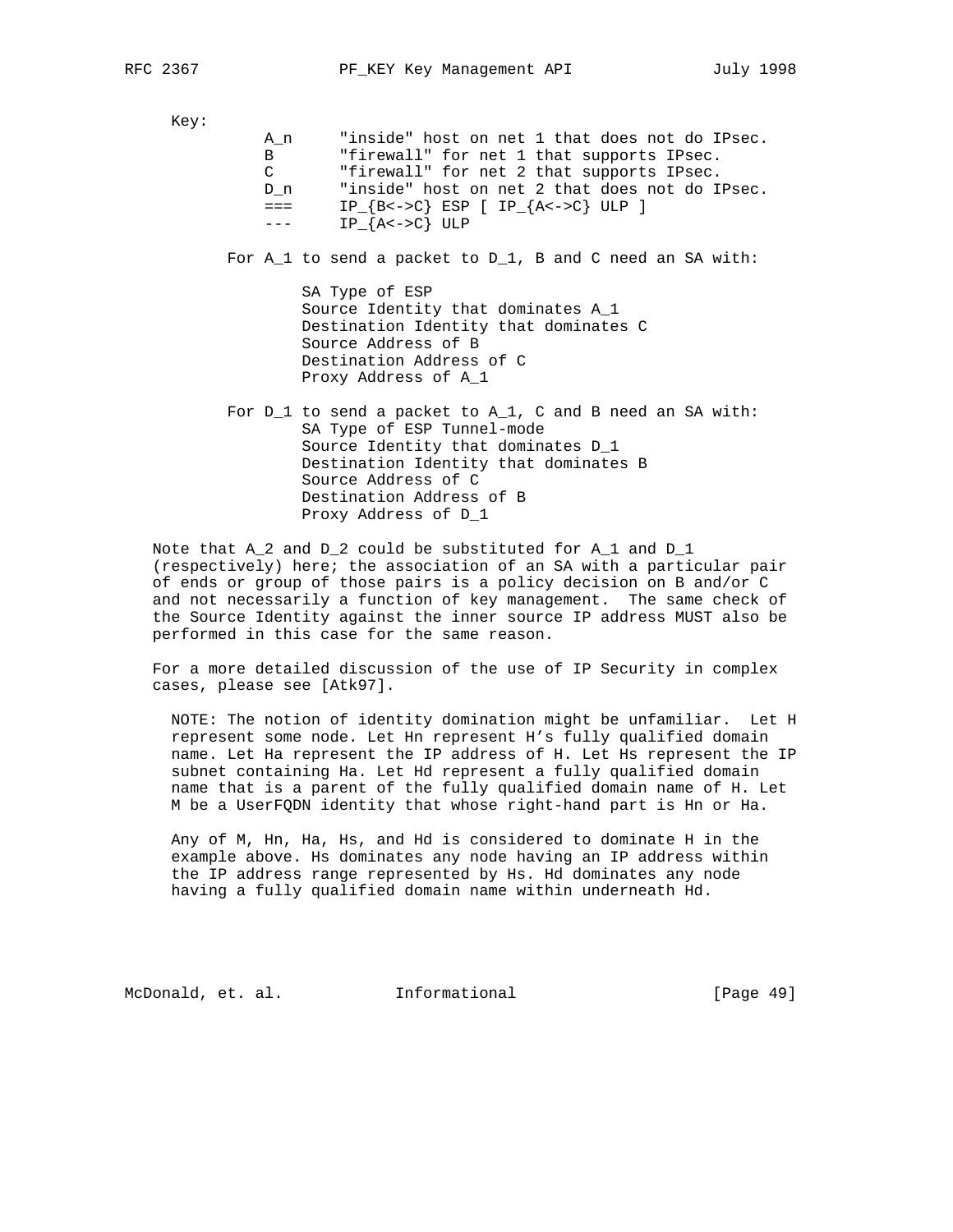## 5.3 OSPF Security Example



 As in the previous examples, the KMd registers itself with the Key Engine via PF\_KEY. Even though the consumer of the security associations is in user-space, the PF\_KEY and Key Engine implementation knows enough to store SAs and to relay messages.

 When the OSPF daemon needs to communicate securely with its peers, it would perform an SADB\_GET message and retrieve the appropriate association:

| OSPFd->Kernel: | SADB GET of OSPF, assoc, addrs                      |  |  |  |
|----------------|-----------------------------------------------------|--|--|--|
| Kernel->OSPFd: | SADB GET of OSPF, assoc, addrs, keys, <etc.></etc.> |  |  |  |

 If this GET fails, the OSPFd may need to acquire a new security association. This interaction is as follows:

| OSPFd->Kernel: | SADB ACOUIRE of OSPF, addrs, <id, sens,=""></id,>                                |
|----------------|----------------------------------------------------------------------------------|
|                | proposal                                                                         |
|                | Kernel->Reqistered: SADB ACOUIRE of OSPF, <same as="" message="" sent=""></same> |

 The KMd sees this and performs actions similar to the previous example. One difference, however, is that when the UPDATE message comes back, the OSPFd will then perform a GET of the updated SA to retrieve all of its parameters.

## 5.4 Miscellaneous

 Some messages work well only in system maintenance programs, for debugging, or for auditing. In a system panic situation, such as a detected compromise, an SADB\_FLUSH message should be issued for a particular SA type, or for ALL SA types.

McDonald, et. al. 1nformational 1999 [Page 50]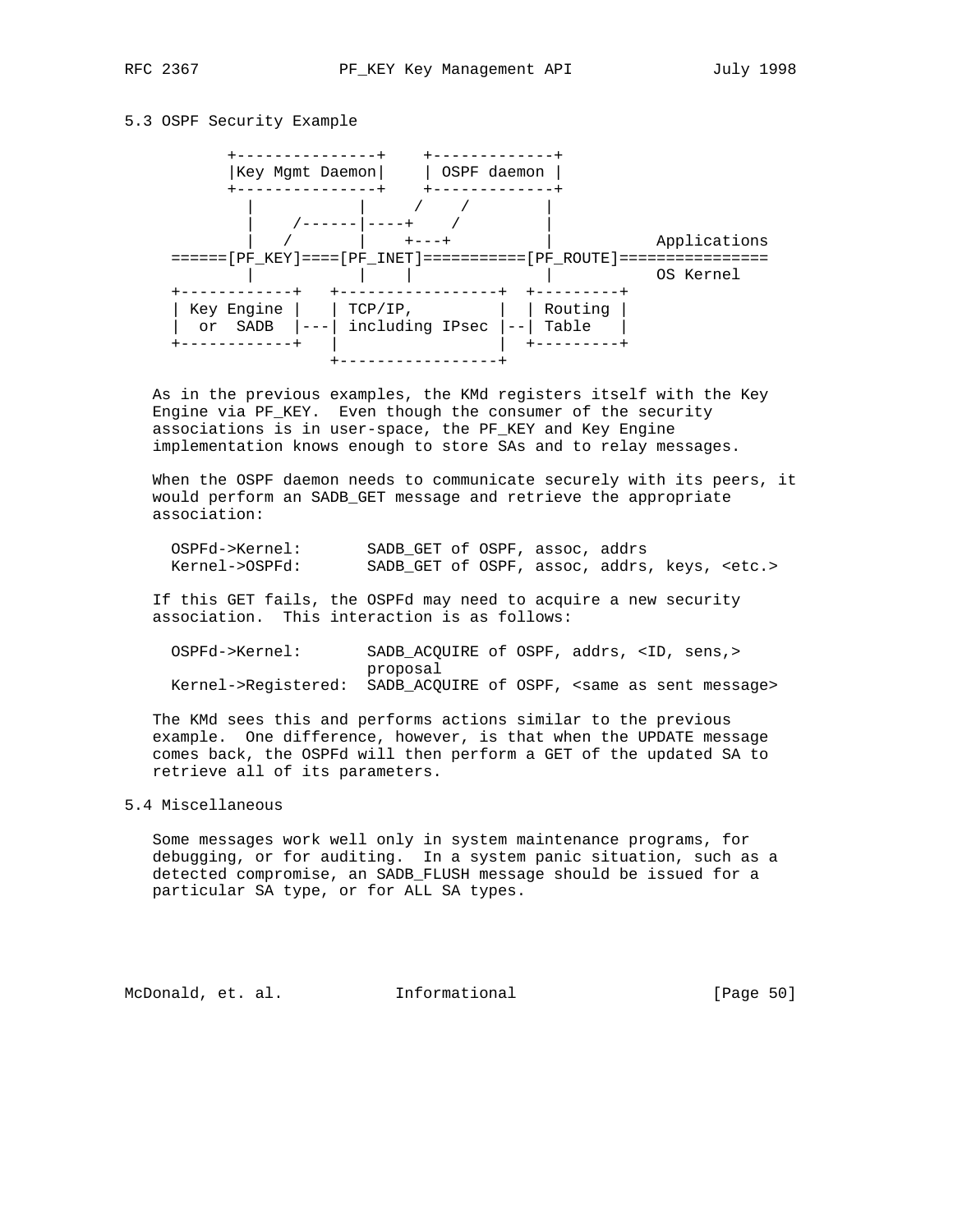Program->Kernel: SADB\_FLUSH for ALL <Kernel then flushes all internal SAs> Kernel->All: SADB\_FLUSH for ALL

 Some SAs may need to be explicitly deleted, either by a KMd, or by a system maintenance program.

| Program->Kernel: |  | SADB DELETE for AH, association, addrs |  |
|------------------|--|----------------------------------------|--|
| Kernel->All:     |  | SADB DELETE for AH, association, addrs |  |

 Common usage of the SADB\_DUMP message is discouraged. For debugging purposes, however, it can be quite useful. The output of a DUMP message should be read quickly, in order to avoid socket buffer overflows.

| Program->Kernel:     | SADB DUMP for ESP |  |                                                       |  |
|----------------------|-------------------|--|-------------------------------------------------------|--|
| Kernel->Program:     |                   |  | SADB DUMP for ESP, association, <all fields=""></all> |  |
| Kernel->Program:     |                   |  | SADB DUMP for ESP, association, <all fields=""></all> |  |
| Kernel->Program:     |                   |  | SADB DUMP for ESP, association, <all fields=""></all> |  |
| <ad nauseam=""></ad> |                   |  |                                                       |  |

6 Security Considerations

 This memo discusses a method for creating, reading, modifying, and deleting Security Associations from an operating system. Only trusted, privileged users and processes should be able to perform any of these operations. It is unclear whether this mechanism provides any security when used with operating systems not having the concept of a trusted, privileged user.

 If an unprivileged user is able to perform any of these operations, then the operating system cannot actually provide the related security services. If an adversary knows the keys and algorithms in use, then cryptography cannot provide any form of protection.

 This mechanism is not a panacea, but it does provide an important operating system component that can be useful in creating a secure internetwork.

 Users need to understand that the quality of the security provided by an implementation of this specification depends completely upon the overall security of the operating system, the correctness of the PF\_KEY implementation, and upon the security and correctness of the applications that connect to PF\_KEY. It is appropriate to use high assurance development techniques when implementing PF\_KEY and the related security association components of the operating system.

McDonald, et. al. Informational [Page 51]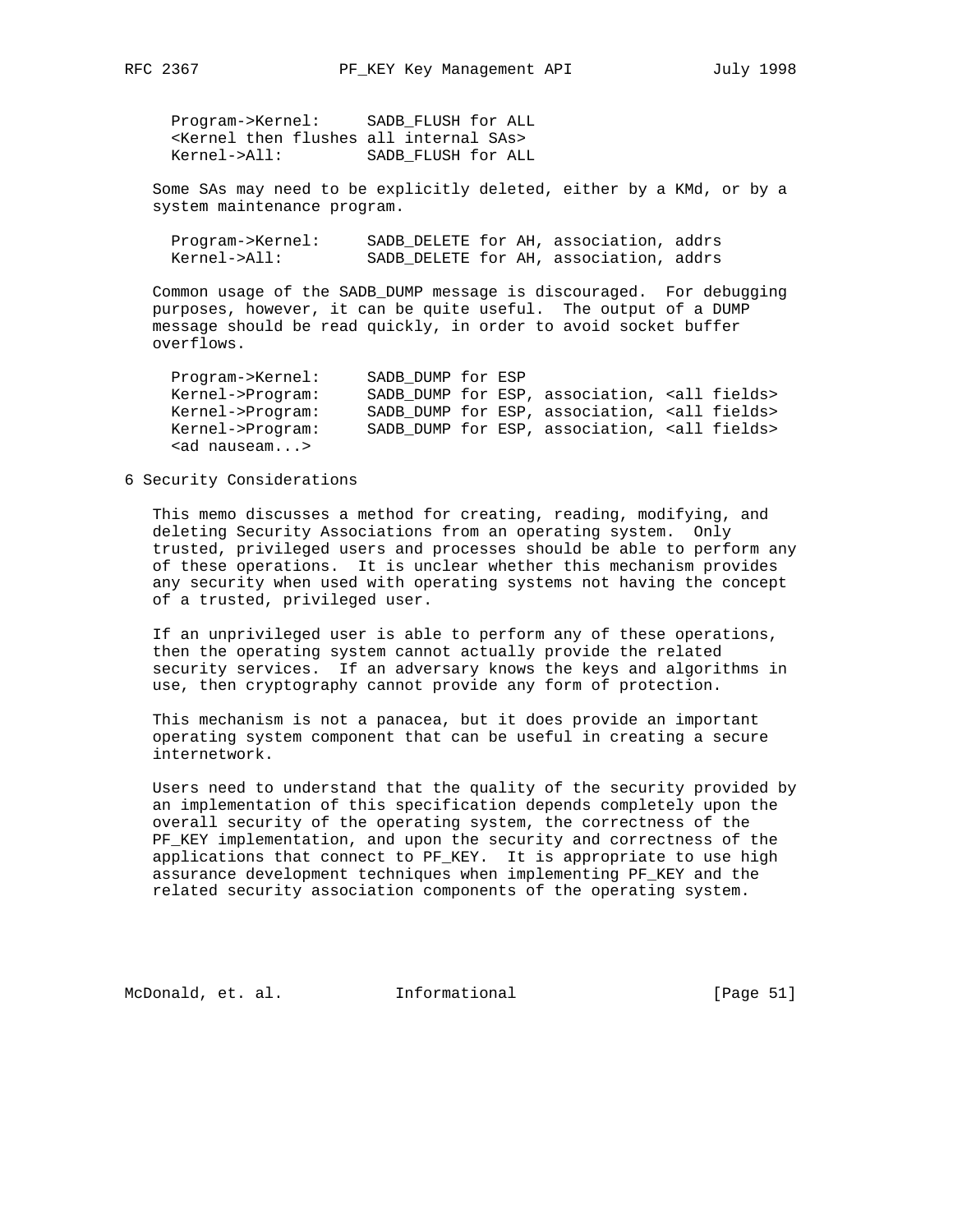Acknowledgments

 The authors of this document are listed primarily in alphabetical order. Randall Atkinson and Ron Lee provided useful feedback on earlier versions of this document.

 At one time or other, all of the authors worked at the Center for High Assurance Computer Systems at the U.S. Naval Research Laboratory. This work was sponsored by the Information Security Program Office (PMW-161), U.S. Space and Naval Warfare Systems Command (SPAWAR) and the Computing Systems Technology Office, Defense Advanced Research Projects Agency (DARPA/CSTO). We really appreciate their sponsorship of our efforts and their continued support of PF\_KEY development. Without that support, PF\_KEY would not exist.

The "CONFORMANCE and COMPLIANCE" wording was taken from [MSST98].

 Finally, the authors would like to thank those who sent in comments and questions on the various iterations of this document. This specification and implementations of it are discussed on the PF\_KEY mailing list. If you would like to be added to this list, send a note to <pf\_key-request@inner.net>.

#### References

 [AMPMC96] Randall J. Atkinson, Daniel L. McDonald, Bao G. Phan, Craig W. Metz, and Kenneth C. Chin, "Implementation of IPv6 in 4.4-Lite BSD", Proceedings of the 1996 USENIX Conference, San Diego, CA, January 1996, USENIX Association.

 [Atk95a] Atkinson, R., "IP Security Architecture", RFC 1825, August 1995.

 [Atk95b] Atkinson, R., "IP Authentication Header", RFC 1826, August 1995.

 [Atk95c] Atkinson, R., "IP Encapsulating Security Payload", RFC 1827, August 1995.

 [Atk97] Atkinson, R., "Key Exchange Delegation Record for the Domain Name System", RFC 2230, October 1997.

 [BA97] Baker, F., and R. Atkinson, "RIP-2 MD5 Authentication", RFC 2082, January 1997.

 [Biba77] K. J. Biba, "Integrity Considerations for Secure Computer Systems", MTR-3153, The MITRE Corporation, June 1975; ESD-TR-76-372, April 1977.

McDonald, et. al. 1nformational 1999 [Page 52]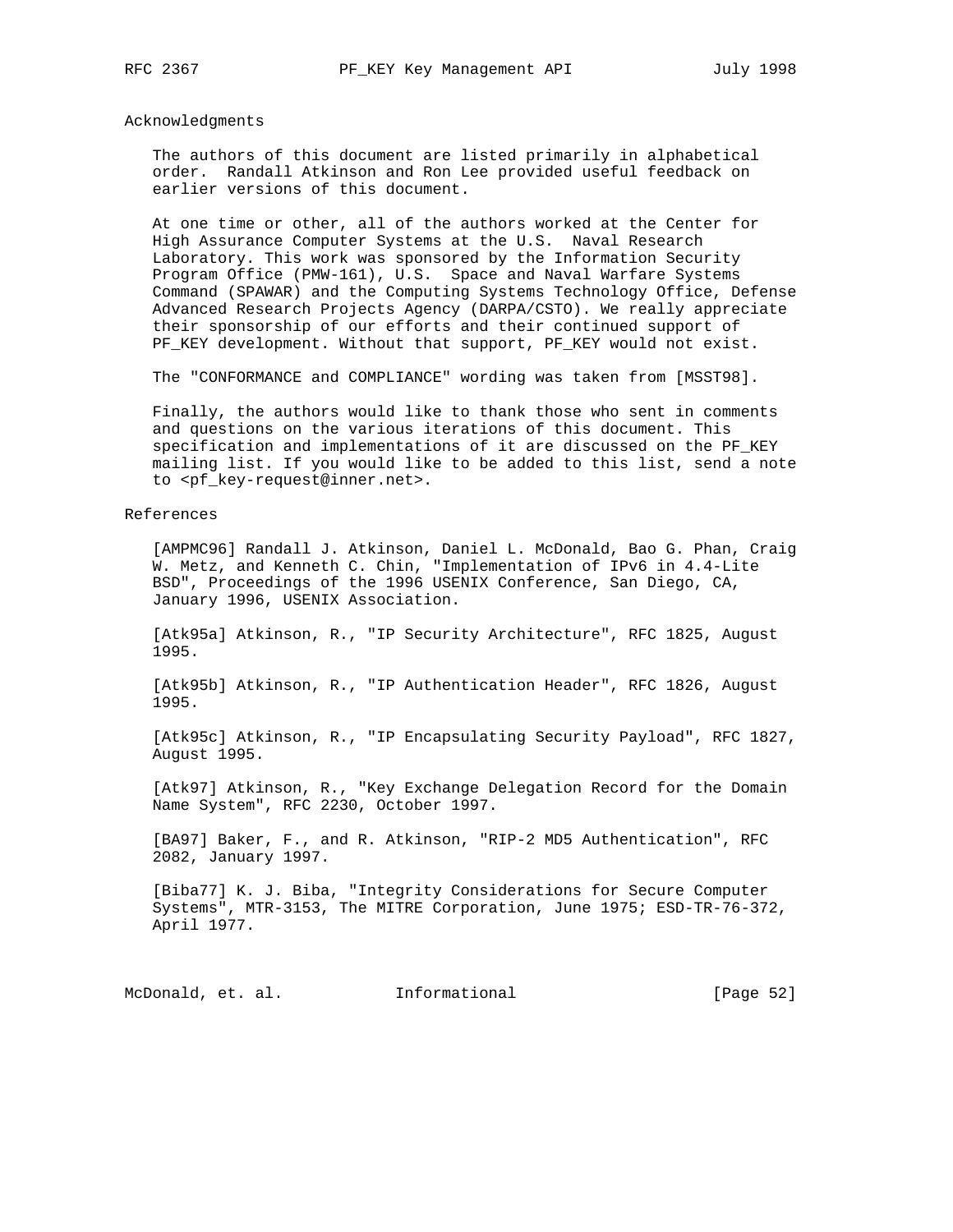[BL74] D. Elliot Bell and Leonard J. LaPadula, "Secure Computer Systems: Unified Exposition and Multics Interpretation", MTR 2997, The MITRE Corporation, April 1974. (AD/A 020 445)

 [Bra97] Bradner, S., "Key words for use in RFCs to Indicate Requirement Levels", BCP 14, RFC 2119, March 1997.

 [CW87] D. D. Clark and D. R. Wilson, "A Comparison of Commercial and Military Computer Security Policies", Proceedings of the 1987 Symposium on Security and Privacy, pp. 184-195, IEEE Computer Society, Washington, D.C., 1987.

 [DIA] US Defense Intelligence Agency (DIA), "Compartmented Mode Workstation Specification", Technical Report DDS-2600-6243-87.

 [GK98] Glenn, R., and S. Kent, "The NULL Encryption Algorithm and Its Use with IPsec", Work in Progress.

 [HM97a] Harney, H., and C. Muckenhirn, "Group Key Management Protocol (GKMP) Specification", RFC 2093, July 1997.

 [HM97b] Harney, H., and C. Muckenhirn, "Group Key Management Protocol (GKMP) Architecture", RFC 2094, July 1997.

 [MD98] Madsen, C., and N. Doraswamy, "The ESP DES-CBC Cipher Algorithm With Explicit IV", Work in Progress.

 [MG98a] Madsen, C., and R. Glenn, "The Use of HMAC-MD5-96 within ESP and AH", Work in Progress.

 [MG98b] Madsen, C., and R. Glenn, "The Use of HMAC-SHA-1-96 within ESP and AH", Work in Progress.

 [MSST98] Maughan, D., Schertler, M., Schneider, M., and J. Turner, "Internet Security Association and Key Management Protocol (ISAKMP)", Work in Progress.

[Moy98] Moy, J., "OSPF Version 2", STD 54, RFC 2328, April 1998.

[Per97] Perkins, C., "IP Mobility Support", RFC 2002, October 1996.

 [Pip98] Piper, D., "The Internet IP Security Domain of Interpretation for ISAKMP", Work in Progress.

 [Sch96] Bruce Schneier, Applied Cryptography, p. 360, John Wiley & Sons, Inc., 1996.

McDonald, et. al. Informational [Page 53]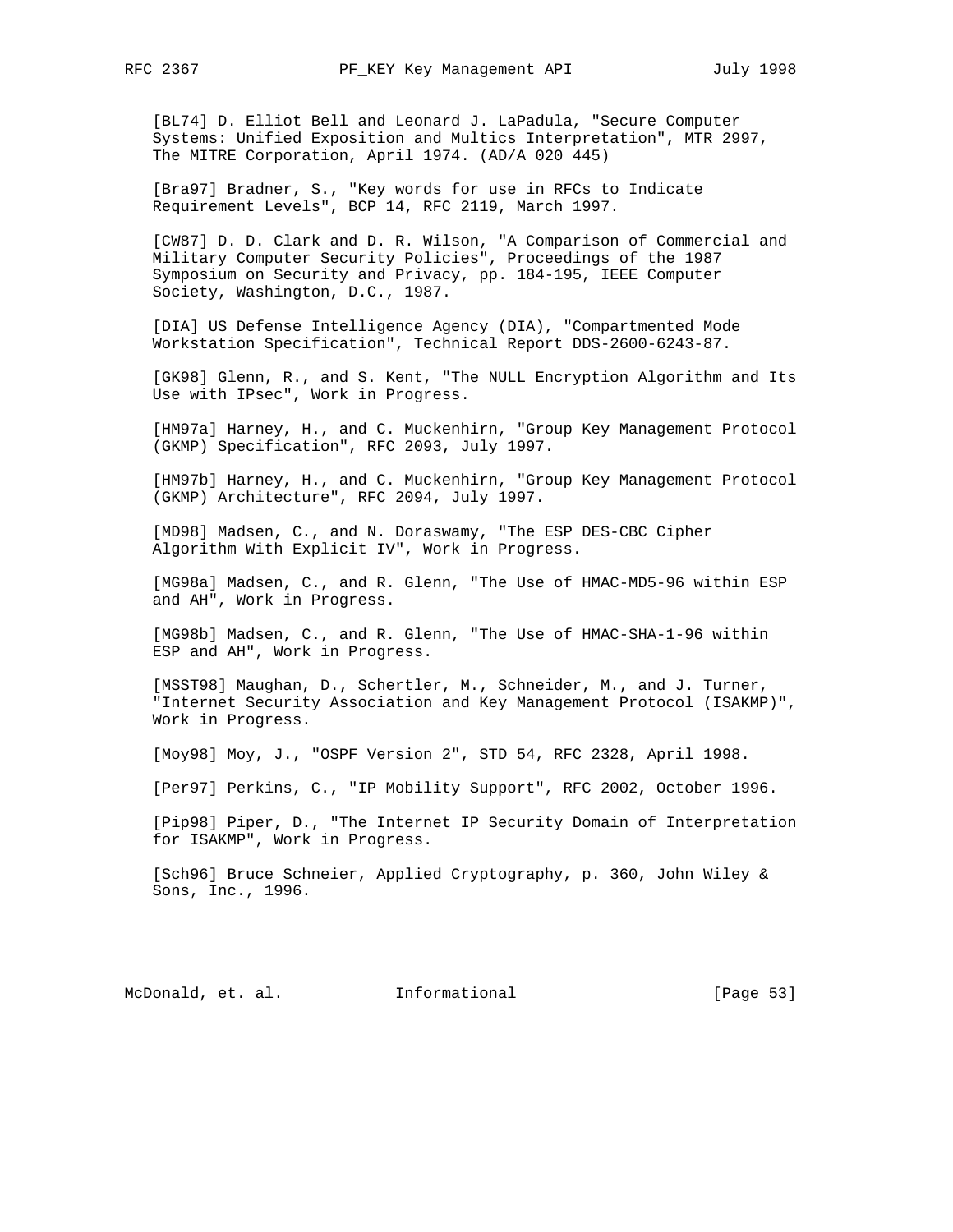[Skl91] Keith Sklower, "A Tree-based Packet Routing Table for Berkeley UNIX", Proceedings of the Winter 1991 USENIX Conference, Dallas, TX, USENIX Association. 1991. pp. 93-103.

### Disclaimer

 The views and specification here are those of the editors and are not necessarily those of their employers. The employers have not passed judgment on the merits, if any, of this work. The editors and their employers specifically disclaim responsibility for any problems arising from correct or incorrect implementation or use of this specification.

Authors' Addresses

 Daniel L. McDonald Sun Microsystems, Inc. 901 San Antonio Road, MS UMPK17-202 Palo Alto, CA 94303

 Phone: +1 650 786 6815 EMail: danmcd@eng.sun.com

 Craig Metz (for Code 5544) U.S. Naval Research Laboratory 4555 Overlook Ave. SW Washington, DC 20375

 Phone: (DSN) 754-8590 EMail: cmetz@inner.net

 Bao G. Phan U. S. Naval Research Laboratory

EMail: phan@itd.nrl.navy.mil

McDonald, et. al. Informational [Page 54]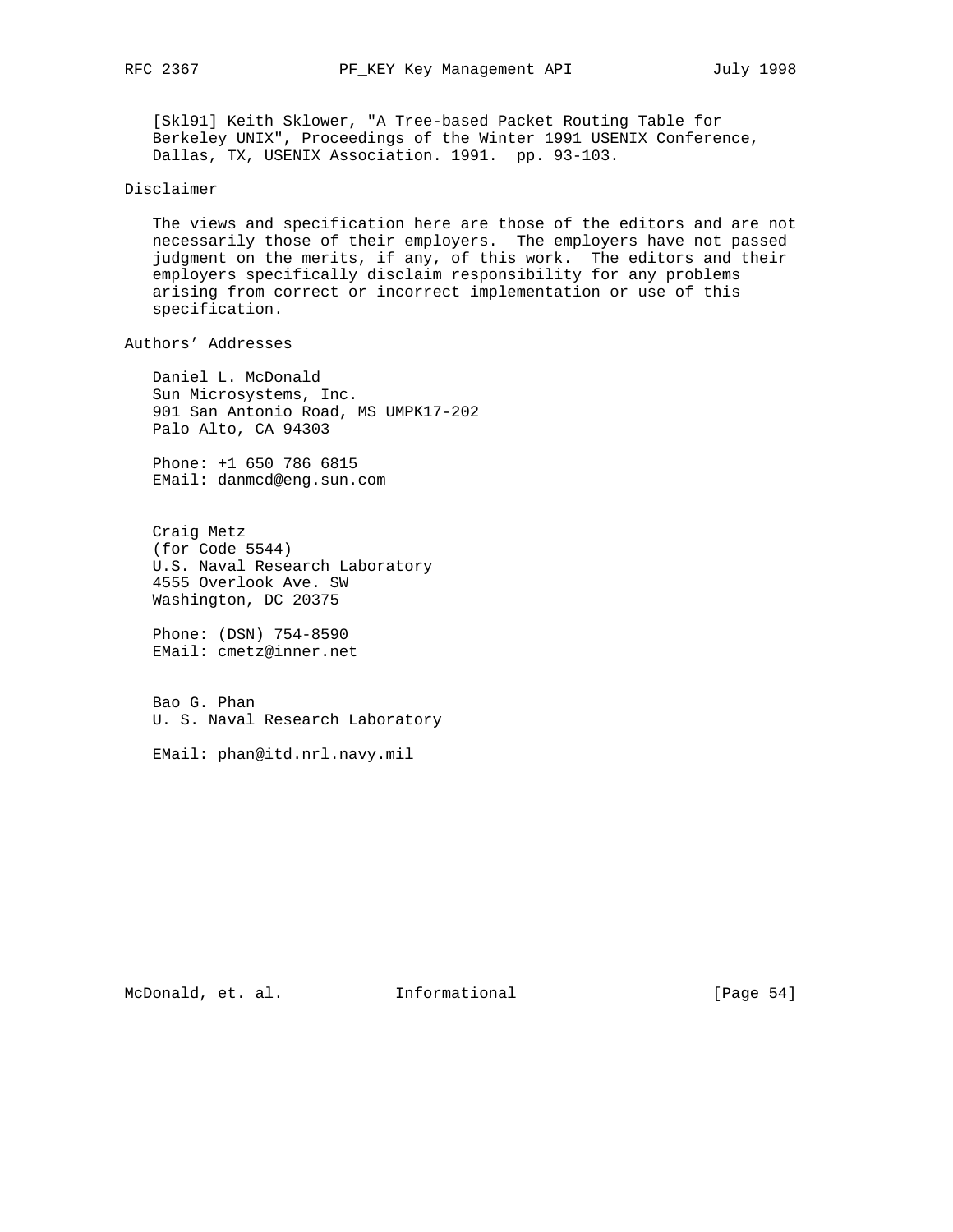Appendix A: Promiscuous Send/Receive Message Type

 A kernel supporting PF\_KEY MAY implement the following extension for development and debugging purposes. If it does, it MUST implement the extension as specified here. An implementation MAY require an application to have additional privileges to perform promiscuous send and/or receive operations.

The SADB\_X\_PROMISC message allows an application to send and receive messages in a "promiscuous mode." There are two forms of this message: control and data. The control form consists of only a message header. This message is used to toggle the promiscuous receive function. A value of one in the sadb\_msg\_satype field enables promiscuous message reception for this socket, while a value of zero in that field disables it.

 The second form of this message is the data form. This is used to send or receive messages in their raw form. Messages in the data form consist of a message header followed by an entire new message. There will be two message headers in a row: one for the SADB\_X\_PROMISC message, and one for the payload message.

 Data messages sent from the application are sent to either the PF\_KEY socket of a single process identified by a nonzero sadb\_msg\_seq or to all PF\_KEY sockets if sadb\_msg\_seq is zero. These messages are sent without any processing of their contents by the PF\_KEY interface (including sanity checking). This promiscuous-send capability allows an application to send messages as if it were the kernel. This also allows it to send erroneous messages.

 If the promiscuous-receive function has been enabled, a copy of any message sent via PF\_KEY by another application or by the kernel is sent to the promiscuous application. This is done before any processing of the message's contents by the PF\_KEY interface (again, including sanity checking). This promiscuous-receive capability allows an application to receive all messages sent by other parties using PF\_KEY.

The messaging behavior of the SADB\_X\_PROMISC message is:

 Send a control-form SADB\_X\_PROMISC message from a user process to the kernel.

<base>

 The kernel returns the SADB\_X\_PROMISC message to all listening processes.

McDonald, et. al. Informational [Page 55]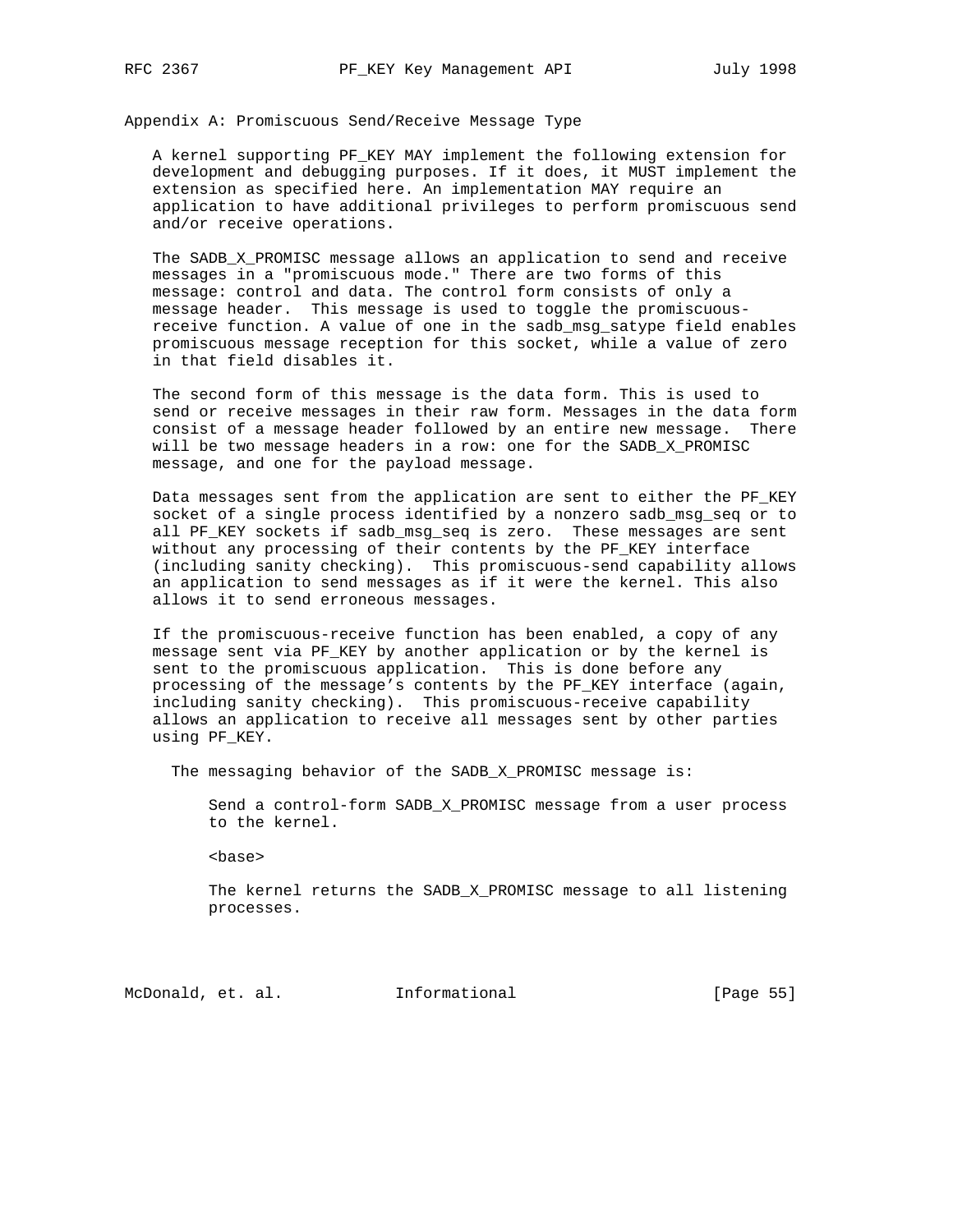<base>

 Send a data-form SADB\_X\_PROMISC message from a user process to the kernel.

<base, base(, others)>

 The kernel sends the encapsulated message to the target process(s).

<base(, others)>

 If promiscuous-receive is enabled, the kernel will encapsulate and send copies of all messages sent via the PF\_KEY interface.

<base, base(, others)>

Errors:

 EPERM Additional privileges are required to perform the requested operations.

 ESRCH (Data form, sending) The target process in sadb\_msg\_seq does not exist or does not have an open PF\_KEY Version 2 socket.

McDonald, et. al. Informational [Page 56]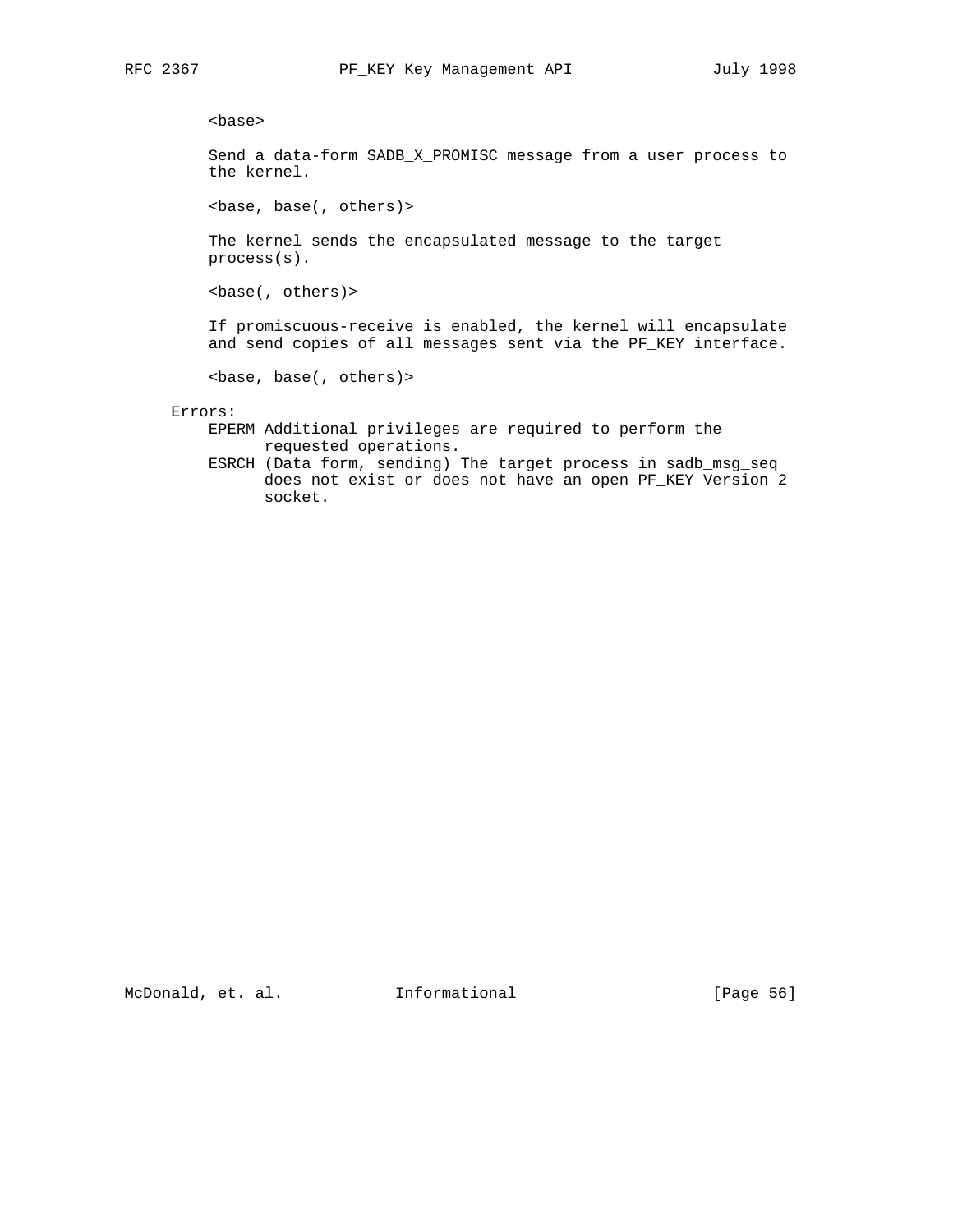Appendix B: Passive Change Message Type

 The SADB\_X\_PCHANGE message is a passive-side (aka. the "listener" or "receiver") counterpart to the SADB\_ACQUIRE message. It is useful for when key management applications wish to more effectively handle incoming key management requests for passive-side sessions that deviate from systemwide default security services. If a passive session requests that only certain levels of security service be allowed, the SADB\_X\_PCHANGE message expresses this change to any registered PF\_KEY sockets. Unlike SADB\_ACQUIRE, this message is purely informational, and demands no other PF\_KEY interaction.

 The SADB\_X\_PCHANGE message is typically triggered by either a change in an endpoint's requested security services, or when an endpoint that made a special request disappears. In the former case, an SADB X PCHANGE looks like an SADB ACQUIRE, complete with an sadb\_proposal extension indicating the preferred algorithms, lifetimes, and other attributes. When a passive session either disappears, or reverts to a default behavior, an SADB\_X\_PCHANGE will be issued with \_no\_ sadb\_proposal extension, indicating that the exception to systemwide default behavior has disappeared.

 There are two messaging behaviors for SADB\_X\_PCHANGE. The first is the kernel-originated case:

 The kernel sends an SADB\_X\_PCHANGE message to registered sockets.

<base, address(SD), (identity(SD),) (sensitivity,) (proposal)>

 NOTE: The address(SD) extensions MUST have the port fields filled in with the port numbers of the session requiring keys if appropriate.

The second is for a user-level consumer of SAs.

 Send an SADB\_X\_PCHANGE message from a user process to the kernel.

<base, address(SD), (identity(SD),) (sensitivity,) (proposal)>

 The kernel returns an SADB\_X\_PCHANGE message to registered sockets.

<base, address(SD), (identity(SD),) (sensitivity,) (proposal)>

McDonald, et. al. **Informational** [Page 57]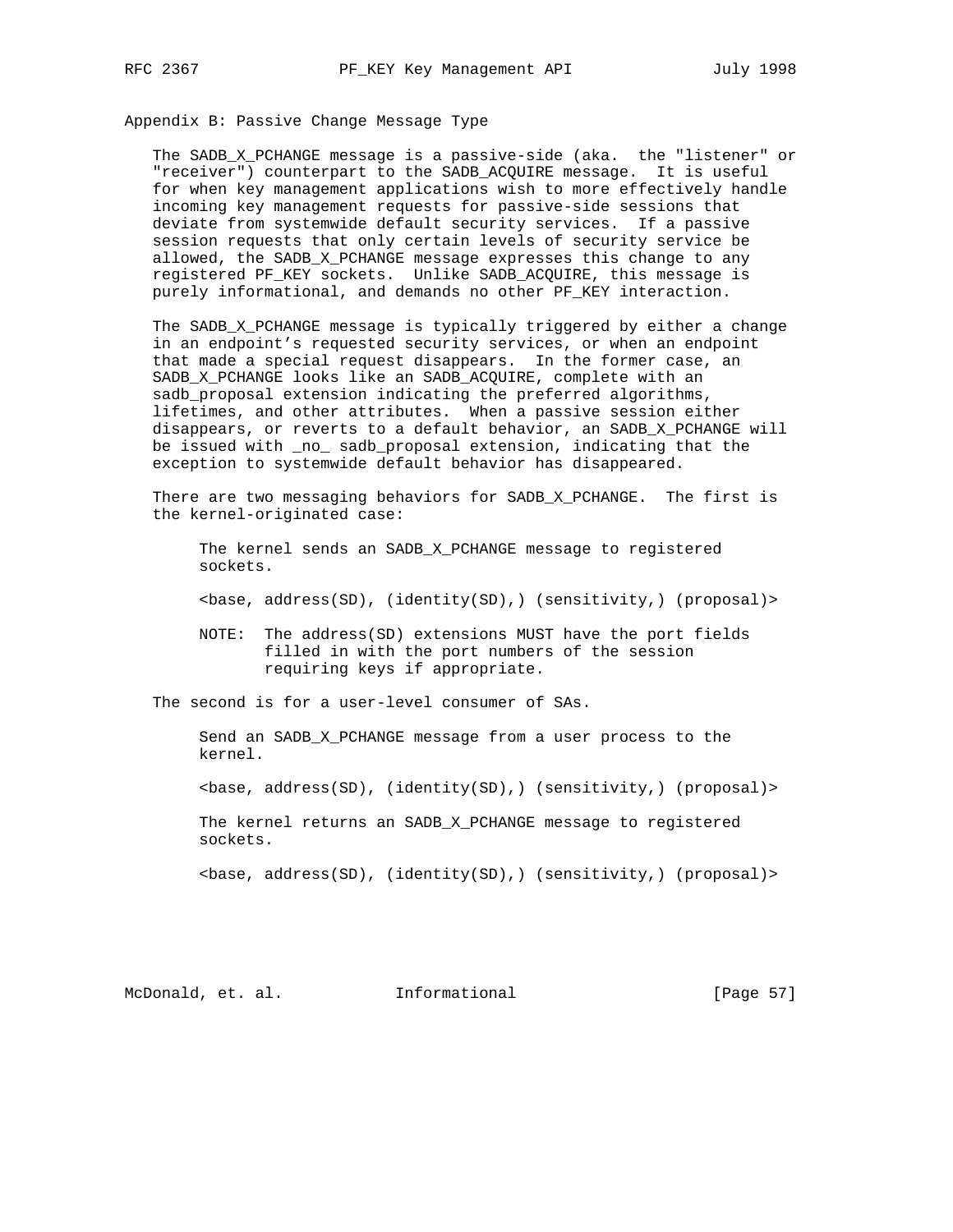Appendix C: Key Management Private Data Extension

 The Key Management Private Data extension is attached to either an SADB\_ADD or an SADB\_UPDATE message. It attaches a single piece of arbitrary data to a security association. It may be useful for key managment applications that could use an SADB\_DUMP or SADB\_GET message to obtain additional state if it needs to restart or recover after a crash. The format of this extension is:

> #define SADB\_X\_EXT\_KMPRIVATE 17 struct sadb\_x\_kmprivate { uint16\_t sadb\_x\_kmprivate\_len; uint16\_t sadb\_x\_kmprivate\_exttype; uint32\_t sadb\_x\_kmprivate\_reserved; }; /\* sizeof(struct sadb\_x\_kmprivate) == 8 \*/ /\* followed by arbitrary data \*/

The data following the sadb\_x\_kmprivate extension can be anything. It will be stored with the actual security association in the kernel. Like all data, it must be padded to an eight byte boundary.

McDonald, et. al. 1nformational 1999 [Page 58]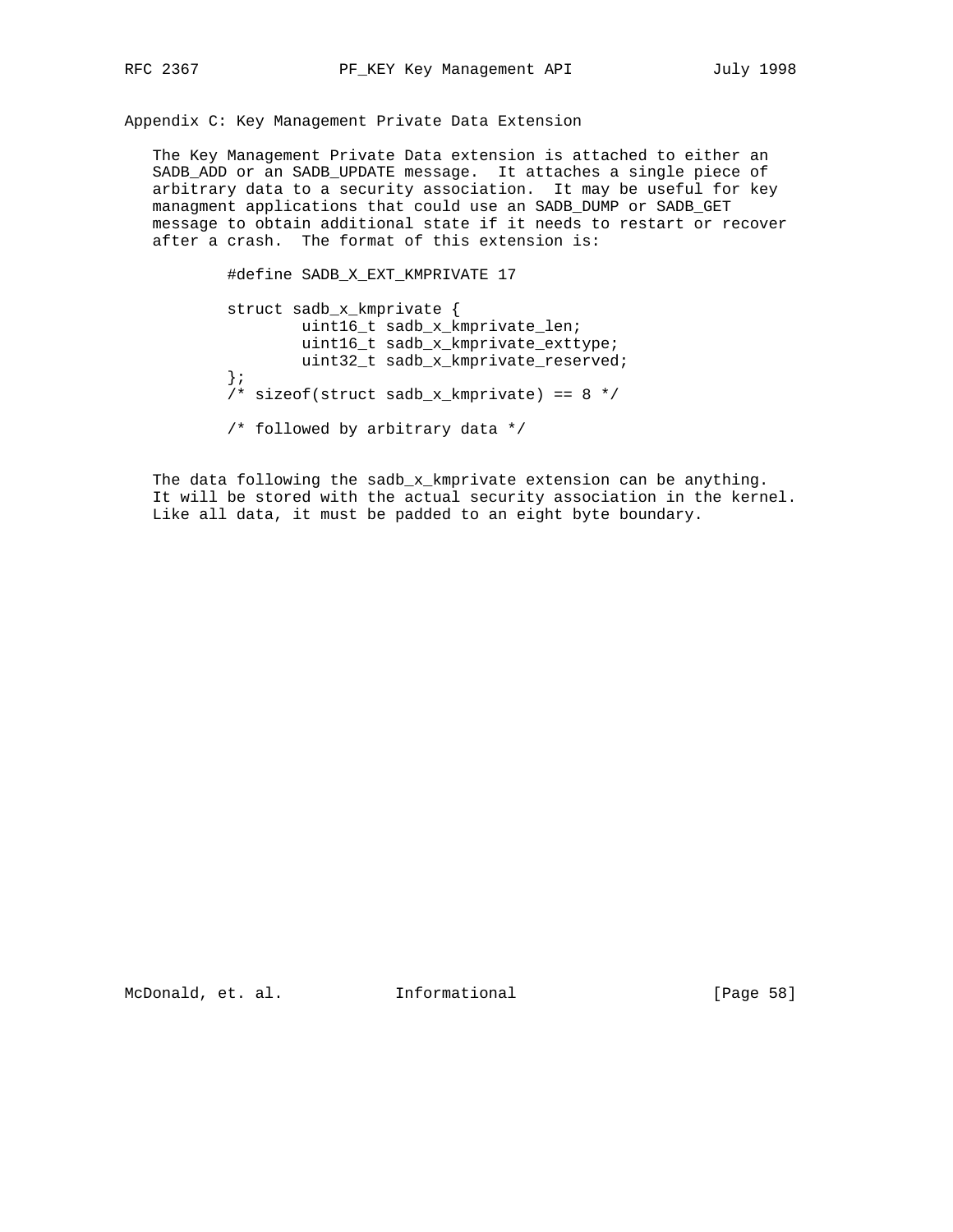Appendix D: Sample Header File /\* This file defines structures and symbols for the PF KEY Version 2 key management interface. It was written at the U.S. Naval Research Laboratory. This file is in the public domain. The authors ask that you leave this credit intact on any copies of this file. \*/ #ifndef \_\_PFKEY\_V2\_H #define PFKEY V2 H 1 #define PF\_KEY\_V2 2 #define PFKEYV2\_REVISION 199806L #define SADB\_RESERVED 0 #define SADB\_GETSPI 1 #define SADB\_UPDATE 2 #define SADB\_ADD 3 #define SADB\_DELETE 4 #define SADB\_GET 5 #define SADB\_ACQUIRE 6 #define SADB\_REGISTER 7 #define SADB\_EXPIRE 8 #define SADB\_FLUSH 9 #define SADB\_DUMP 10 #define SADB\_X\_PROMISC 11 #define SADB\_X\_PCHANGE 12 #define SADB\_MAX 12 struct sadb\_msg { uint8\_t sadb\_msg\_version; uint8\_t sadb\_msg\_type; uint8\_t sadb\_msg\_errno; uint8\_t sadb\_msg\_satype; uint16\_t sadb\_msg\_len; uint16\_t sadb\_msg\_reserved; uint32\_t sadb\_msg\_seq; uint32\_t sadb\_msg\_pid; }; struct sadb\_ext { uint16\_t sadb\_ext\_len; uint16\_t sadb\_ext\_type; }; struct sadb\_sa { uint16\_t sadb\_sa\_len; uint16\_t sadb\_sa\_exttype;

McDonald, et. al. Informational [Page 59]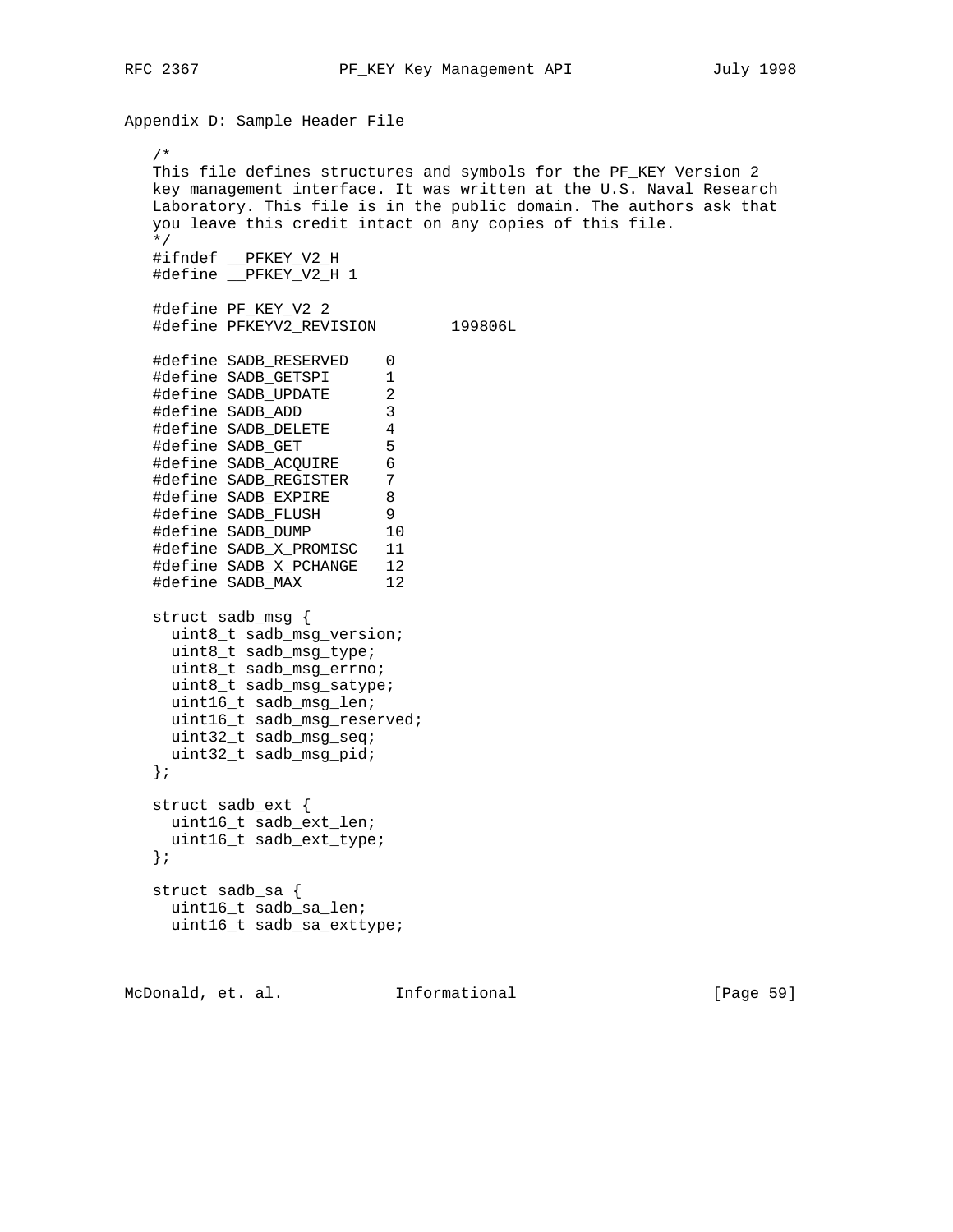```
 uint32_t sadb_sa_spi;
   uint8_t sadb_sa_replay;
   uint8_t sadb_sa_state;
  uint8_t sadb_sa_auth;
   uint8_t sadb_sa_encrypt;
  uint32_t sadb_sa_flags;
 };
 struct sadb_lifetime {
 uint16 t sadb lifetime len;
  uint16_t sadb_lifetime_exttype;
  uint32_t sadb_lifetime_allocations;
   uint64_t sadb_lifetime_bytes;
   uint64_t sadb_lifetime_addtime;
   uint64_t sadb_lifetime_usetime;
 };
 struct sadb_address {
  uint16_t sadb_address_len;
  uint16_t sadb_address_exttype;
  uint8_t sadb_address_proto;
  uint8_t sadb_address_prefixlen;
  uint16_t sadb_address_reserved;
 };
 struct sadb_key {
  uint16_t sadb_key_len;
  uint16_t sadb_key_exttype;
  uint16_t sadb_key_bits;
  uint16_t sadb_key_reserved;
 };
 struct sadb_ident {
  uint16_t sadb_ident_len;
  uint16_t sadb_ident_exttype;
  uint16_t sadb_ident_type;
  uint16_t sadb_ident_reserved;
   uint64_t sadb_ident_id;
 };
 struct sadb_sens {
  uint16_t sadb_sens_len;
  uint16_t sadb_sens_exttype;
  uint32_t sadb_sens_dpd;
  uint8_t sadb_sens_sens_level;
  uint8_t sadb_sens_sens_len;
  uint8_t sadb_sens_integ_level;
  uint8_t sadb_sens_integ_len;
```
McDonald, et. al. Informational [Paqe 60]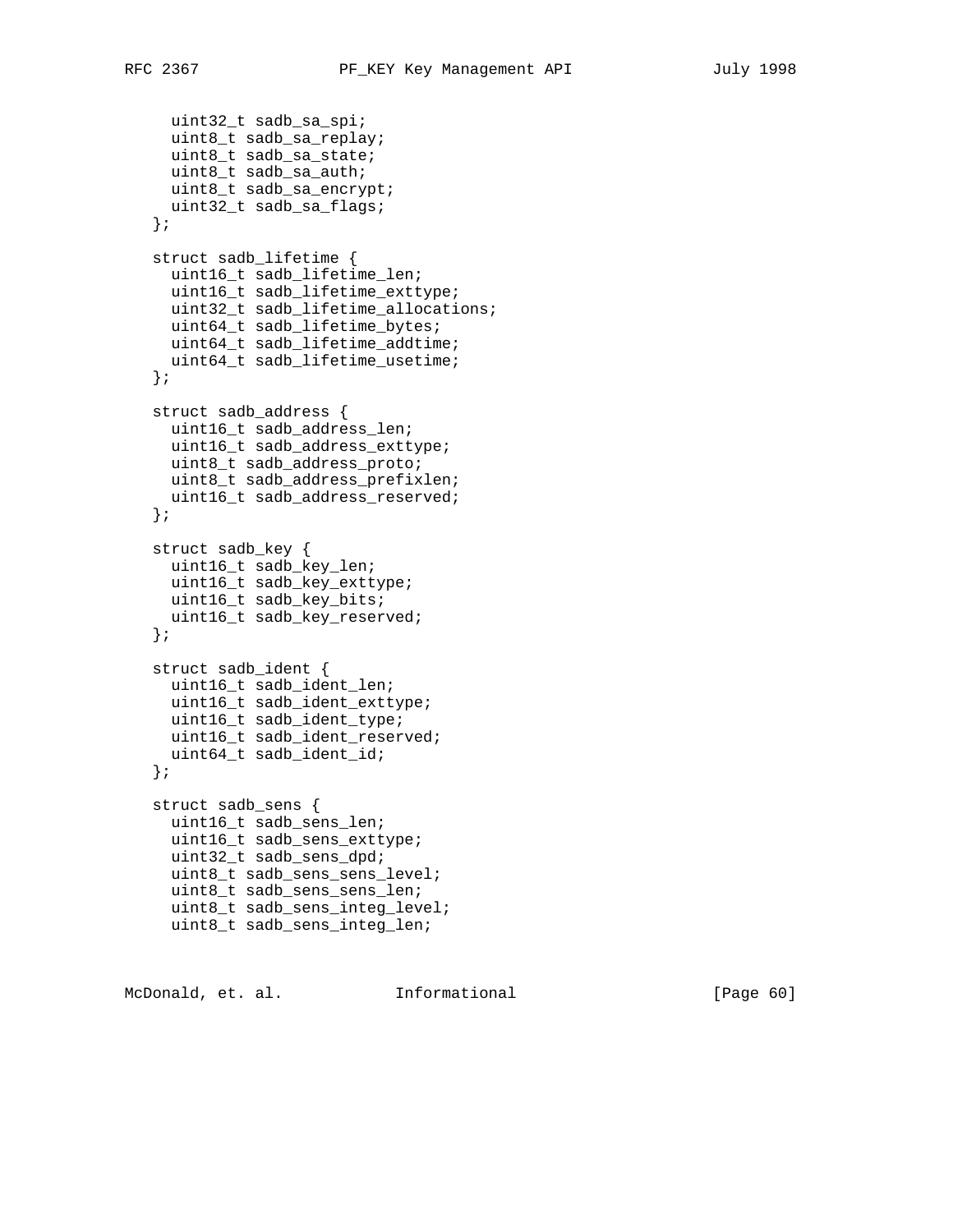```
 uint32_t sadb_sens_reserved;
 };
 struct sadb_prop {
  uint16_t sadb_prop_len;
  uint16_t sadb_prop_exttype;
  uint8_t sadb_prop_replay;
  uint8_t sadb_prop_reserved[3];
 };
 struct sadb_comb {
  uint8_t sadb_comb_auth;
  uint8_t sadb_comb_encrypt;
   uint16_t sadb_comb_flags;
   uint16_t sadb_comb_auth_minbits;
  uint16_t sadb_comb_auth_maxbits;
  uint16_t sadb_comb_encrypt_minbits;
  uint16_t sadb_comb_encrypt_maxbits;
  uint32_t sadb_comb_reserved;
  uint32_t sadb_comb_soft_allocations;
  uint32_t sadb_comb_hard_allocations;
  uint64_t sadb_comb_soft_bytes;
  uint64_t sadb_comb_hard_bytes;
  uint64_t sadb_comb_soft_addtime;
  uint64_t sadb_comb_hard_addtime;
   uint64_t sadb_comb_soft_usetime;
  uint64_t sadb_comb_hard_usetime;
 };
 struct sadb_supported {
  uint16_t sadb_supported_len;
  uint16_t sadb_supported_exttype;
  uint32_t sadb_supported_reserved;
 };
 struct sadb_alg {
  uint8_t sadb_alg_id;
  uint8_t sadb_alg_ivlen;
  uint16_t sadb_alg_minbits;
  uint16_t sadb_alg_maxbits;
  uint16_t sadb_alg_reserved;
 };
 struct sadb_spirange {
  uint16_t sadb_spirange_len;
  uint16_t sadb_spirange_exttype;
  uint32_t sadb_spirange_min;
  uint32_t sadb_spirange_max;
```
McDonald, et. al. Informational [Paqe 61]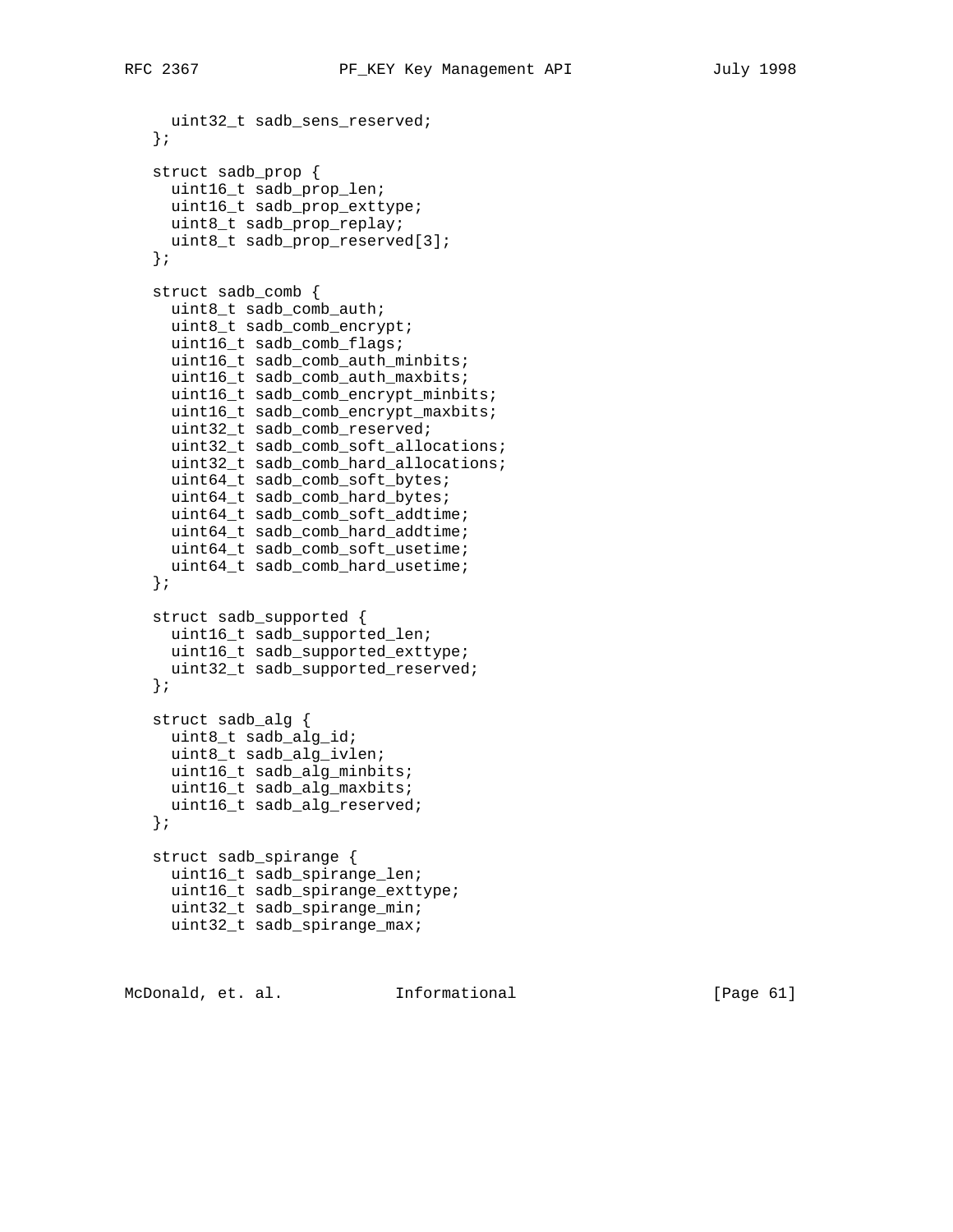```
 uint32_t sadb_spirange_reserved;
   };
   struct sadb_x_kmprivate {
    uint16_t sadb_x_kmprivate_len;
    uint16_t sadb_x_kmprivate_exttype;
    uint32_t sadb_x_kmprivate_reserved;
   };
  #define SADB EXT RESERVED 0
 #define SADB_EXT_SA 1
 #define SADB_EXT_LIFETIME_CURRENT 2
 #define SADB_EXT_LIFETIME_HARD 3
 #define SADB_EXT_LIFETIME_SOFT 4
   #define SADB_EXT_ADDRESS_SRC 5
 #define SADB_EXT_ADDRESS_DST 6
 #define SADB_EXT_ADDRESS_PROXY 7
 #define SADB_EXT_KEY_AUTH 8
 #define SADB_EXT_KEY_ENCRYPT 9
 #define SADB_EXT_IDENTITY_SRC 10
 #define SADB_EXT_IDENTITY_DST 11
 #define SADB_EXT_SENSITIVITY 12
 #define SADB_EXT_PROPOSAL 13
 #define SADB_EXT_SUPPORTED_AUTH 14
 #define SADB_EXT_SUPPORTED_ENCRYPT 15
 #define SADB_EXT_SPIRANGE 16
 #define SADB_X_EXT_KMPRIVATE 17
 #define SADB_EXT_MAX 17
 #define SADB_SATYPE_UNSPEC 0
   #define SADB_SATYPE_AH 2
 #define SADB_SATYPE_ESP 3
 #define SADB_SATYPE_RSVP 5
 #define SADB_SATYPE_OSPFV2 6
 #define SADB_SATYPE_RIPV2 7
   #define SADB_SATYPE_MIP 8
   #define SADB_SATYPE_MAX 8
   #define SADB_SASTATE_LARVAL 0
   #define SADB_SASTATE_MATURE 1
   #define SADB_SASTATE_DYING 2
   #define SADB_SASTATE_DEAD 3
   #define SADB_SASTATE_MAX 3
   #define SADB_SAFLAGS_PFS 1
 #define SADB_AALG_NONE 0
 #define SADB_AALG_MD5HMAC 2
   #define SADB_AALG_SHA1HMAC 3
```
McDonald, et. al. 1nformational 1999 [Page 62]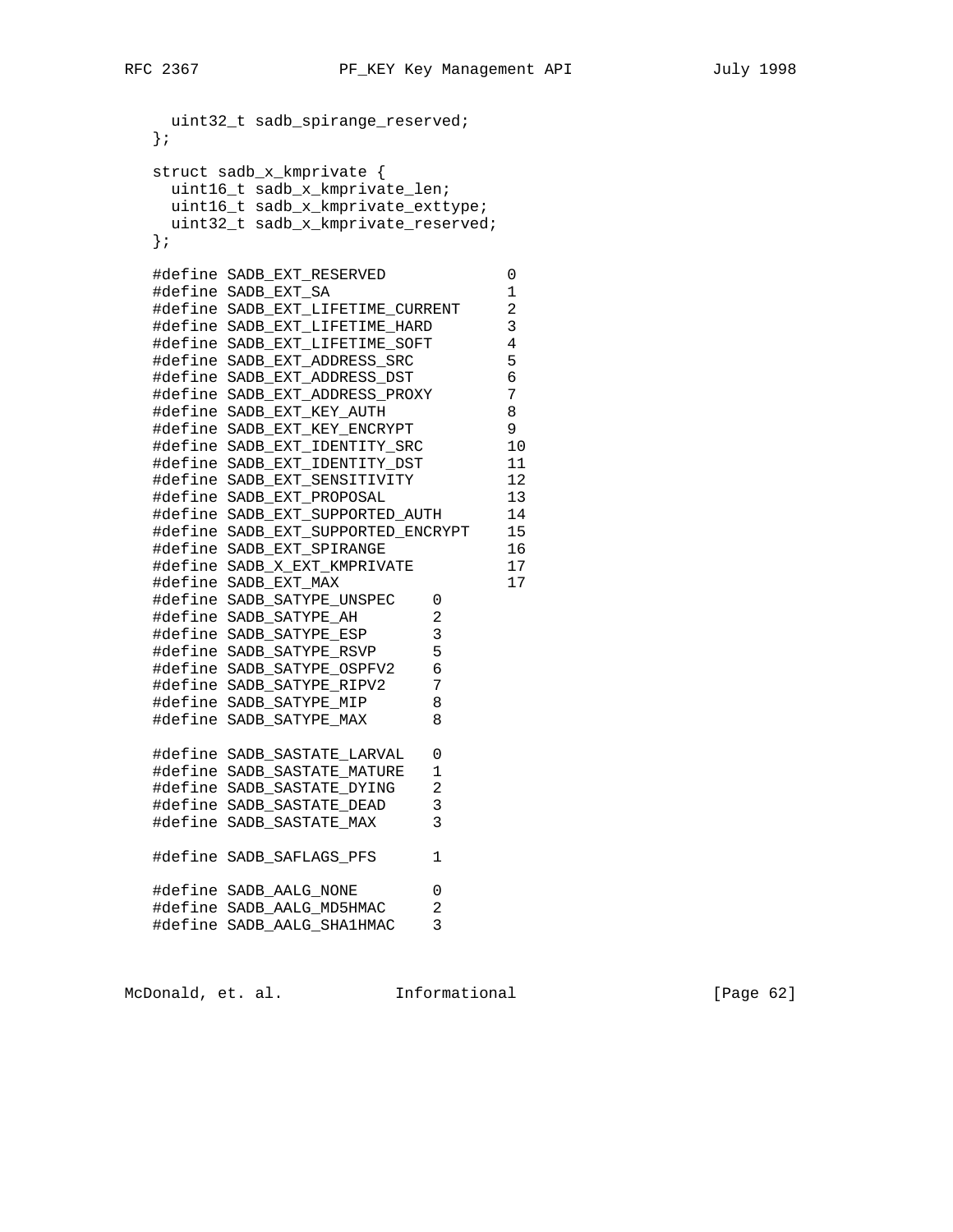#define SADB\_AALG\_MAX 3 #define SADB\_EALG\_NONE 0 #define SADB\_EALG\_DESCBC 2 #define SADB\_EALG\_3DESCBC 3 #define SADB\_EALG\_NULL 11 #define SADB\_EALG\_MAX 11 #define SADB\_IDENTTYPE\_RESERVED 0 #define SADB\_IDENTTYPE\_PREFIX 1 #define SADB\_IDENTTYPE\_FQDN 2 #define SADB\_IDENTTYPE\_USERFQDN 3<br>#define SADB\_IDENTTYPE\_MAX 3 #define SADB\_IDENTTYPE\_MAX 3 #define SADB\_KEY\_FLAGS\_MAX 0 #endif /\* \_\_PFKEY\_V2\_H \*/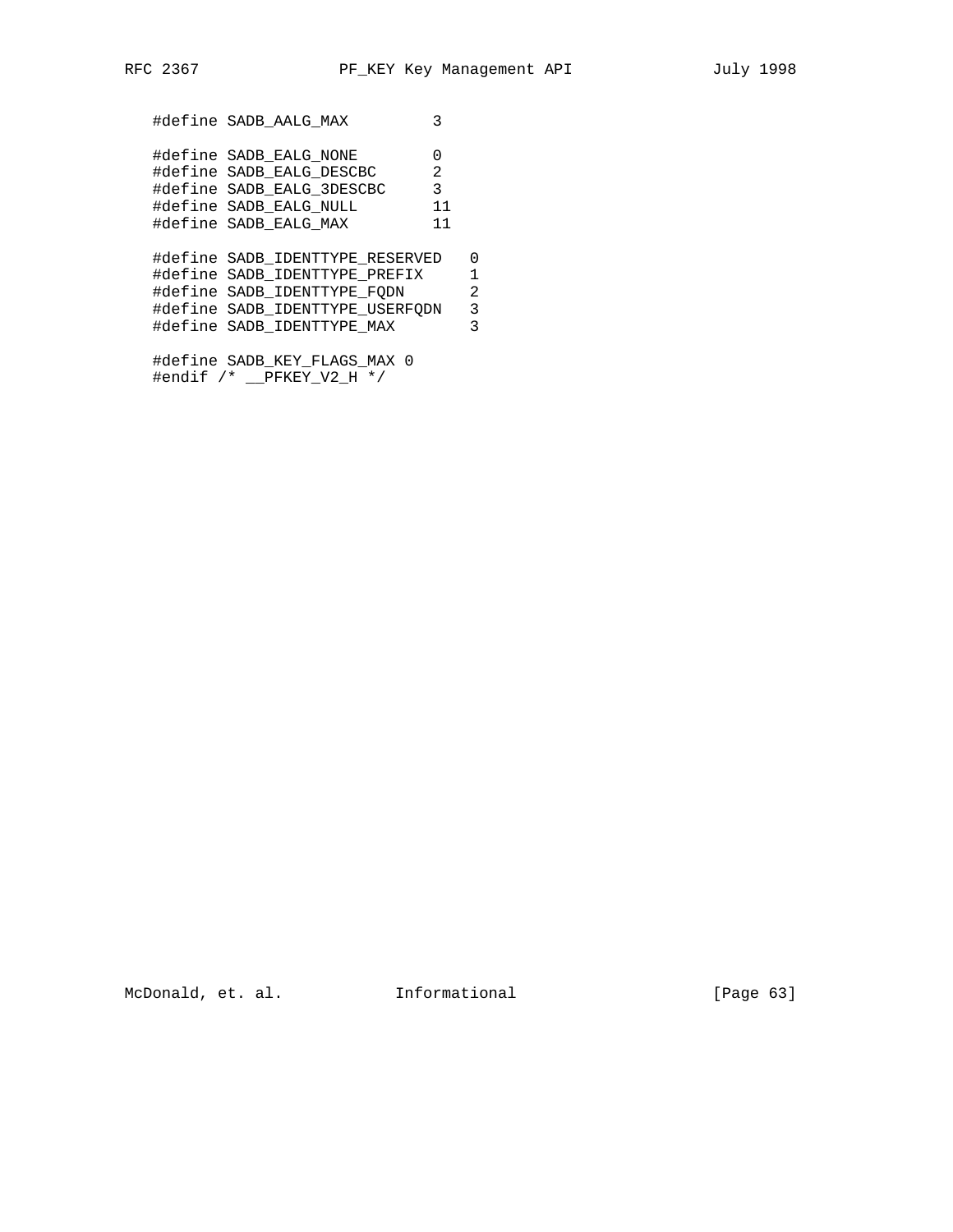Appendix E: Change Log

The following changes were made between 05 and 06:

- \* Last change before becoming an informational RFC. Removed all Internet-Draft references. Also standardized citation strings. Now cite RFC 2119 for MUST, etc.
- \* New appendix on optional KM private data extension.
- \* Fixed example to indicate the ACQUIRE messages with errno mean KM failure.
- \* Added SADB\_EALG\_NULL.
- \* Clarified proxy examples to match definition of PROXY address being the inner packet's source address. (Basically a sign-flip. The example still shows how to protect against policy vulnerabilities in tunnel endpoints.)
- \* Loosened definition of a destination address to include broadcast.
- \* Recommended that LARVAL security associations have implicit short lifetimes.

The following changes were made between 04 and 05:

- \* New appendix on Passive Change message.
- \* New sadb\_address\_prefixlen field.
- \* Small clarifications on sadb\_ident\_id usage.
- \* New PFKEYV2\_REVISION value.
- \* Small clarification on what a PROXY address is.
- \* Corrected sadb\_spirange\_{min,max} language.
- \* In ADD messages that are in response to an ACQUIRE, the sadb\_msg\_seq MUST be the same as that of the originating ACQUIRE.
- \* Corrected ACQUIRE message behavior, ACQUIRE message SHOULD send up PROXY addresses when it needs them.
- \* Clarification on SADB\_EXPIRE and user-level security protocols.

The following changes were made between 03 and 04:

McDonald, et. al. Informational [Page 64]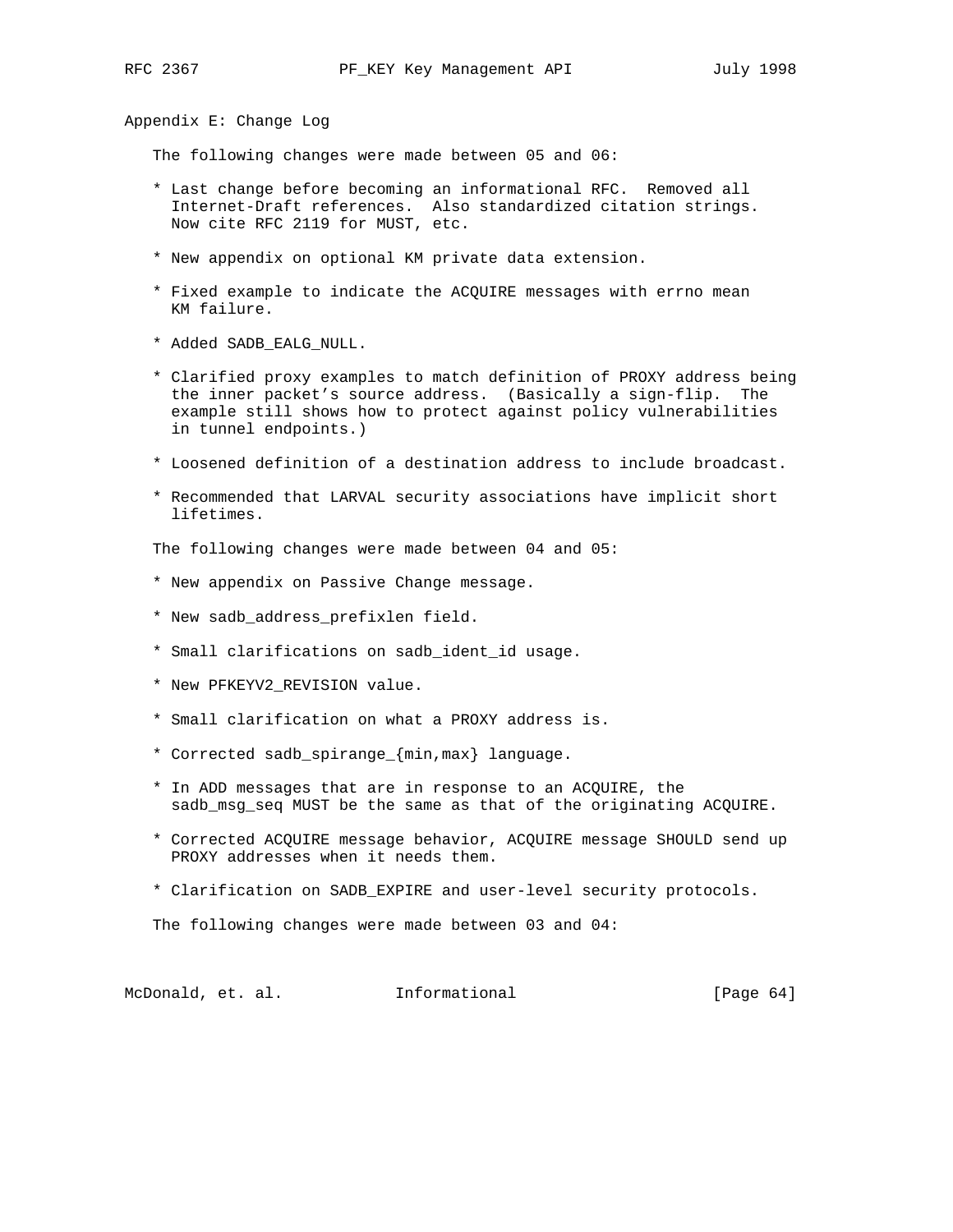- \* Stronger language about manual keying.
- \* PFKEYV2\_REVISION, ala POSIX.
- \* Put in language about sockaddr ports in ACQUIRE messages.
- \* Mention of asymmetric algorithms.
- \* New sadb\_ident\_id field for easier construction of USER\_FQDN identity strings.
- \* Caveat about source addresses not always used for collision detection. (e.g. IPsec)

The following changes were made between 02 and 03:

- \* Formatting changes.
- \* Many editorial cleanups, rewordings, clarifications.
- \* Restrictions that prevent many strange and invalid cases.
- \* Added definitions section.
- \* Removed connection identity type (this will reappear when it is more clear what it should look like).
- \* Removed 5.2.1 (Why involve the kernel?).
- \* Removed INBOUND, OUTBOUND, and FORWARD flags; they can be computed from src, dst, and proxy and you had to anyway for sanity checking.
- \* Removed REPLAY flag; sadb\_sa\_replay==0 means the same thing.
- \* Renamed bit lengths to "bits" to avoid potential confusion.
- \* Explicitly listed lengths for structures.
- \* Reworked identities to always use a string format.
- \* Removed requirements for support of shutdown() and SO\_USELOOPBACK.
- \* 64 bit alignment and 64 bit lengths instead of 32 bit.
- \* time\_t replaced with uint64 in lifetimes.

McDonald, et. al. Informational [Page 65]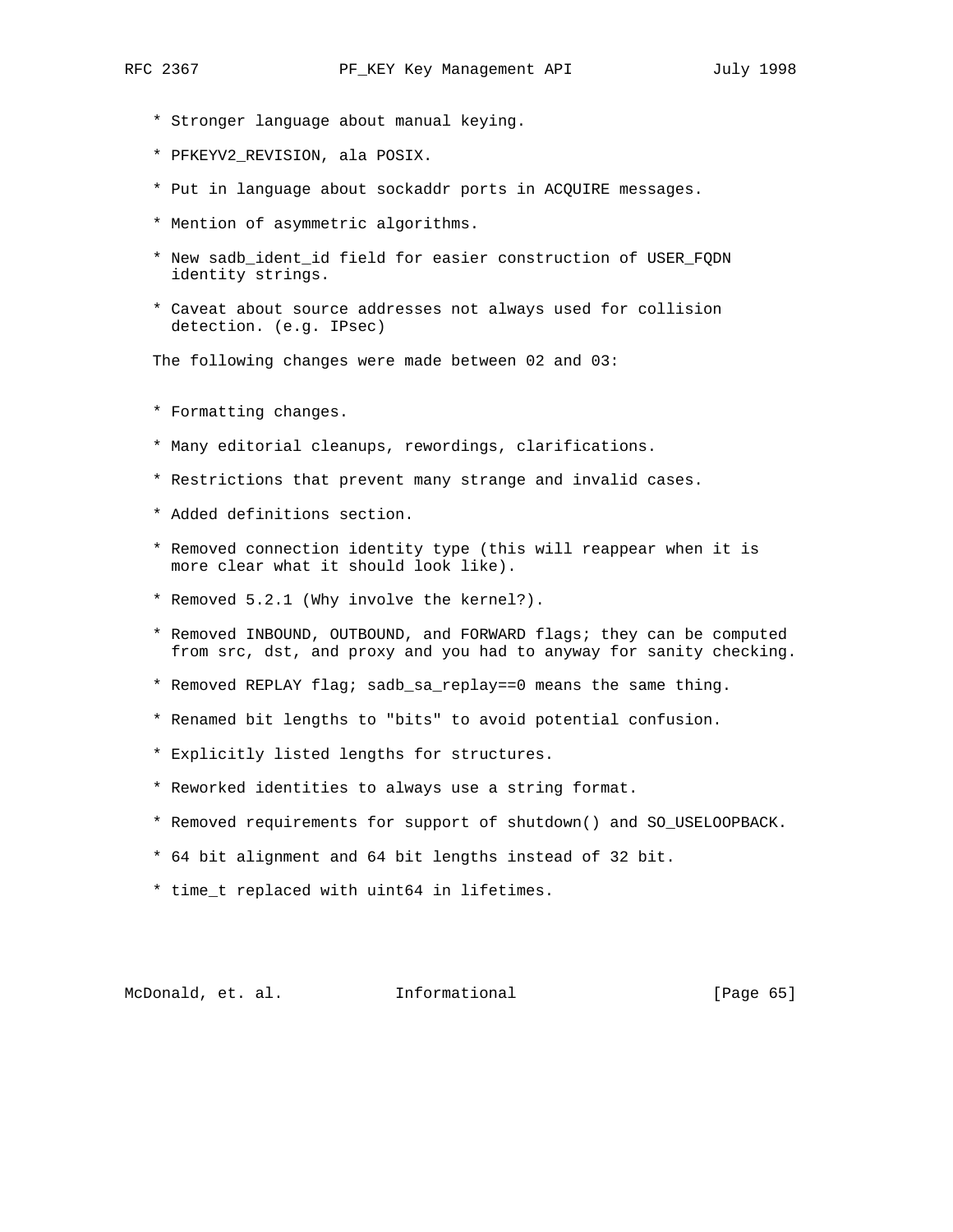- \* Inserted Appendix A (SADB\_X\_PROMISC) and Appendix B (SAMPLE HEADER FILE).
- \* Explicit error if PF\_KEY\_V2 not set at socket() call.
- \* More text on SO\_USELOOPBACK.
- \* Made fields names and symbol names more consistent.
- \* Explicit error if PF\_KEY\_V2 is not in sadb\_msg\_version field.
- \* Bytes lifetime field now a 64-bit quantity.
- \* Explicit len/exttype wording.
- \* Flattening out of extensions (LIFETIME\_HARD, LIFETIME\_SOFT, etc.)
- \* UI example (0x123 == 0x1230 or 0x0123).
- \* Cleaned up and fixed some message behavior examples.

The following changes were made between 01 and 02:

- \* Mentioned that people COULD use these same messages between user progs. (Also mentioned why you still might want to use the actual socket.)
- \* Various wordsmithing changes.
- \* Took out netkey/ directory, and make net/pfkeyv2.h
- \* Inserted PF\_KEY\_V2 proto argument per C. Metz.
- \* Mentioned other socket calls and how their PF\_KEY behavior is undefined.
- \* SADB\_EXPIRE now communicates both hard and soft lifetime expires.
- \* New "association" extension, even smaller base header.
- \* Lifetime extension improvements.
- \* Length now first in extensions.
- \* Errors can be sent from kernel to user, also.
- \* Examples section inserted.

McDonald, et. al. 1nformational 1999 [Page 66]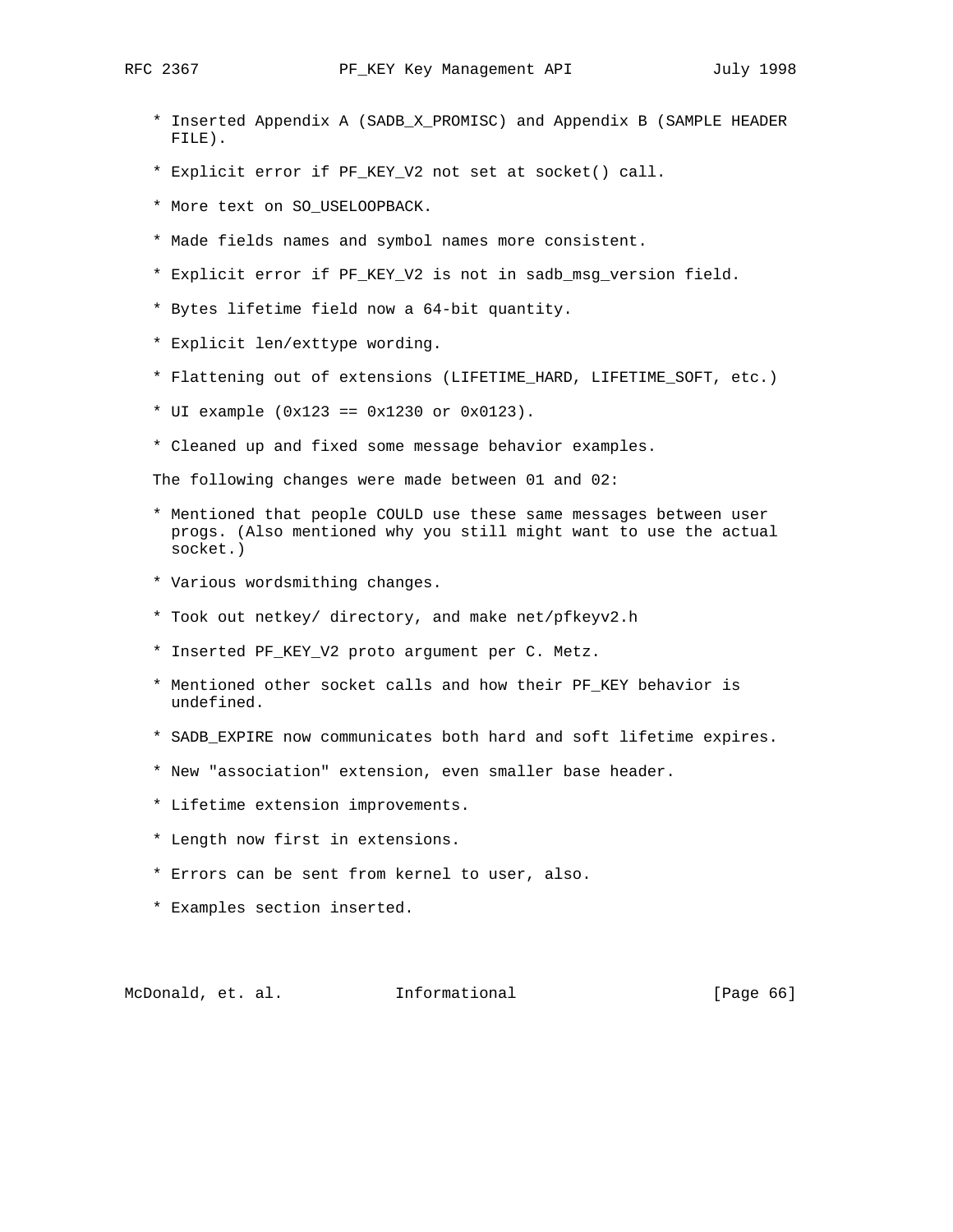- \* Some bitfield cleanups, including STATE and SA\_OPTIONS cleanup.
- \* Key splitting now only across auth algorithm and encryption algorithm. Thanks for B. Sommerfeld for clues here.

The following changes were made between 00 and 01:

- \* Added this change log.
- \* Simplified TLV header syntax.
- \* Splitting of algorithms. This may be controversial, but it allows PF\_KEY to be used for more than just IPsec. It also allows some kinds of policies to be placed in the KMd easier.
- \* Added solid definitions and formats for certificate identities, multiple keys, etc.
- \* Specified how keys are to be layed out (most-to-least bits).
- \* Changed sequence number semantics to be like an RPC transaction ID number.